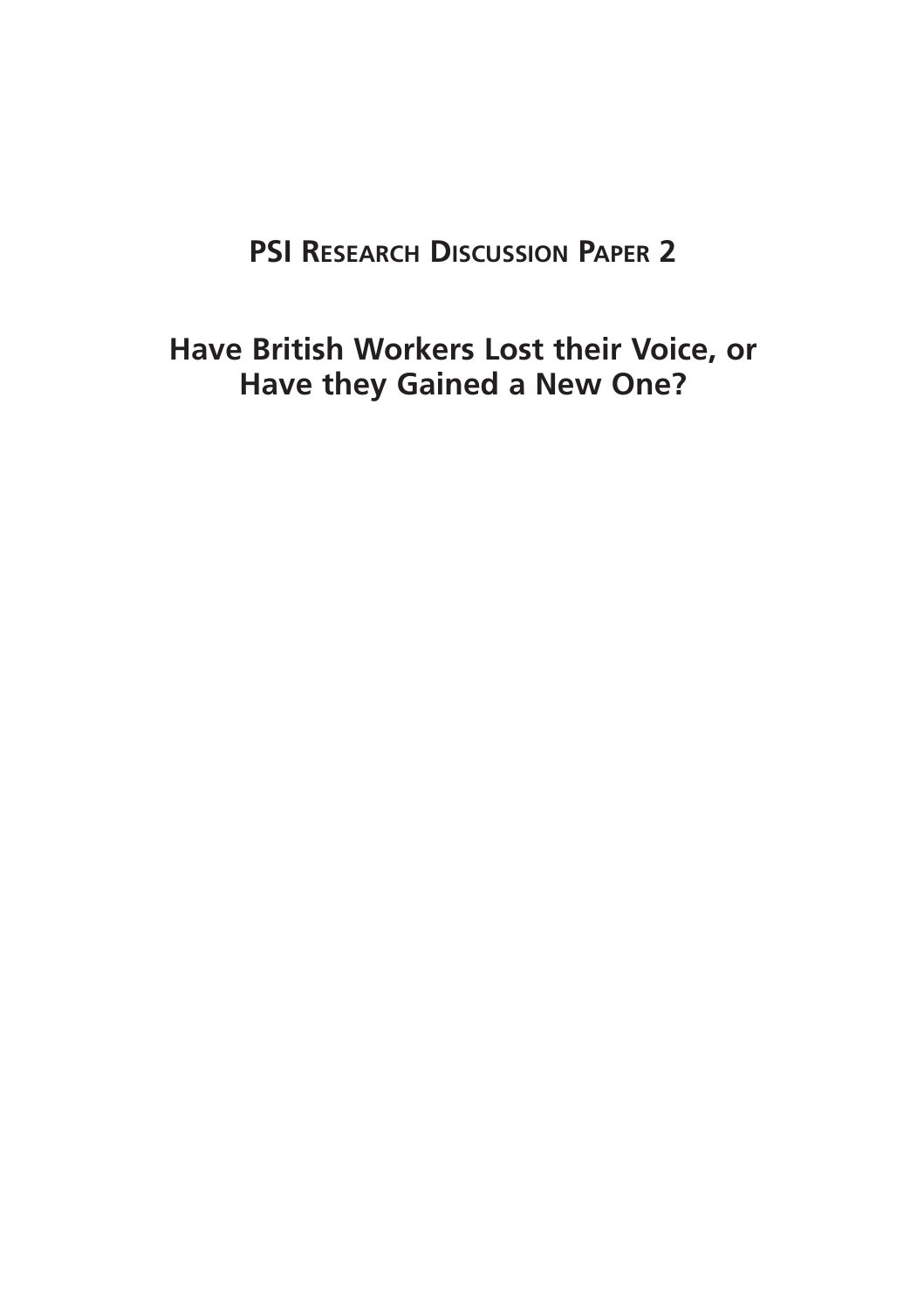Alex Bryson is a Principal Research Fellow at the Policy Studies Institute, London (a.bryson@psi.org.uk). The author acknowledges the Department of Trade and Industry, the Economic and Social Research Council, the Advisory, Conciliation and Arbitration Service and the Policy Studies Institute as the originators of the 1998 Workplace Employee Relations Survey data, and the Data Archive at the University of Essex as the distributor of the data. None of these organisations bears any responsibility for the author's analysis and interpretations of the data.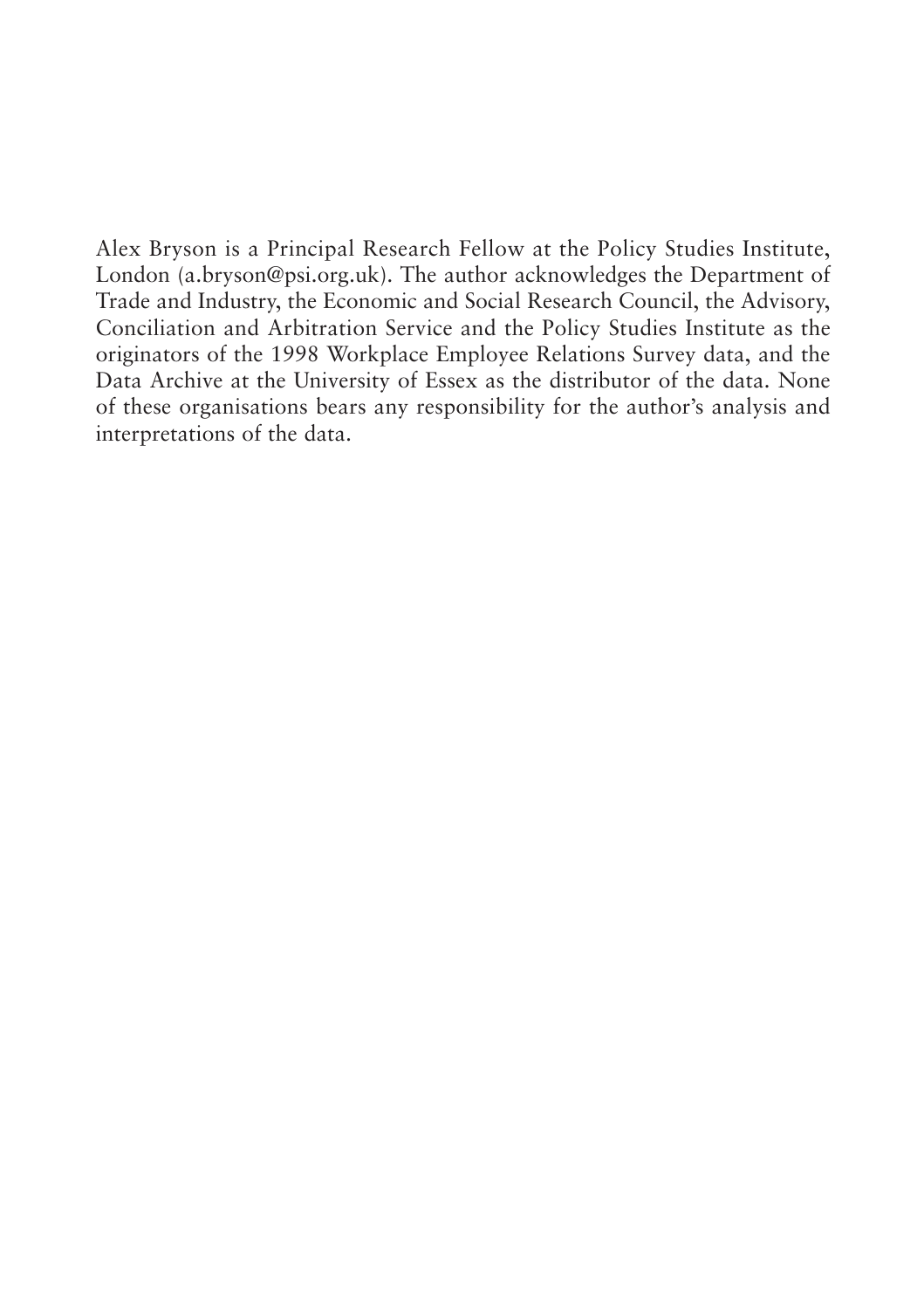# **PSI RESEARCH DISCUSSION PAPER 2**

# **Have British Workers Lost their Voice, or Have they Gained a New One?**

Alex Bryson



Policy Studies Institute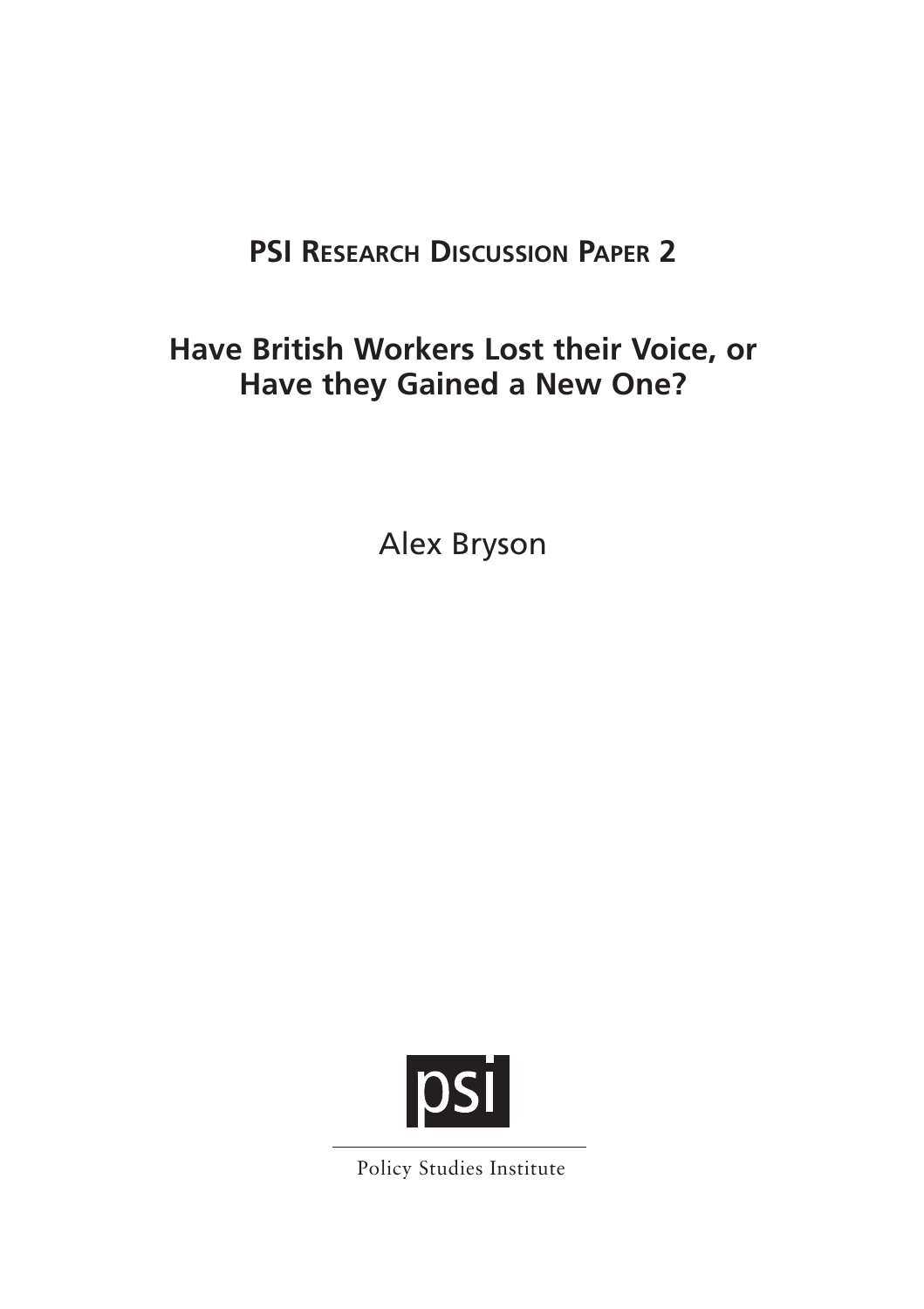© Policy Studies Institute, 2000

All rights reserved. No part of this publication may be reproduced, stored in a retrieval system or transmitted in any form or by any means, electronic or otherwise, without the prior permission of the copyright holder(s).

ISBN 0 85374 780 6

PSI Report No 872



Policy Studies Institute For further information contact Publications Dept, PSI, 100 Park Village East, London NW1 3SR Tel (020) 7468 0468 Fax (020) 7468 2211 Email pubs@psi.org.uk

*PSI is a wholly owned subsidiary of the University of Westminster*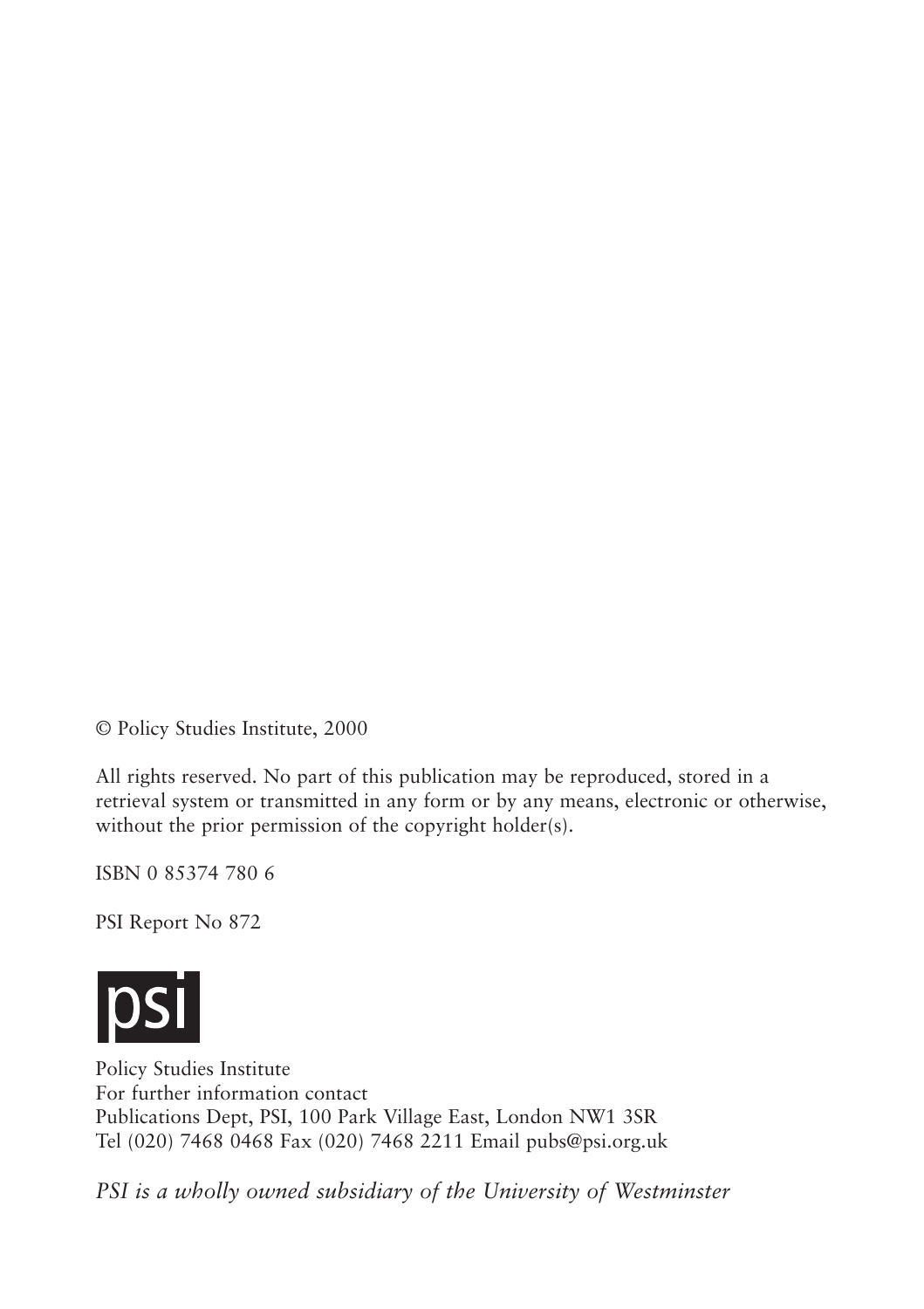# **Abstract**

Over the last two decades, there has been a major switch in British workplaces away from union voice and representative worker voice more generally, towards direct, non-union forms of voice. This paper assesses the implications of this switch for the effectiveness of worker voice, as measured by employee perceptions of managerial responsiveness. In general, perceptions of management are no better among employees with voice than they are among employees with no voice. However, intensive use of direct communication methods improves perceptions of management. Direct voice is particularly effective in a union setting.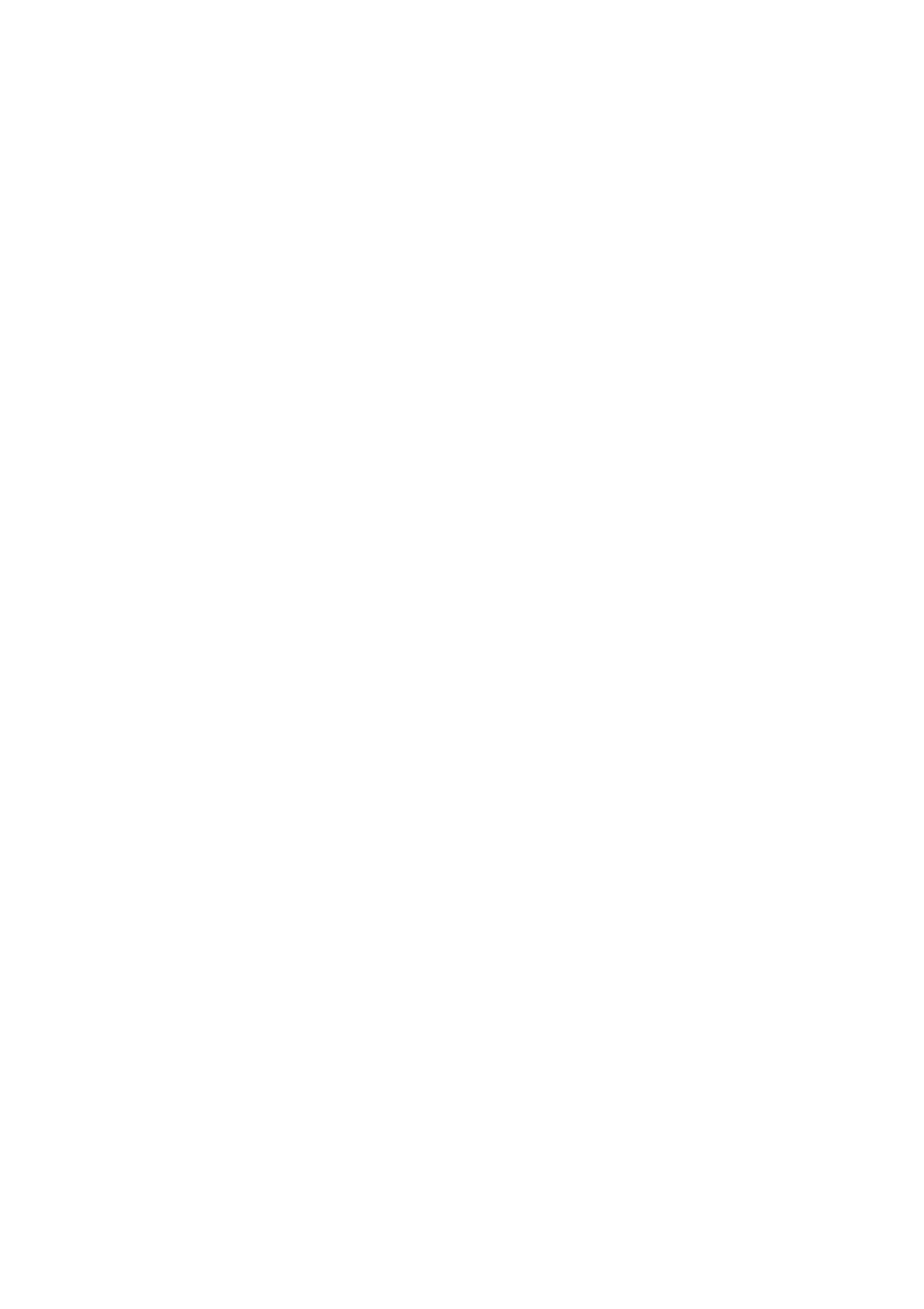# **Introduction**

When Richard Freeman and James Medoff wrote their seminal work *What Do Unions Do?* (1984) nearly two decades ago, they identified two mechanisms by which people dealt with problems they faced at work: 'exit', whereby workers leave less desirable for more desirable jobs, and 'voice', whereby workers use 'direct communication to bring actual and desired conditions closer together' (1984: 8).

In both the United States and Britain, the most established mechanism for voicing the concerns and opinions of workers to management is representation by trade unions. Freeman and Medoff argued this was for good reason. They maintained that for worker voice to be 'effective' in delivering for workers it needed to be 'collective' rather than 'individual' for two reasons. First, 'the danger of job loss makes expression of voice by an individual risky. Collective voice, by contrast, is protected both by the support of all workers and by the country's labor law' (1984: 9). Consequently, where voice is delivered through representatives backed by a group of workers, those workers can express their concerns without the fear of reprisal. Secondly, collective voice creates the incentive for individuals to make the effort to change their working environment in a way that individual voice does not. As the authors point out, many of the goals pursued by workers are public goods, that is:

'goods which will affect the well-being (negatively or positively) of every employee in such a way that one individual's partaking of the good does not preclude someone else from doing so… Without a collective organisation, the incentive for the individual to take into account the effects of his or her actions on others, or to express his or her preferences, or invest time and money in changing conditions, is likely to be too small to spur action' (1984: 8–9).

Of course, not all representative voice is trade union voice. In Britain, for example, many workplaces have joint consultative committees of managers and employees that sit to discuss issues of common concern. They differ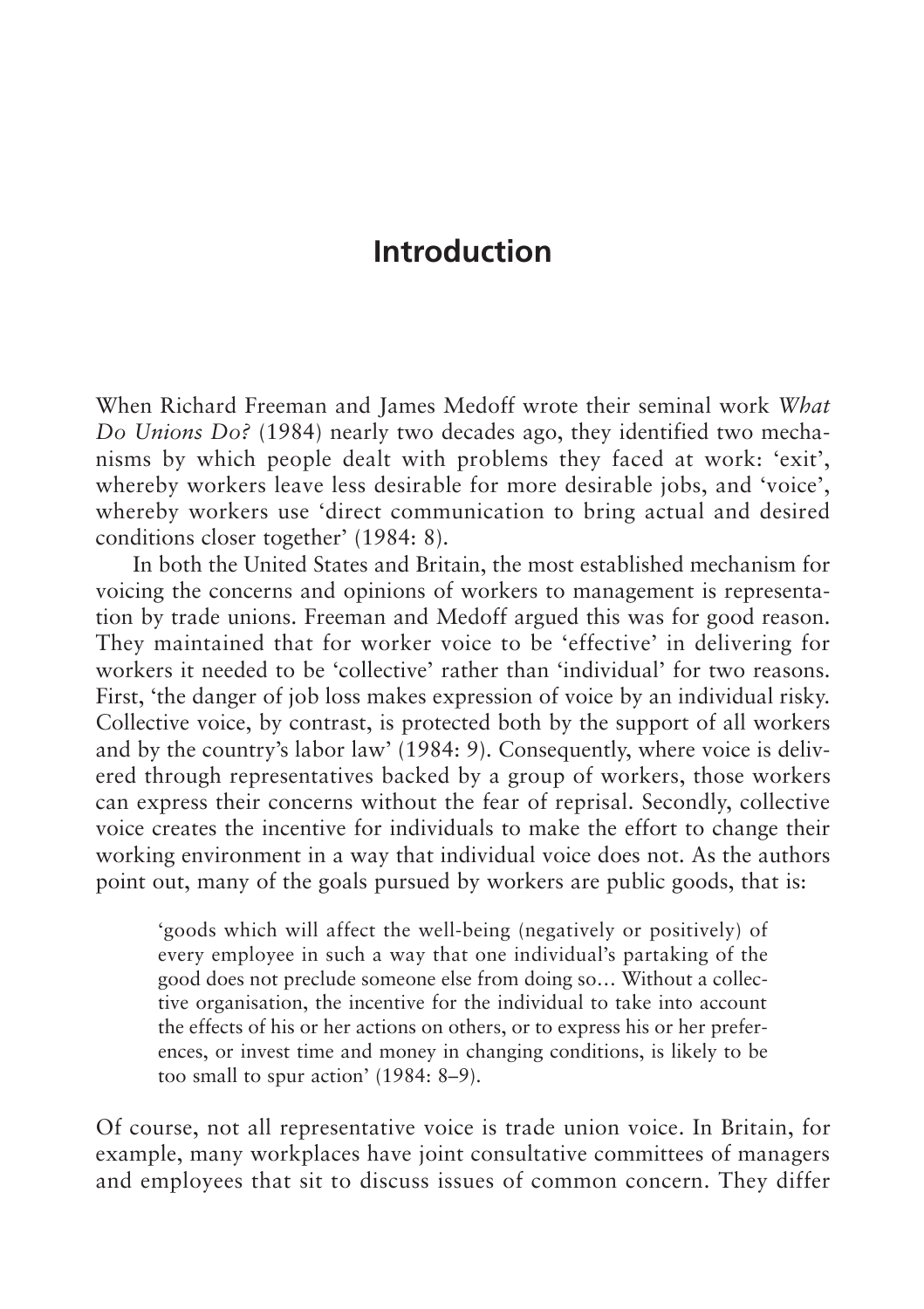from unions in two important respects. First, they are primarily concerned with consultation, rather than negotiation over terms and conditions. Secondly, they are not independent of management in the way that trade unions are.<sup>1</sup> The same might be said of other non-union forms of representative voice, such as non-union employee representatives.<sup>2</sup> However, according to Freeman and Medoff, voice must be independent of management if it is to challenge effectively managerial prerogatives and deliver for workers:

'In the absence of unionism, the worker has limited responses to orders that he feels are unfair: the worker can quit, or he can perhaps engage in quiet sabotage or shirking, neither of which is likely to alter the employer's actions. In the union setting, by contrast, the union constitutes a source of worker power, diluting managerial authority and offering members protection through both the 'industrial jurisprudence' system, under which many workplace decisions are based on rules (such as seniority) instead of supervisory judgement or whim, and the grievance and arbitration system, under which disputes over proper managerial decision making on work issues can be resolved. As a result, management power within enterprises is curtailed by unionism, so that workers' rights are likely to be better enforced' (1984: 11).

At the time Freeman and Medoff wrote their book, one might have been forgiven for equating union voice with worker voice. However, since then, in common with much of the rest of the industrialised world, British workplace industrial relations has changed fundamentally. The essence of this change has been a progressive decline in the system of collective relations whereby management and unions jointly regulated workplace relations through voluntary collective bargaining, and its replacement by arrangements set largely at the behest of management. At the very heart of this transformation has been a major shift in the nature of worker voice (Table 1).

Since 1984, there has been little change in the proportion of workplaces without worker voice, the figure remaining at about one in every six. However, between 1984 and 1998 there was a steep decline in voice arrangements where unions formed the single channel of communication (union-only

<sup>1</sup> In Britain, the Government's Certification Officer establishes whether trade unions are truly independent of employers as defined in Section 5 of the Trade Union and Labour Relations (Consolidation) Act 1992. If so, they are issued with a certificate of independence in accordance with Section 6 of the Act.

<sup>2</sup> Some employer-specific bodies, known as staff associations, do attain independent status, whereupon there is little to distinguish them from trade unions.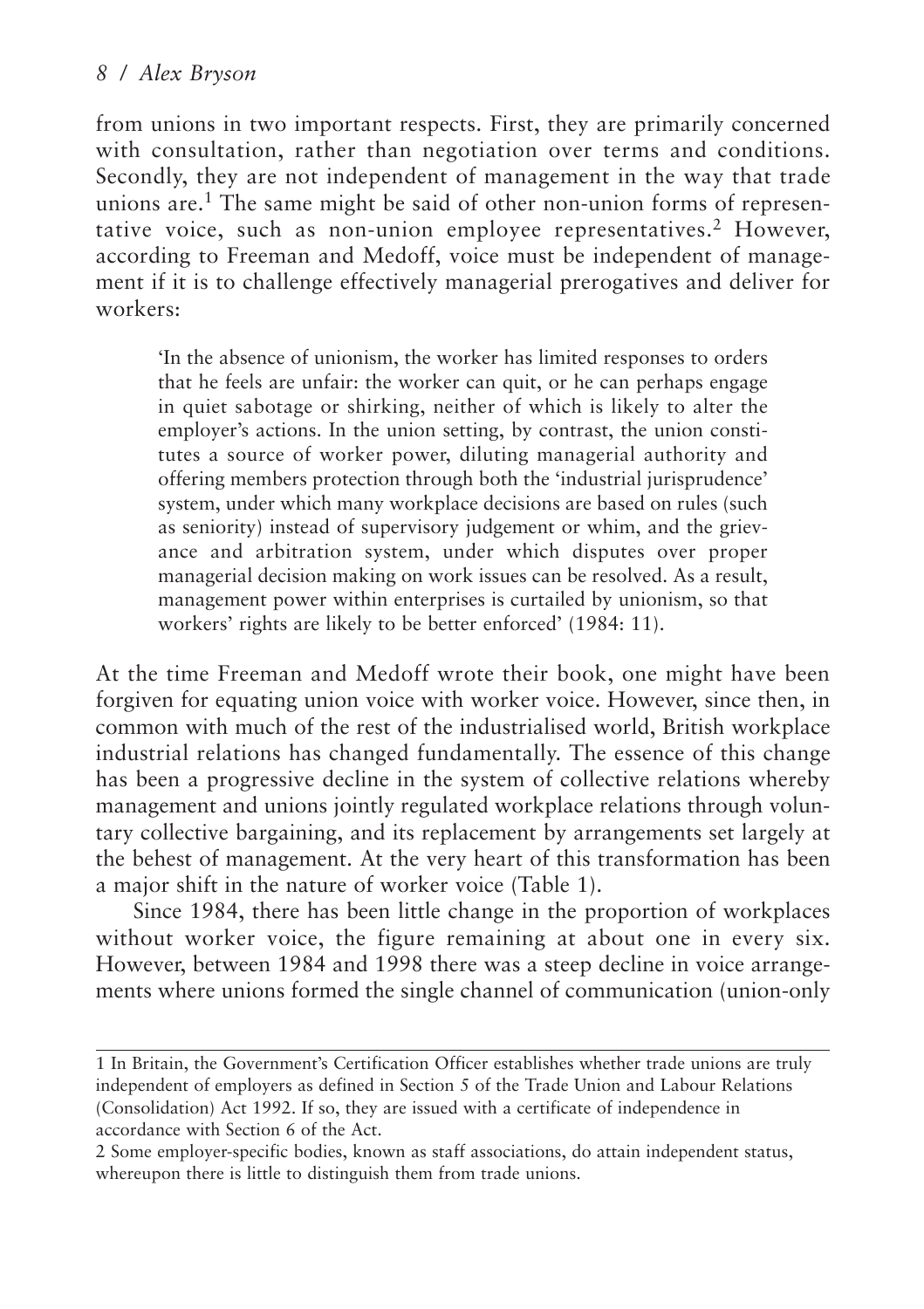|                                        |                      |          | Column percentages |
|----------------------------------------|----------------------|----------|--------------------|
| Type of voice arrangement<br>(5 items) | 1984                 | 1990     | 1998               |
| Union only                             | 24                   | 14       | 9                  |
| Union and non-union                    | 42                   | 39       | 33                 |
| Non-union only                         | 16                   | 28       | 40                 |
| Voice, but nature not reported         | $\overline{2}$       | $\star$  | $\star$            |
| No voice                               | 16                   | 19       | 17                 |
| Representative voice only              | 29                   | 18       | 14                 |
| Representative and direct voice        | 45                   | 43       | 39                 |
| Direct voice only                      | 11                   | 20       | 30                 |
| Voice, but nature not reported         | $\mathbf{0}$         | $^\star$ | *                  |
| No voice                               | 16                   | 19       | 17                 |
| Weighted base                          | 2,000                | 1,997    | 1,991              |
| Unweighted base                        | 2,019                | 2,059    | 1,920              |
| Type of voice arrangement (7 items)    |                      |          |                    |
| Union only                             | $\ddot{\phantom{0}}$ | 11       | 6                  |
| Union and non-union                    |                      | 42       | 37                 |
| Non-union only                         |                      | 33       | 46                 |
| Voice, but nature not reported         | $\cdot$              | $\star$  | $\star$            |
| No voice                               |                      | 14       | 11                 |
| Representative voice only              |                      | 15       | 10                 |
| Representative and direct voice        | $\ddot{\phantom{a}}$ | 48       | 46                 |
| Direct voice only                      |                      | 23       | 33                 |
| Voice, but nature not reported         |                      | $\star$  | $\star$            |
| No voice                               | $\cdot$ .            | 14       | 11                 |
| Weighted base                          |                      | 1,996    | 1,995              |
| Unweighted base                        |                      | 2,058    | 1,923              |

#### **Table 1:** *Changes in worker voice arrangements, 1984 to 1998*

*Source:* adapted from Millward, Bryson and Forth (2000), Tables 4.13 and 4.15.

*Key:* .. = not available; \* = under 1per cent. Base: all workplaces with 25 or more employees. Union voice defined as one or more trade unions recognised by employers for pay bargaining or a joint consultative committee meeting at least once a month with representatives chosen through union channels. Non-union voice defined as a joint consultative committee meeting at least once a month with representatives not chosen through union channels, regular meetings between senior management and the workforce, briefing groups, problem-solving groups, or non-union employee representatives. Note that the last two measures were not available in 1984.

voice), and a less marked decline in 'dual-channel' voice involving union and non-union channels in combination. These two changes were offset by a steep increase in voice arrangements that did not involve unions.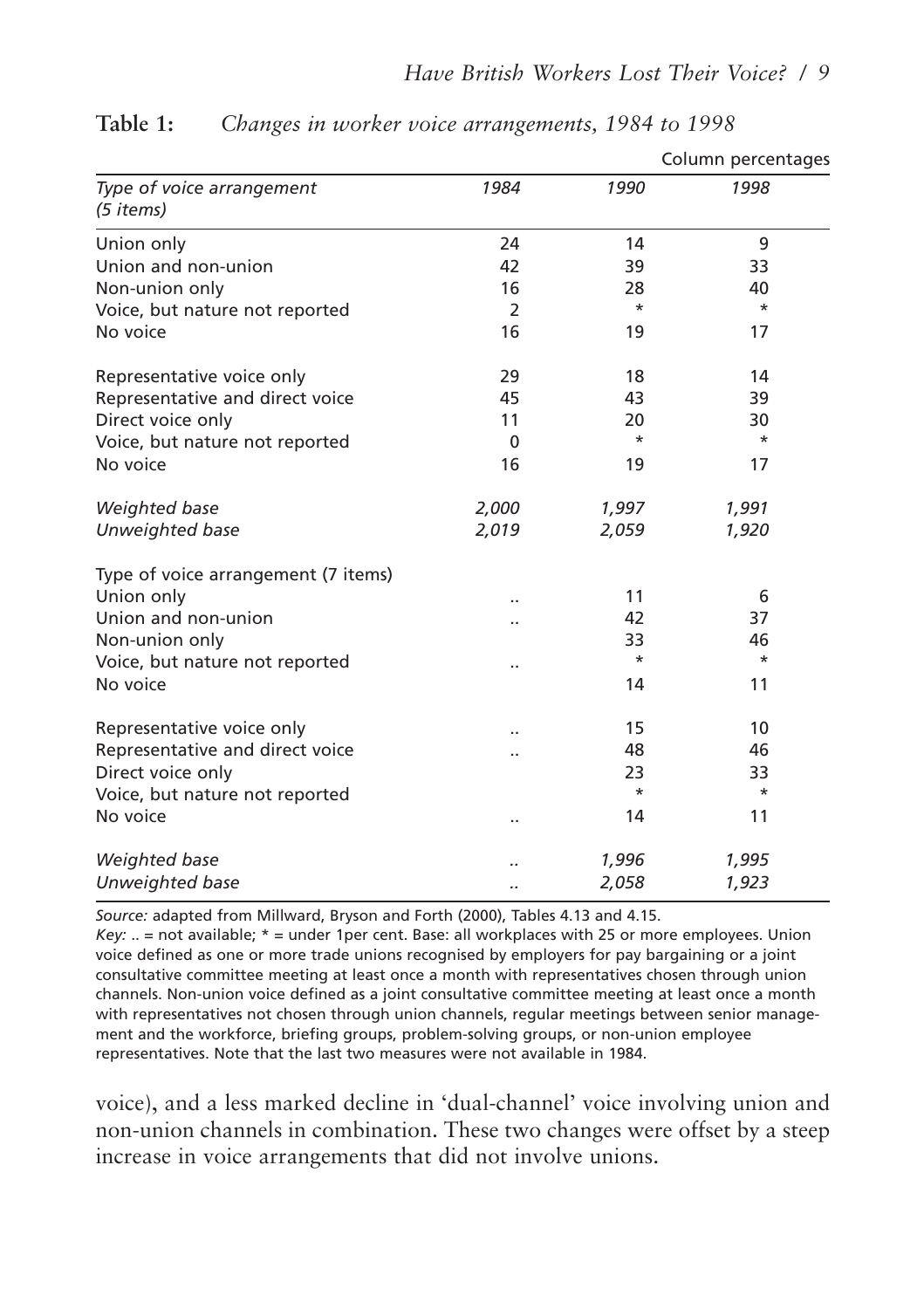Table 1 also clearly demonstrates that the shift has been away from representative voice towards direct forms of voice.<sup>3</sup> Between 1984 and 1998, the proportion of workplaces with only representative voice arrangements halved, while those with solely direct voice mechanisms more than doubled. Both union and non-union representative voice have declined over the period, so that the increase in non-union voice is wholly accounted for by the rise of direct voice.

For the 1990s, we are able to gain considerable insight into how these changes occurred through the analysis of panel data for workplaces which survived over the period (continuing workplaces), coupled with data on workplace closures and new workplaces.<sup>4</sup> When discussing the issue of workplace transformation, most commentators focus on behavioural change within continuing workplaces. This is a very important factor in understanding change in Britain during the 1990s, since workplaces that had been in existence since 1990 accounted for 72 per cent of all workplaces in 1998 (Millward, Bryson and Forth, 2000: 8). However, change may also occur through compositional change, whereby workplaces entering the population differ from leavers and continuing workplaces.

During the 1990s, the decline in union-only voice was largely accounted for by continuing workplaces switching from single-channel union representation to dual-channel arrangements (Millward, Bryson and Forth, 2000:  $124-125$ ).<sup>5</sup> In fact, the large-scale adoption of non-union voice within unionised workplaces has been apparent since the first half of the 1980s (Table 2). This may reflect an increasing desire on the part of employers to deal with employees directly, rather than with unions. Certainly, this was a view expressed by over half (54 per cent) of managers in unionised workplaces in 1998.<sup>6</sup> There is no evidence that managers were intentionally introducing direct communication methods to undermine union influence. On the contrary, 'the addition of direct forms of participation was just as likely among workplaces where management actively encouraged union membership as it was among workplaces in which management gave no active encouragement to unionism' (Millward, Bryson and Forth, 2000: 126).

union voice or no voice at all (Millward, Bryson and Forth, 2000: 125).

<sup>3</sup> Our 'direct voice' measure incorporates team briefings, regular meetings between senior management and the workforce, and problem-solving groups, including quality circles, all of which provide opportunities for two-way communication between workers and management.4 For a full description of these data see Millward, Bryson and Forth (2000: 248-255). 5 It was very rare for continuing workplaces to deunionise, replacing union voice with non-

<sup>6</sup> Compared to 86 per cent in non-unionised workplaces. These figures are based on managerial respondents to the Workplace Employee Relations Survey 1998 in all workplaces with 10 or more employees.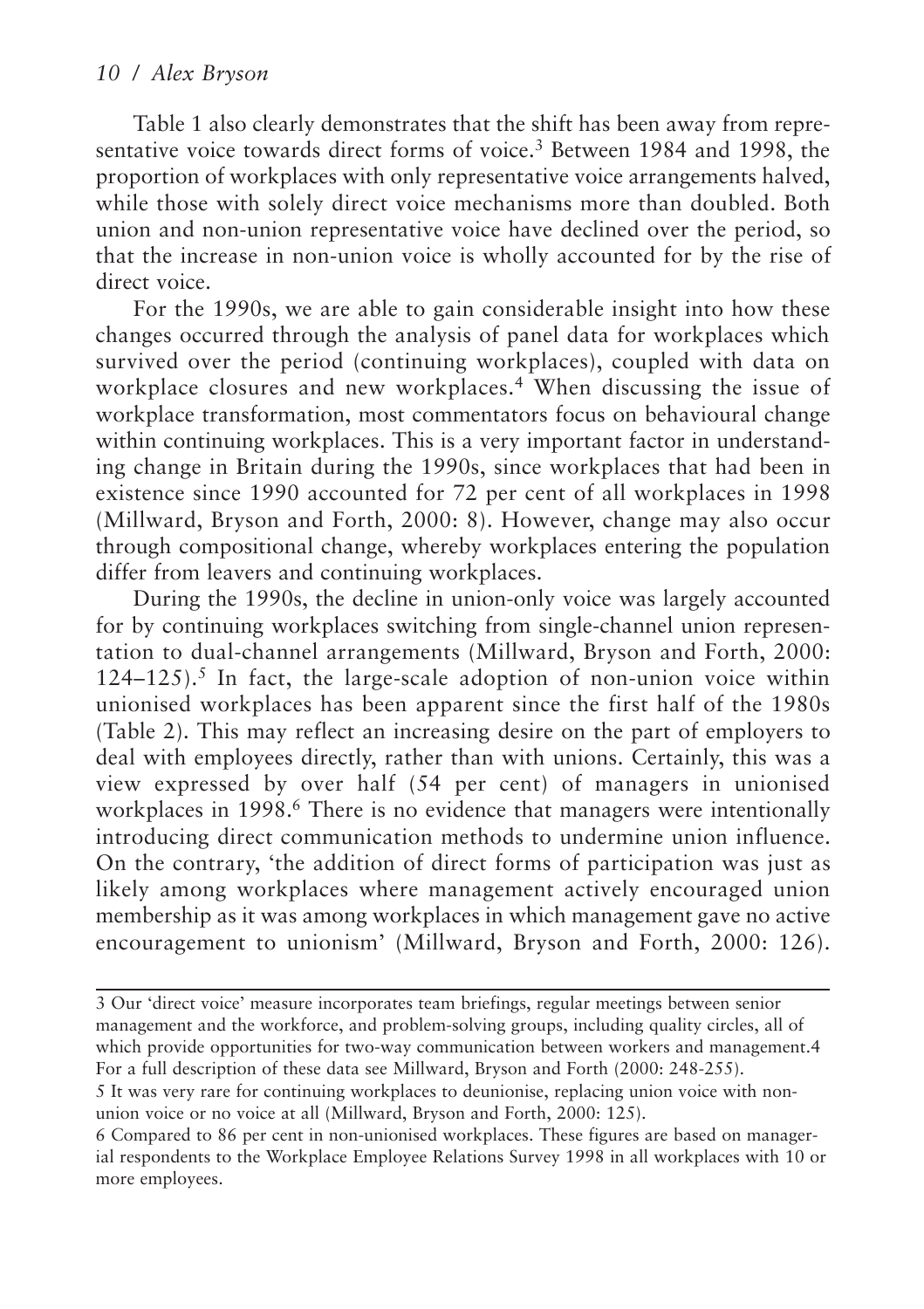|                                     |      |      | Column percentages |
|-------------------------------------|------|------|--------------------|
| Type of voice arrangement (5 items) | 1984 | 1990 | 1998               |
| Union only                          | 35   | 26   | 21                 |
| Union and non-union                 | 63   | 73   | 78                 |
| Voice, but nature not reported      | 2    |      | 1                  |
| Representative voice only           | 40   | 29   | 25                 |
| Representative and direct voice     | 60   | 71   | 74                 |
| Voice, but nature not reported      | 0    | *    | 1                  |
| Weighted base                       | 1327 | 1053 | 845                |
| Unweighted base                     | 1593 | 1416 | 1116               |
| Type of voice arrangement (7 items) |      |      |                    |
| Union only                          |      | 22   | 13                 |
| Union and non-union                 |      | 78   | 85                 |
| Voice, but nature not reported      |      |      | 1                  |
| Representative voice only           |      | 24   | 15                 |
| Representative and direct voice     |      | 76   | 84                 |
| Voice, but nature not reported      |      | 0    | 1                  |
| Weighted base                       |      | 1053 | 845                |
| Unweighted base                     | ٠.   | 1416 | 1116               |

**Table 2:** *Union and non-union voice arrangements in unionised workplaces, 1984 to 1998*

*Base:* all workplaces with 25 or more employees recognising unions for pay bargaining.7 Union voice is defined as one or more recognised trade unions or a joint consultative committee meeting at least once a month with representatives chosen through union channels. Non-union voice defined as a joint consultative committee meeting at least once a month with representatives not chosen through union channels, regular meetings between senior management and the workforce, briefing groups, problem-solving groups, or non-union employee representatives. Note that the last two measures were not available in 1984.

Nevertheless, it seems likely that the widespread adoption of alternative voice mechanisms in unionised workplaces has the potential to undermine union influence, albeit inadvertently.8 Indeed, if one assumes that unions view non-

<sup>7</sup> The weighted number of workplaces with recognised unions is greater using time-series data than the weighted number using the WERS98 cross-section (discussed later) because the timeseries weights inflate the weighted bases to 2000.

<sup>8</sup> Two large nationally-representative surveys of employees in Britain in the mid-1980s and early 1990s offer 'some support for the view that direct participation has the indirect effect of reducing employees' sense of the necessity of union membership' (Gallie, White, Cheng and Tomlinson, 1998: 109).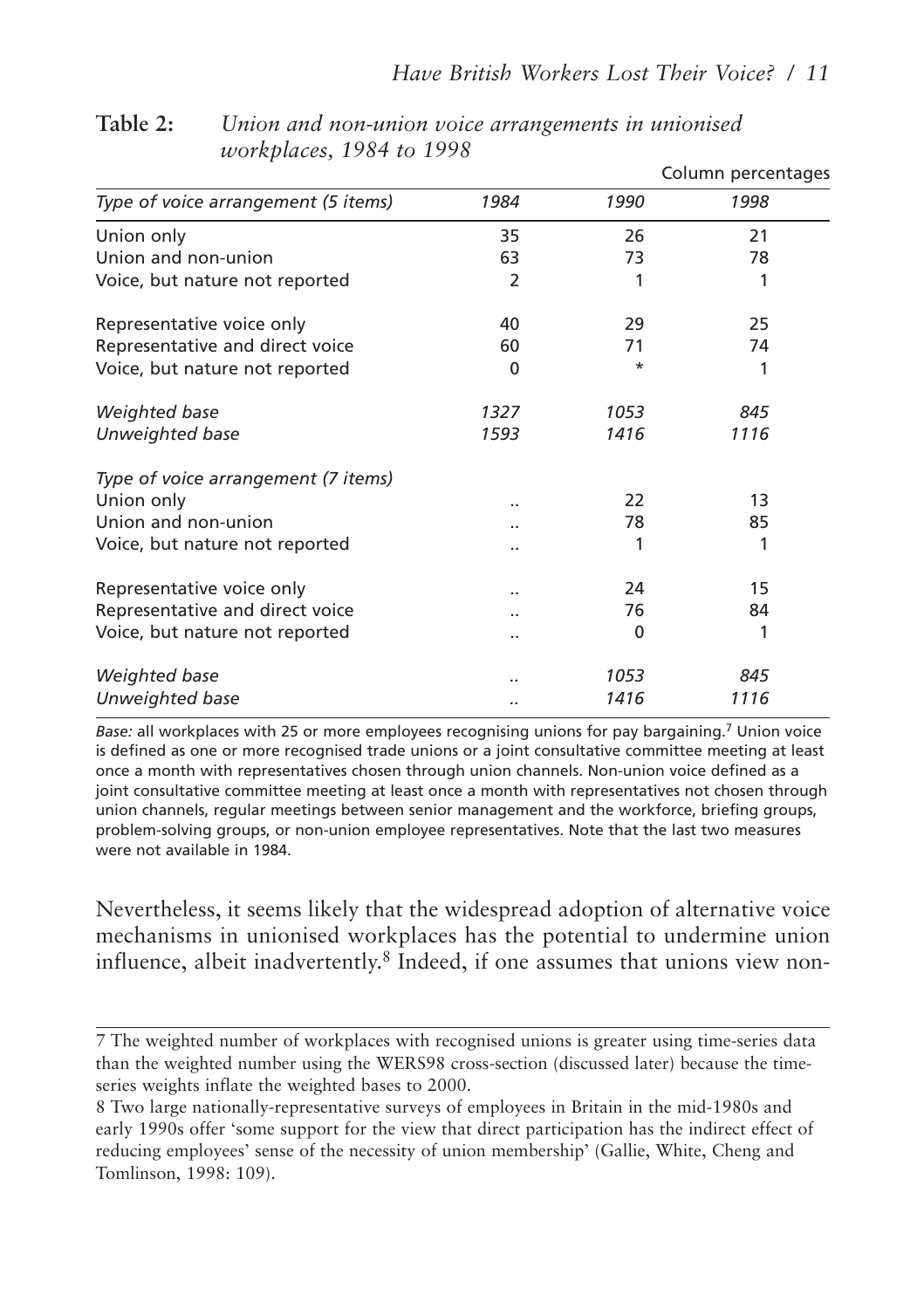union voice as a potential threat, the presence of dual-channel voice may signal the presence of weak unionism.<sup>9</sup>

The increase in solely non-union voice arrangements between 1990 and 1998 was accounted for by new workplaces adopting direct communication methods. They were much more likely to have solely non-union voice than continuing workplaces and those which had left the population in the 1990s (Millward, Bryson and Forth, 2000: 124–125). However, new workplaces were clearly committed to retaining two-way communication channels since the proportion with no voice channels was not significantly different to other workplaces. These trends point to a conscious decision to adopt direct communication methods in preference to union-based representation. Since new workplaces account for the increase in non-union only voice, it is likely that it will become even more prevalent in British workplaces in future.10

Irrespective of the underlying reasons for the growth in non-union and direct voice, from Freeman and Medoff's perspective we would expect direct voice to be less effective than union voice, and representative voice in general, in ensuring that management is responsive to employees. This is the proposition we examine in this paper using matched employer-employee data from the 1998 British Workplace Employee Relations Survey. Section Two outlines the hypotheses tested. Section Three introduces our data. Section Four outlines the method of analysis. Section Five presents results and Section Six concludes.

## **HYPOTHESES**

*First hypothesis: For voice to be effective in delivering public good-type outcomes it needs to be representative as opposed to direct voice.*

<sup>9</sup> Certainly, union involvement in strategic decision-making, which has characterised wholesale transformation of industrial relations in large American corporations (Kochan, Katz and McKersie, 1986; Walton, 1987), has been rare in Britain (Storey, 1992: 139). 10 That said, statutory changes may also increase the incidence of representative voice. For the first time in Britain since the early 1970s, there is a statutory mechanism for establishing union recognition. It came into force under the Employment Relations Act 1999 on 6 June 2000. However, some question whether this can reverse union decline (Millward, Bryson and Forth, 2000: 235-236). Some suggest that the procedures suffer from similar shortcomings to those governing the establishment of workplace unions in the United States (Wood and Godard, 1999). In any event, the legislation does not extend to the smallest workplaces with fewer than 21 employees. The other potential source of statutory change is the European Union. Although the European Works Council Directive has encouraged the growth of consultative machinery in larger multiple-establishment organisations, it has yet to have a pervasive influence on the extent of consultative arrangements in Britain (Millward, Bryson and Forth, 2000: 113).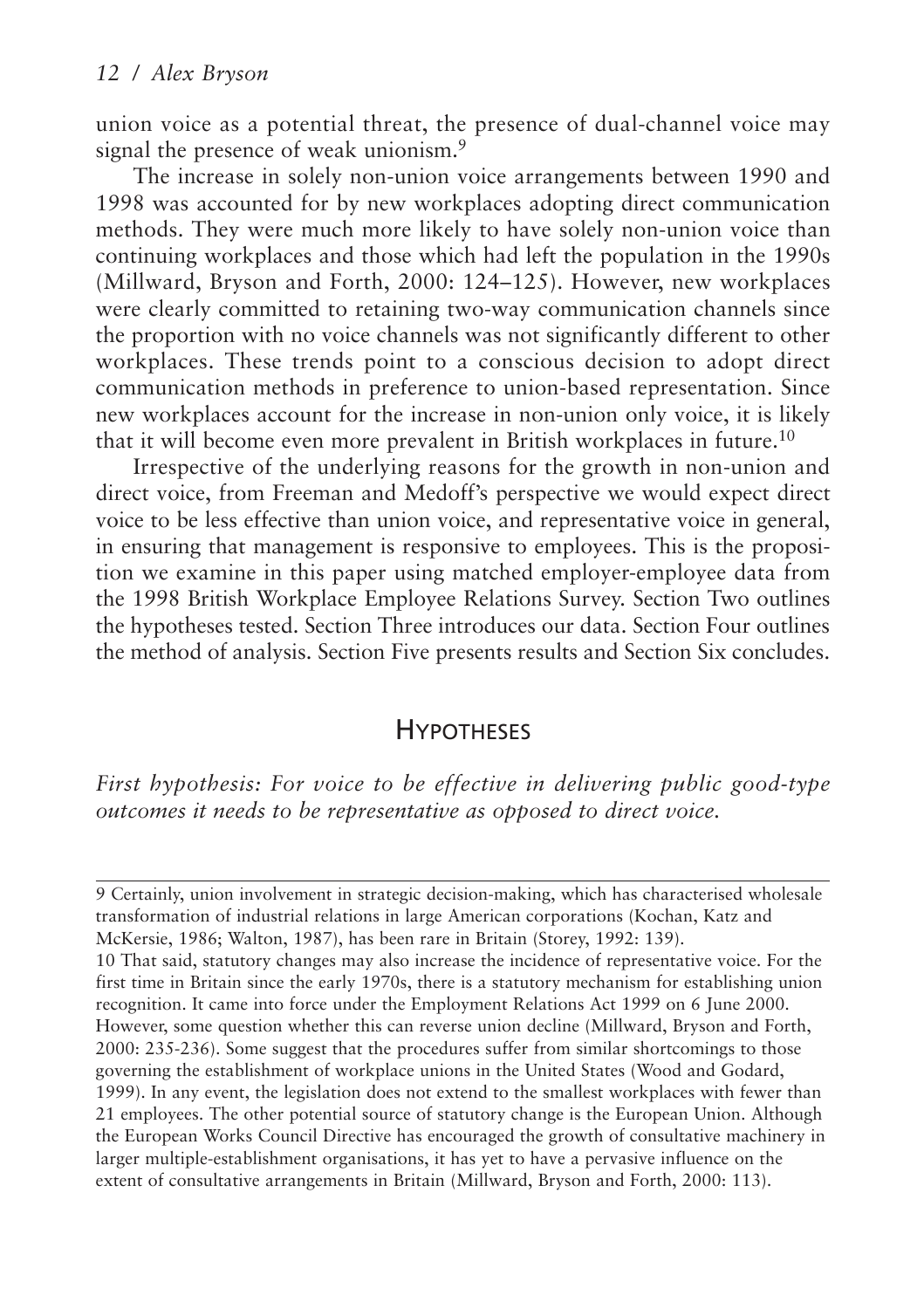We have already outlined Freeman and Medoff's reasons why this might be so. Of course, there are contrary views, and these have come to dominate the management literature since the mid-1980s. There are perhaps two key themes in this literature. First, there is the suggestion that worker representation, rather than efficiently and effectively communicating workers' wishes and concerns to management, may actually create a barrier between management and workers. This barrier can be breached if management eschews intermediaries and deals directly with employees, either on a one-to-one basis, or in groups (Storey, 1992; Peters, 1988; Lawler, 1986). Secondly, there is the concept of treating workers as individuals, rather than as a collective. If one recognises that the wishes and needs of workers are, in fact, heterogeneous, management may be better able to understand them and respond to them through direct voice channels (Storey, 1992; Lawler, 1992; Pfeffer, 1994).

#### *Second hypothesis: For voice to be effective in adjusting employer behaviour it must be union voice as opposed to non-union voice.*

For Freeman and Medoff, effective worker voice requires management to 'give up power and accept a dual-authority channel within the firm. Such a change in power is difficult to attain in the absence of a genuine independent union or union-like organisation … if management gives up power, it creates the seeds of genuine unions; if it doesn't, employee representation plans may be mere window-dressing' (1984: 108).<sup>11</sup>

An alternative to this hypothesis is our first hypothesis, in which case the effectiveness of voice depends upon how representative it is, rather than whether or not it is union voice. The issue is whether non-union representatives are as effective as union ones, and whether joint consultative committees can influence management in the way that unions may be able to. Recent British research into collective forms of representation in non-union firms points to the apparent powerlessness of collective non-union representation (Terry, 1999: 28), arising in part from the lack of legal protection afforded to non-union representatives when organising opposition to their employer. However, if as Freeman and Medoff (1984: 18) suggest, the legitimacy of union representatives derives in part from the mandate they are given as elected representatives, one might expect similarly elected non-union representatives

<sup>11</sup> This perspective does not necessarily entail a zero-sum conception of management-worker interests in which one side's gain is the other's loss. Some view a strong and independent worker voice as a prerequisite for dual allegiance to union and employer, an allegiance which can result in increased organisational loyalty, commitment, and ultimately a better industrial relations climate (Marshall, 1992; Dastmalchian, Blyton and Adamson, 1991).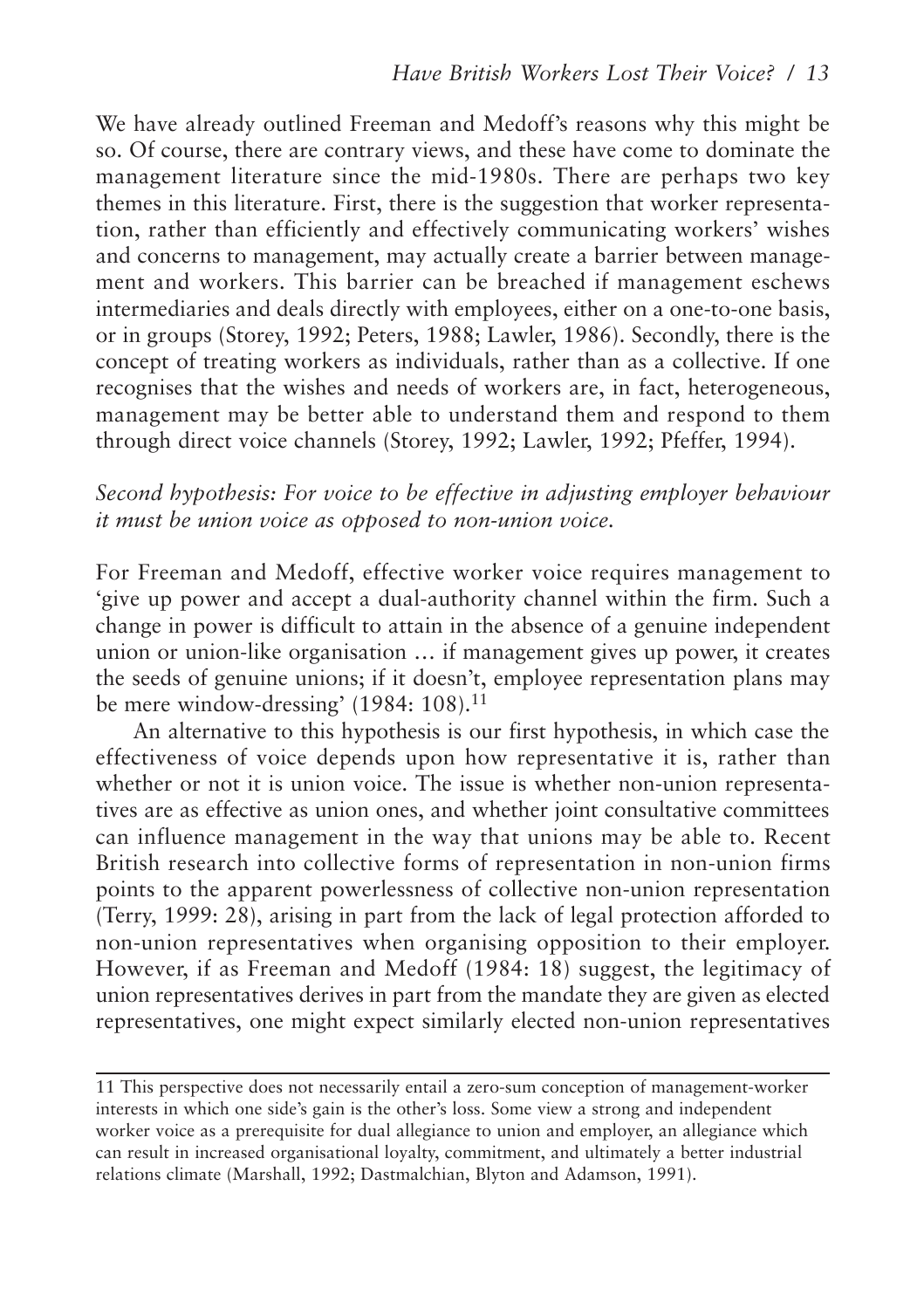to have greater impact than their unelected counterparts, some of whom will be chosen by management. We test for these differences in our analyses.

In any case, can we really be sure that unions do exert influence over management in the way they may have done in the early 1980s? Their ability to do so rests on their representation of the bulk of workers in workplaces where they are present. Yet, over the last two decades, declines in union density and collective bargaining coverage have severely weakened unions even in those workplaces where they continue to be recognised by employers for pay bargaining (Millward, Bryson and Forth, 2000: 138–145; 159–167). This has led to conjecture that British unions have become a 'hollow shell' with little or no influence over management. Although the evidence is mixed, with unions still able successfully to challenge managerial decision making in the late 1990s (Millward, Bryson and Forth, 2000: 173–177), it seems likely that union effects will vary according to union strength on the ground. At one extreme, moribund unions may play little role in setting the bargaining agenda and have no representatives to act as the workers' voice.<sup>12</sup> At the other extreme, there will be those unions who, perhaps with management support, have fulltime representatives operating as very effective voice mechanisms. We incorporate these and other features of union (and non-union) voice to identify differential effects across variants of our main voice types.

*Third hypothesis: Union voice is better than non-union voice at representing the preferences of less marketable workers to management, so we would expect these workers to have more positive perceptions of managerial responsiveness where union voice exists.*

Freeman and Medoff (1984: 9) argue that 'the collective nature of trade unionism fundamentally alters the operation of a labour market and, hence, the nature of the labour contract'. In a non-union setting, where exit-andentry is the predominant form of adjustment to problems (as opposed to voice), employers' concern is the marginal worker who may leave or be attracted by small changes in conditions of employment. In a union setting, all or most workers are represented, whether they are likely to leave or not. If unions are better at representing less marketable workers, they may shift the distribution of power between marginal and more permanent employees, causing management to respond accordingly by taking greater account of the 'average' worker. We test this hypothesis by running models on sub-groups of more and less marketable workers.

<sup>12</sup> One of the most striking developments in the 1990s has been the sudden appearance of a large proportion of workplaces where unions were recognised for pay bargaining but where unions were not actively involved in pay bargaining (Millward, Bryson and Forth, 2000: 160-167).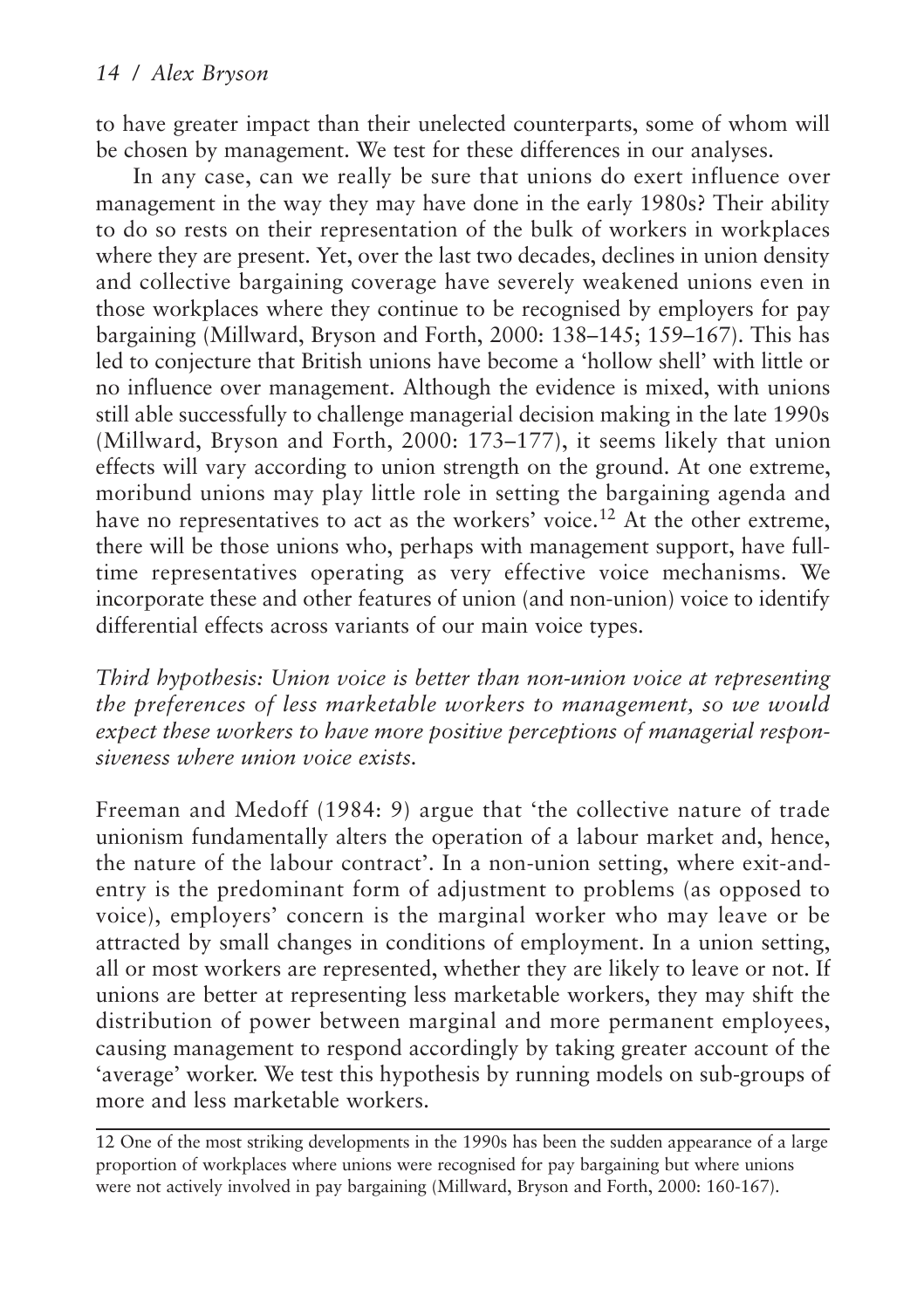*Fourth hypothesis: The impact of non-union voice will differ across union and non-union workplaces because non-union voice will be influenced by the climate in which unions seek to represent all workers.*

Although union and non-union voice are often viewed as substitutes for one another, in practice they exist together in the majority of unionised workplaces, as noted above. It may be that the impact of non-union voice will differ across unionised and non-unionised workplaces. As Storey (1992: 43) notes, 'if HRM [human resource management] is primarily pursued on an individualistic plane, the reaction from trade union representatives and union members might be expected to play a not inconsiderable part in the success or otherwise of such an approach'. But just how direct and non-union representative voice may affect managerial responsiveness to employees in a union setting is an empirical question. If, as Freeman and Medoff suggest, the labour contract is fundamentally altered in the presence of trade unions, nonunion voice may be better able to accommodate the needs of the average worker than in the non-union environment. Union and non-union voice may prove complementary, particularly if union coverage is not total and nonunion voice can help 'fill the gap' for non-members. It may also be complementary in the sense that the concerns addressed by non-union voice can be quite different from those addressed by union voice, whereupon the two channels may cover a wider spectrum of issues than one or the other alone. In these circumstances, dual-channel voice may prove particularly effective. On the other hand, if unions are intent on undermining non-union voice, or management is committed to supporting non-union voice at the expense of union voice, dual-channel voice may be particularly ineffective in influencing management.

We address the effects of non-union voice in unionised and non-unionised workplaces by running separate models for the two sectors, as well as testing interactions in full sample models.

#### *Fifth hypothesis: Unionised workers have poorer perceptions of management due to 'voice-induced complaining'.*

It is a standard finding in the British and American literatures that unionised workers express greater dissatisfaction with management than non-unionised workers (Freeman and Medoff, 1984; Gallie, White, Cheng and Tomlinson, 1998; Bryson, 1999). Freeman and Medoff's exit-voice analysis offers an explanation for this in the greater politicisation of unionised workers. They suggest that unionised workers are more prone to express their voice 'loudly' to ensure that it is heard, resulting in 'voice-induced complaining' (1984: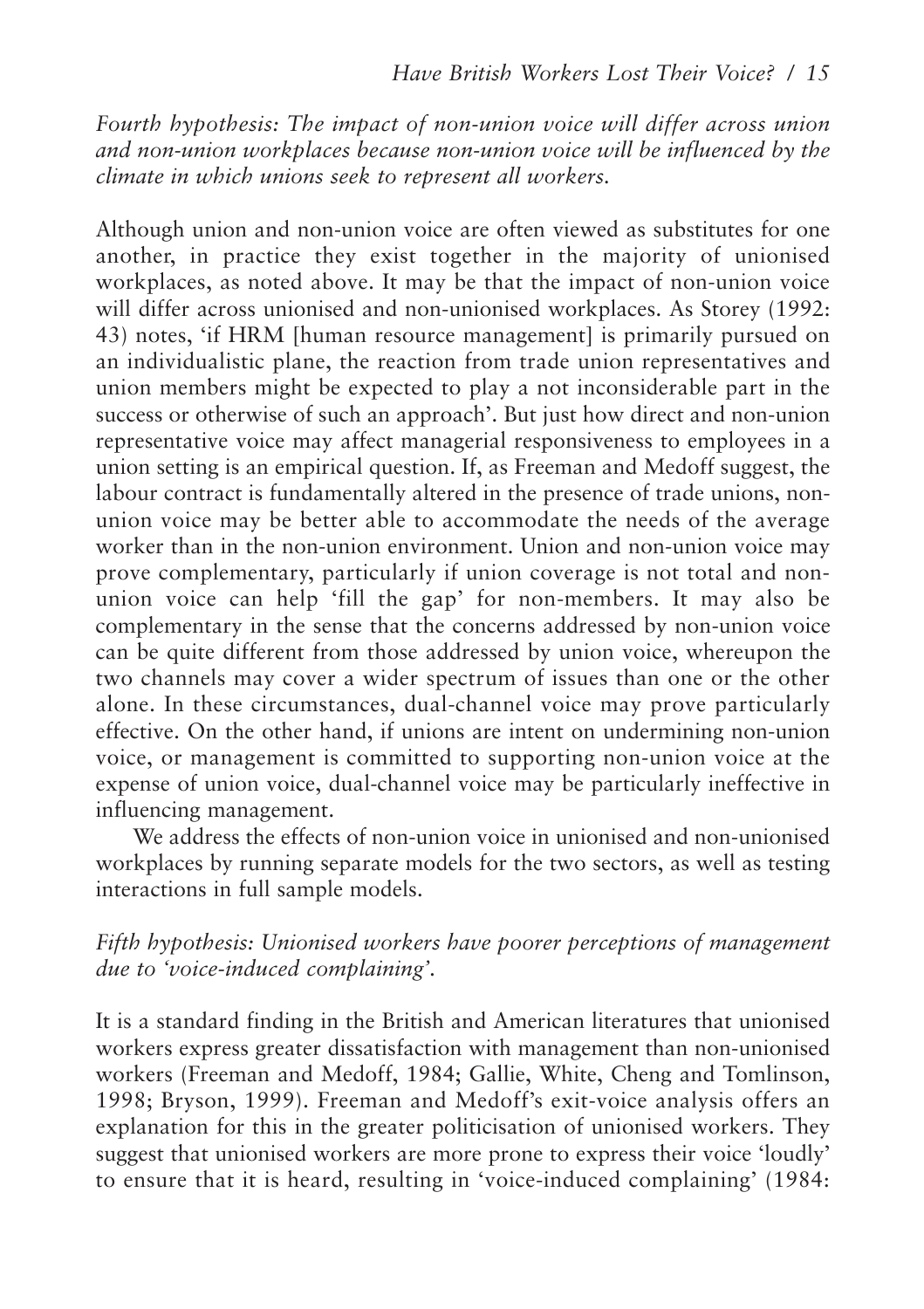142) which they distinguish from 'true' dissatisfaction. They also suggest that 'some of the critical attitude of the union workers is due to their greater awareness of problems and willingness to speak out' (1984: 142).<sup>13</sup> As Gallie, White, Cheng and Tomlinson (1998: 113–114) point out: 'unionism as an oppositional form of representation may highlight organisational inefficiencies and colour perceptions of management competence'. We test for this in ways described in Section Four.

## **DATA**

Our data are from the 1998 Workplace Employee Relations Survey (WERS). It is the fourth in a series of nationally representative samples of British workplace surveys conducted since 1980. However, it differs from its predecessors in two important respects. First, it is representative of all workplaces with ten or more employees, whereas the previous threshold was twenty-five employees. Secondly, it contains a survey of employees drawn from the surveyed workplaces. The analyses presented in Section Five use this matched employer-employee data set, which consists of 28,215 employees drawn from 2,191 workplaces.

These data have a number of advantages. First, they are nationally representative of British employees working in workplaces with ten or more employees. Secondly, they are of very high quality. The surveys had high response rates (80 per cent in the case of the workplace survey, and 64 per cent in the case of the employee survey), giving us some confidence that the data are representative of the populations from which they were drawn.<sup>14</sup> Thirdly, rigorous piloting and developmental work and considerable postfieldwork data editing and checking assure data quality.<sup>15</sup> Fourthly, the combination of employee data on demographics, qualifications, job characteristics, and attitudes to their job, management and unions, coupled with

14 The primary sampling unit is the workplace. Workplaces were drawn as a stratified random sample. Up to twenty-five employees were then drawn randomly from within these workplaces. Where the workplace had twenty-five or fewer employees, all employees were selected. The probability of worker selection is the product of the probability of the workplace being selected and the probability of an employee being selected from within that workplace. See Cully, Woodland, O'Reilley and Dix (1999: 306) for the advantages of this approach.

15 For full information on the design of the four surveys see Millward, Bryson and Forth (2000) and for additional information on the design of the 1998 survey see Cully, Woodland, O'Reilley and Dix (1999).

<sup>13</sup> As Freeman and Medoff note (1984: 141), it is also the case that the stock of dissatisfied workers will be greater in unionised workplaces because dissatisfied workers are less likely to quit in unionised workplaces than they are in non-unionised workplaces (see, for example, Bryson and McKay, 1997).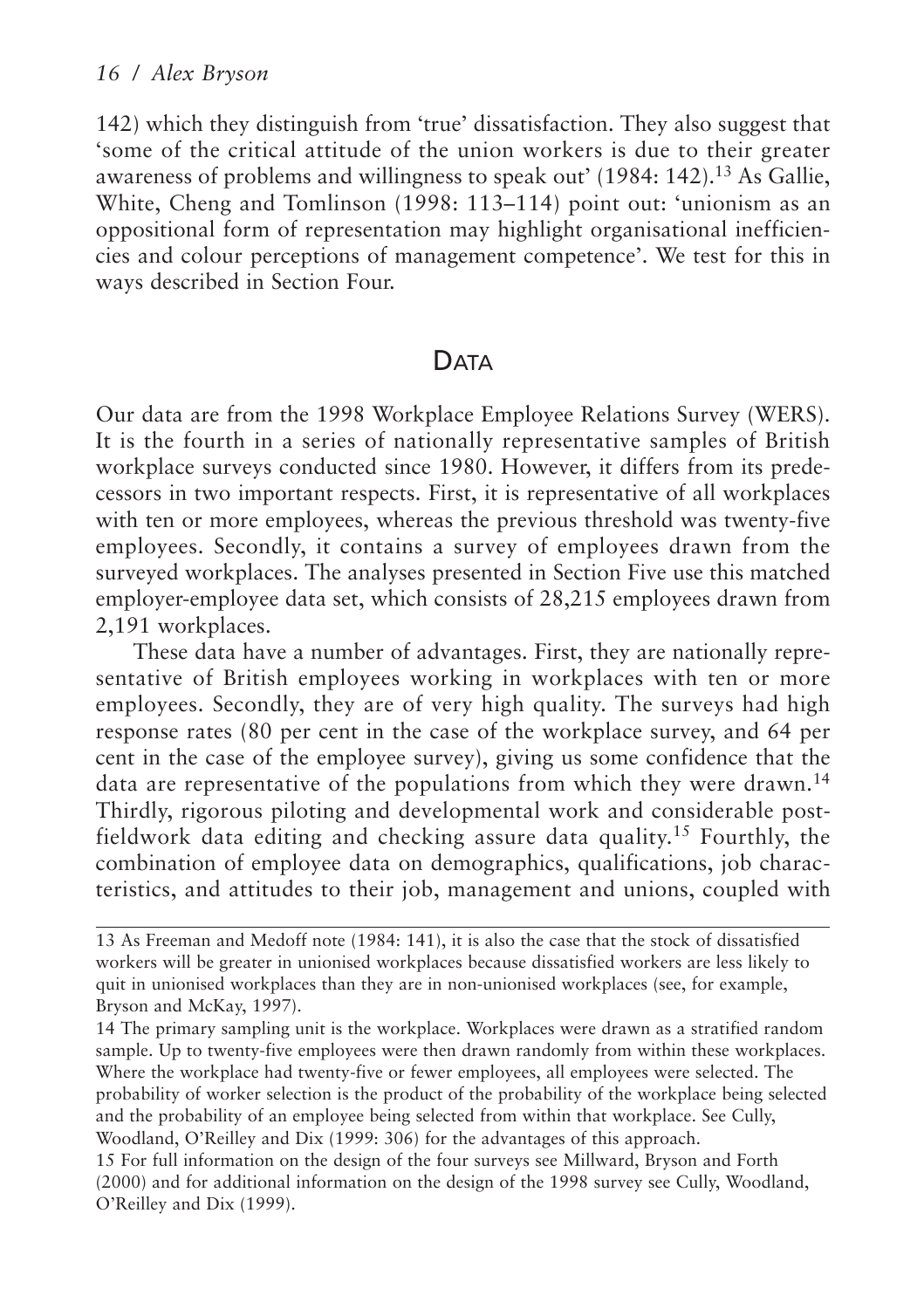workplace data obtained from the manager responsible for personnel or human resource issues at the site, allows us to control for a very wide range of individual-level and workplace-level information to estimate precisely influences on managerial responsiveness to employees.

#### Measures of managerial responsiveness to employees

The survey of employees included a bank of questions that asked each employee to provide a rating, on a five-point scale from 'very poor' to 'very good', of how managers at their workplace were on five items: keeping people up to date about proposed changes; providing everyone with the chance to comment on proposed changes; responding to suggestions from employees; dealing with work problems you or others may have; and treating employees fairly. All five can be regarded as 'public goods' in that they affect the well being of every employee in such a way that one individual's partaking of the good does not preclude someone else from doing so. They are therefore appropriate for testing Freeman and Medoff's propositions.

Although all five are correlated positively with one another, the correlations are not sufficiently strong to suggest that employees simply went down the list and ticked the same box in each case.16

Table 3 shows that there is quite a lot of variation in the distribution of responses on the five items. Around half of employees think managers are good or very good at treating employees fairly and dealing with employees' work problems, but only a third think they are good or very good at responding to employees' suggestions or providing everyone with a chance to comment on changes.

#### Voice measures

Most of our analyses use two 'voice' typologies derived from information obtained in the personnel manager interview: one that distinguishes between union and non-union voice, and one that distinguishes between representative and direct voice.

Each composite variable consists of 'voice' mechanisms that have two common features. First, they allow for the possibility of two-way communication between management and employees, giving employees the

<sup>16</sup> For full information on the design of the four surveys see Millward, Bryson and Forth (2000), and for additional information on the design of the 1998 survey see Cully, Woodland, O'Reilley and Dix (1999)

<sup>17</sup> One-way communication methods, such as systematic use of the management chain for cascading information down to employees, are used as control variables in some models (see below).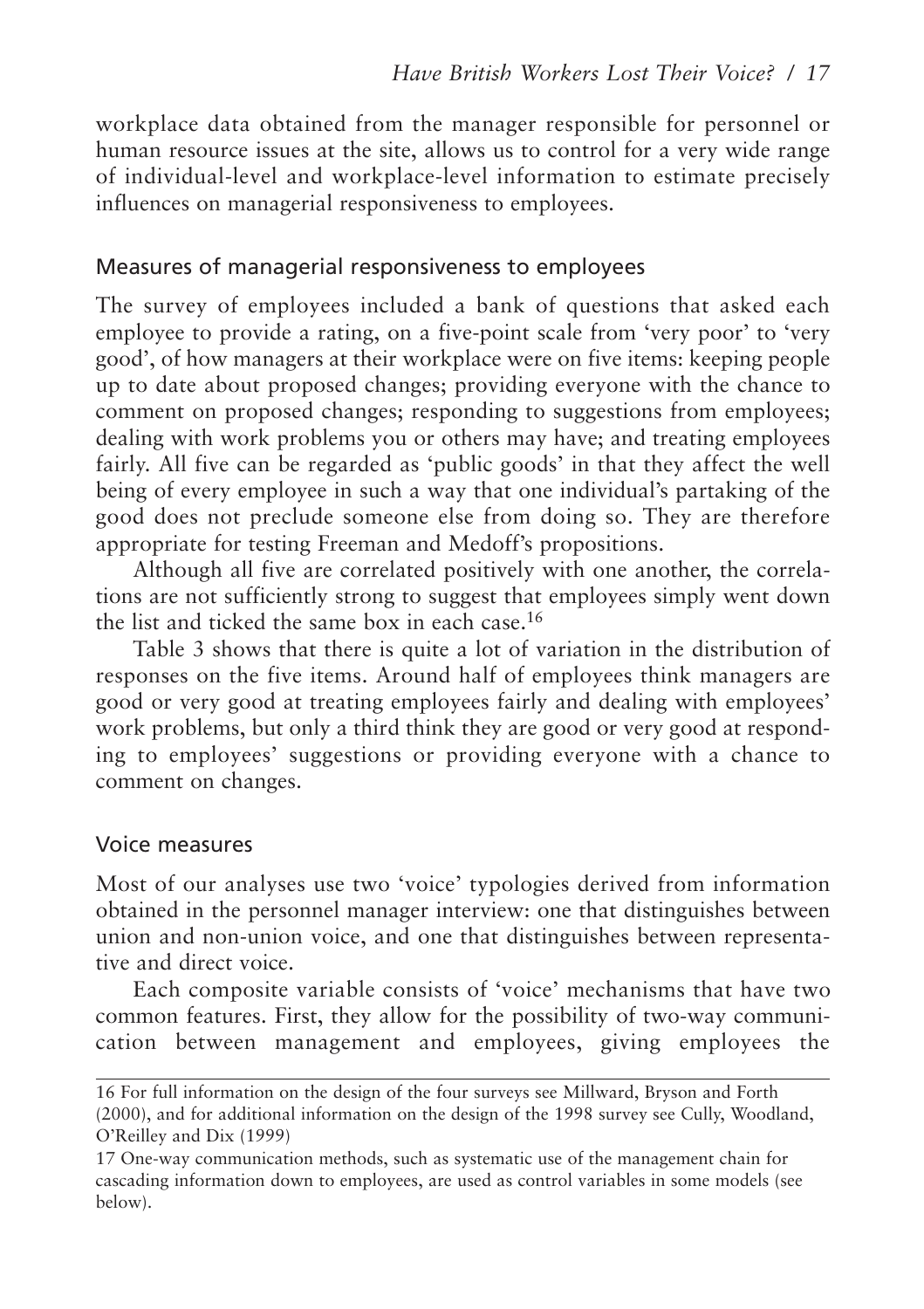|                                                      |                                                                   |                                                                                     |                                                      |                                                                  | Column percentages              |
|------------------------------------------------------|-------------------------------------------------------------------|-------------------------------------------------------------------------------------|------------------------------------------------------|------------------------------------------------------------------|---------------------------------|
| How good<br>would you<br>say managers<br>here are at | Keeping<br>everyone<br>up to date<br>about<br>proposed<br>changes | Providing<br>everyone<br>with the<br>chance to<br>comment<br>on proposed<br>changes | Responding<br>to<br>suggestions<br>from<br>employees | Dealing<br>with work<br>problems<br>you or<br>others<br>may have | Treating<br>employees<br>fairly |
| Very poor                                            | 10                                                                | 14                                                                                  | 12                                                   | 8                                                                | 9                               |
| Poor<br>Neither good                                 | 20                                                                | 25                                                                                  | 22                                                   | 16                                                               | 13                              |
| nor poor                                             | 26                                                                | 30                                                                                  | 33                                                   | 27                                                               | 26                              |
| Good                                                 | 34                                                                | 25                                                                                  | 27                                                   | 39                                                               | 39                              |
| Very good                                            | 10                                                                | 7                                                                                   | 6                                                    | 10                                                               | 13                              |
| Weighted<br>base<br>Unweighted                       | 28,222                                                            | 26,917                                                                              | 26,557                                               | 27,121                                                           | 27,217                          |
| base                                                 | 27,513                                                            | 27,108                                                                              | 26,665                                               | 27,176                                                           | 27,294                          |

**Table 3:** *Employees' perceptions of management's responsiveness and fairness, 1998*

*Base:* all employees in workplaces with 10 or more employees who had non-missing data.

opportunity to voice their wishes and concerns.<sup>17</sup> Secondly, where they depend upon intermittent forms of communication, the opportunity for voice must occur regularly. Thus, team briefings are included only if they occur at least once a month, and joint consultative committees are only included where they meet at least once per quarter. This ensures that we do not underestimate the impact of voice by including mechanisms that exist on paper but not in practice.18

Table 4 shows the incidence of union and non-union voice among British workplaces and their workers in 1998. Whereas there was no worker voice in 17 per cent of workplaces, only 7 per cent of employees had no access to voice, reflecting the concentration of 'no voice' among smaller workplaces. This is also true of non-union only voice which characterised almost half of

18 This approach means that there are some workplaces categorised as having 'no voice' which do have voice mechanisms that operate infrequently. This may understate the effects of having no voice at all. We test the sensitivity of our results to alternative variable specifications, reporting differences where they are significant. We also test the effects of other voice variables available, such as works councils and other consultation mechanisms operating at higher levels in multiple-establishment organisations. The incidence of all the voice variables used in our analyses are presented in Appendix Table A1.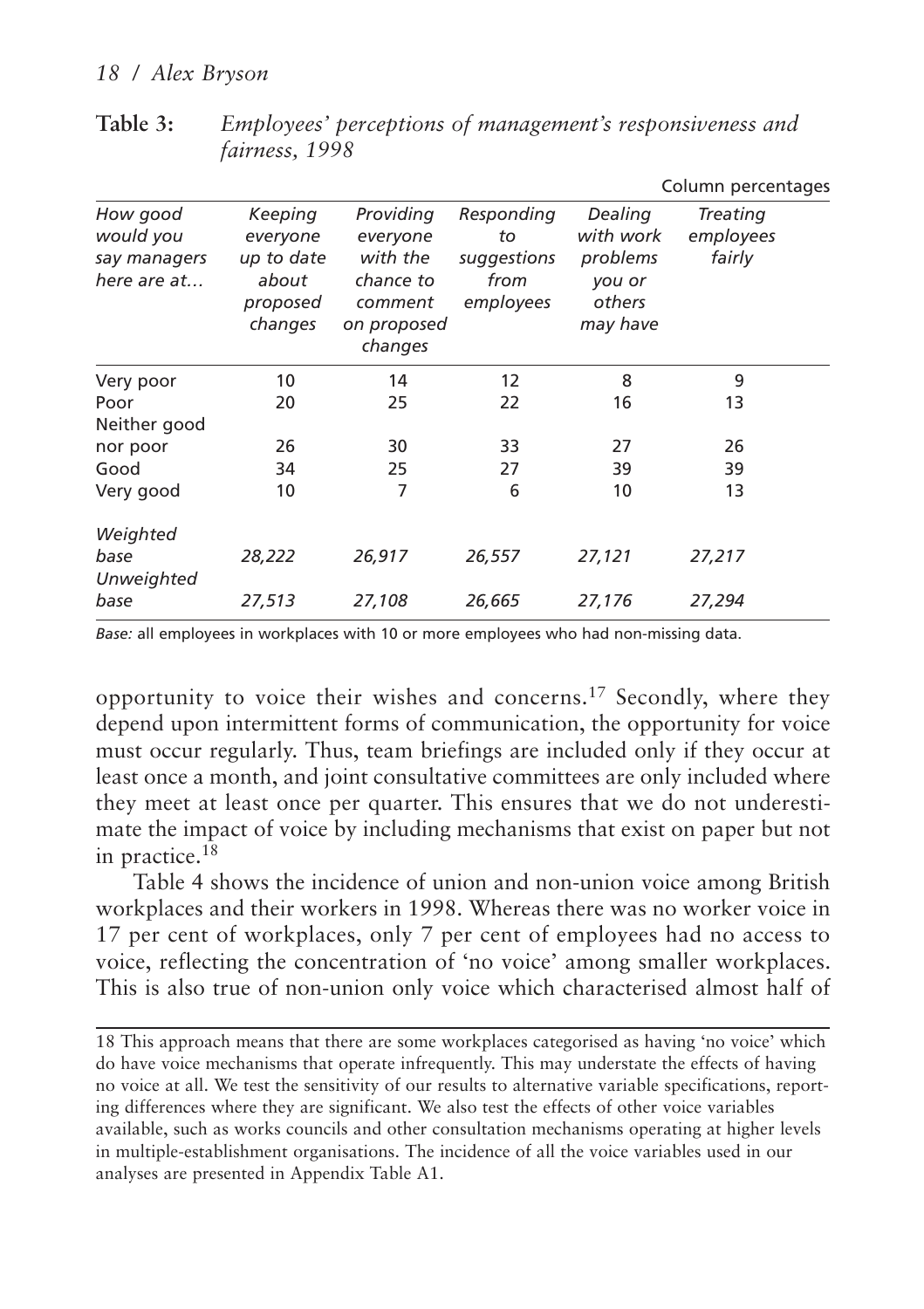|                           |            | Column percentages |
|---------------------------|------------|--------------------|
| Type of voice arrangement | Workplaces | Employees          |
| Union voice only          |            |                    |
| Union and non-union voice | 31         | 54                 |
| Non-union voice only      | 47         | 34                 |
| No voice                  | 17         |                    |
| Weighted base             | 2,130      | 26,837             |
| Unweighted base           | 2,089      | 26,812             |

**Table 4:** *Summary of union and non-union voice arrangements in 1998*

*Base:* all workplaces with 10 or more employees; all employees in those workplaces. Excludes those with missing data.

*Note:* union voice defined as having at least one of the following: one or more unions recognised by the employer for pay bargaining; an on-site union representative; a joint consultative committee meeting at least once a month with representatives chosen through union channels. Non-union voice defined as having at least one of the following: an on-site non-union employee representative; a joint consultative committee meeting at least once a month with representatives not chosen through union channels; regular meetings between senior management and the workforce; briefings for a work group, section, team or department which occur at least once a month and in which at least some time is given over to questions from employees, or for employees to offer their views; groups that solve specific problems or discuss aspects of performance or quality.

workplaces but around a third of employees.<sup>19</sup> The majority of employees work in workplaces with both union and non-union voice ('dual-channel' arrangements).

Table 5 shows the incidence of representative and direct voice. It is notable that representative-only voice is twice as prevalent as union-only voice. Direct voice-only accounts for over a third of workplaces, but a fifth of employees, indicating a greater prevalence among smaller workplaces.

## CONTROL VARIABLES

Our analyses control for a wide range of individual and workplace characteristics to minimise estimation bias arising from omitted variables. To allow for comparability across models, we use the same set of controls for each of the five dependent variables.

Appendix Table A2 defines these variables and shows their incidence in the sample, but we briefly introduce them here.

<sup>19</sup> The distribution of workplace union/non-union voice is similar but not identical to that shown in the lower panel of Table 1 for the time-series. The figures differ in some respects because the cross-section data allow for a more elaborate classification and because the timeseries is confined to workplaces with 25 or more employees.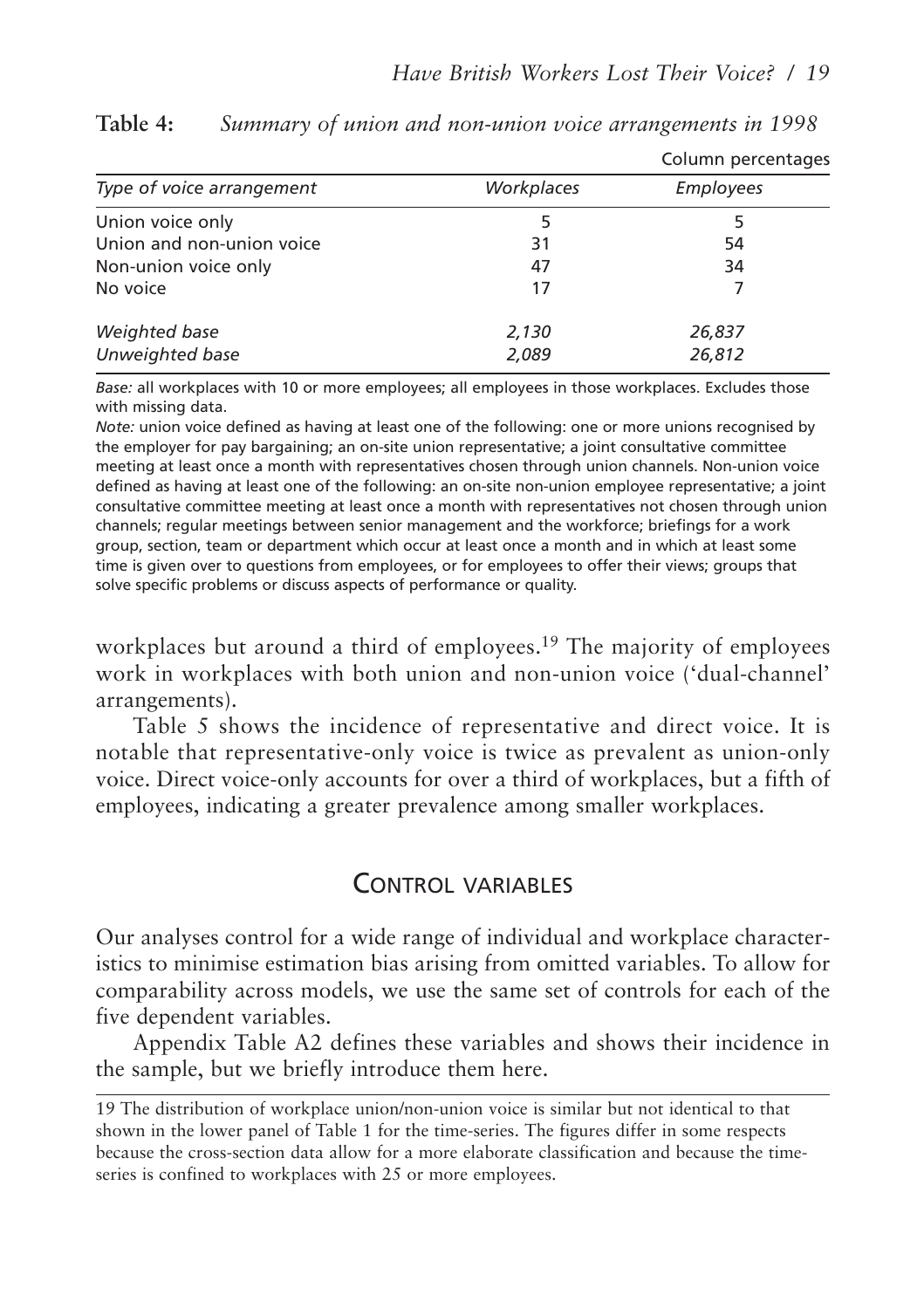|                                 |            | Column percentages |
|---------------------------------|------------|--------------------|
| Type of voice arrangement       | Workplaces | Employees          |
| Representative voice only       | 10         | 11                 |
| Representative and direct voice | 36         | 61                 |
| Direct voice only               | 37         | 21                 |
| No voice                        | 17         |                    |
| Weighted base                   | 2,090      | 26,844             |
| Unweighted base                 | 2,091      | 26,803             |

**Table 5:** *Summary of representative and direct voice arrangements in 1998*

*Base:* all workplaces with 10 or more employees; all employees in those workplaces. Excludes those with missing data.

*Note:* Representative voice defined as having at least one of the following: one or more unions recognised by the employer for pay bargaining; an on-site employee representative; a joint consultative committee meeting at least once a month. Direct voice defined as having at least one of the following: regular meetings between senior management and the workforce; briefings for a work group, section, team or department which occur at least once a month and in which at least some time is given over to questions from employees, or for employees to offer their views; groups that solve specific problems or discuss aspects of performance or quality.

#### Individual-level control variables

*Demographic:* our analyses incorporate gender, age and ethnicity, all of which have been associated with employee perceptions of management in previous studies (Bryson and McKay, 1997; Gallie, White, Cheng and Tomlinson, 1999). More highly educated workers often have higher expectations of involvement, and may therefore be particularly critical of management where participation is denied. We therefore include individuals' highest educational qualification, and whether they possess a vocational qualification.

*Job-related characteristics:* we control for five aspects of individuals' jobs: occupation (based on the 1990 Standard Occupational Classification); years spent working at the workplace; hours usually worked each week; whether the contract is a permanent one; and gross weekly wage. Together these variables help capture an individual's attachment to their workplace, the investment they have made in working there, and their status in the organisation.

The twelve-category ordered variable capturing gross wages controls for a well-known union effect which may confound the voice effect, namely the union mark-up on wages. As Freeman and Medoff (1984: 94ff) note, unioninduced wage increases may make workers more positive about their working environment than they otherwise would be, so confounding estimates of a union-induced voice effect. Ordered probit models estimating gross wages confirmed that there was a powerful wage mark-up effect attached to being a union member.20

<sup>20</sup> These models are not shown. They are available from the author: a.bryson@psi.org.uk.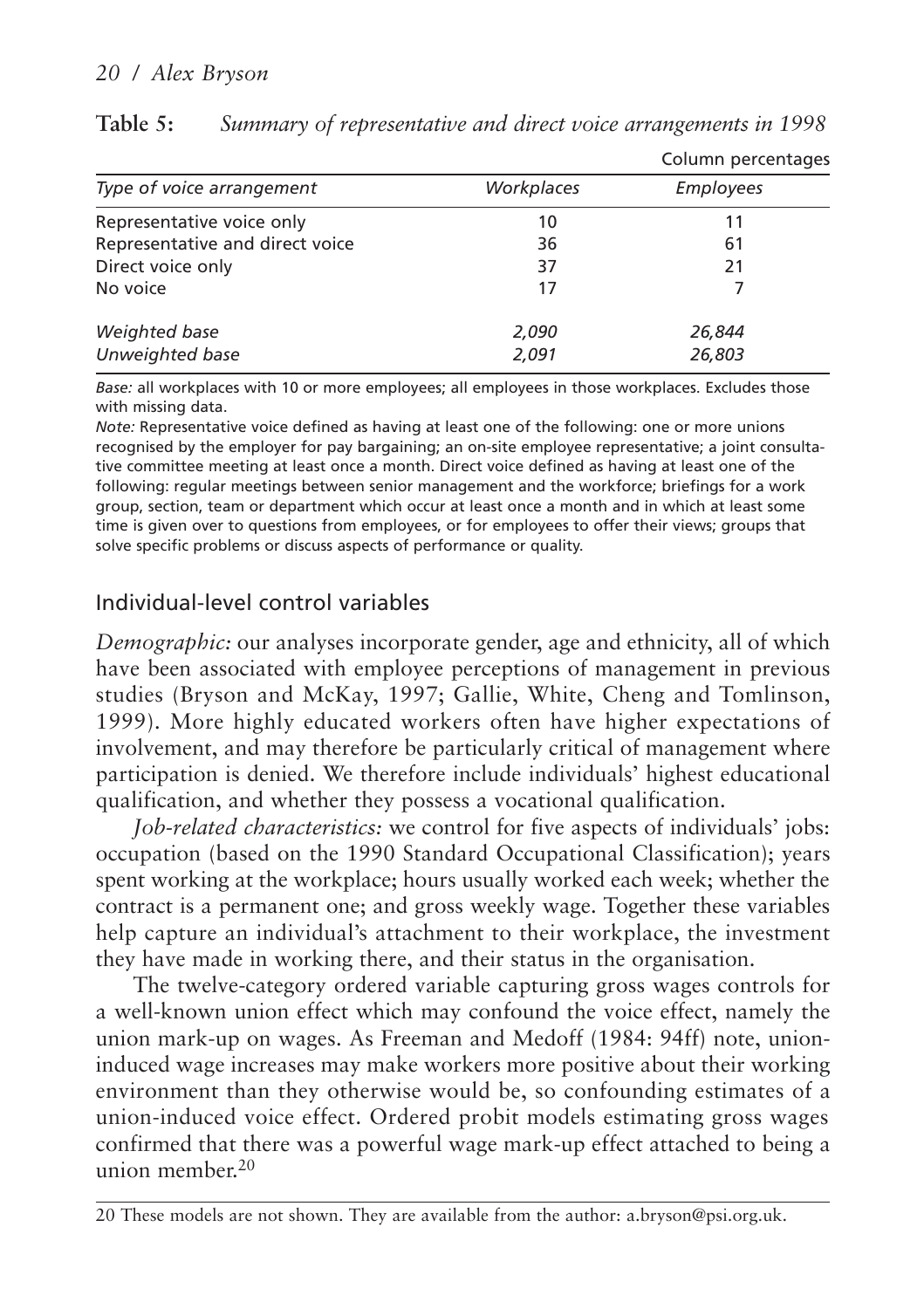*Union membership status:* we distinguish between current union members, ex-members and individuals who have never been union members. Controlling for individual union membership helps identify whether there is voice-induced complaining among union members.

#### Workplace-level control variables

We use data obtained from the manager responsible for employee relations at the workplace to control for workforce composition, sector, ownership, location (region), the nature of the activity at the workplace, and personnel practices.

*Workforce composition:* six variables capture the composition of the workforce. Four of them (the percentage of employees who are women, the percentage who are part-timers, the percentage who are managers, and the percentage from non-white ethnic minorities) are the workplace-level analogues of individual-level variables in the model. In addition, we include the percentage of managers who are women to identify whether there is anything distinctive about the style of women managers.<sup>21</sup> The effectiveness of different voice mechanisms is likely to vary with the number of workers at the workplace. In smaller workplaces, where workers are in closer proximity to the decision-making process, it may be more effective to conduct employee relations face-to-face rather than through representation. We have therefore included the total number of employees in the workplace as a control variable.

*Sector, ownership and location:* Single-site and multi-site organisations differ markedly in the way they manage employee relations, and across the public and private sectors of the economy (Millward, Bryson and Forth, 2000: 61–80), so our models control for this. We also include industry dummies to capture unmeasured industry differences. A twelve-category regional variable captures workplace location.

*Workplace activity:* How responsive management is to its workforce may depend, in part, on its exposure to a competitive market environment. Our workplace activity variable distinguishes workplaces producing goods and services for consumers, those supplying to other companies, those supplying to other parts of the organisation they belong to, those that do not produce goods or provide services for the open market, and those that are purely administrative offices.

*Management practices:* Any positive effects of employee involvement on firm performance may be upwardly biased if they are simply an indicator that a workplace is well managed generally and no attempt is made to control for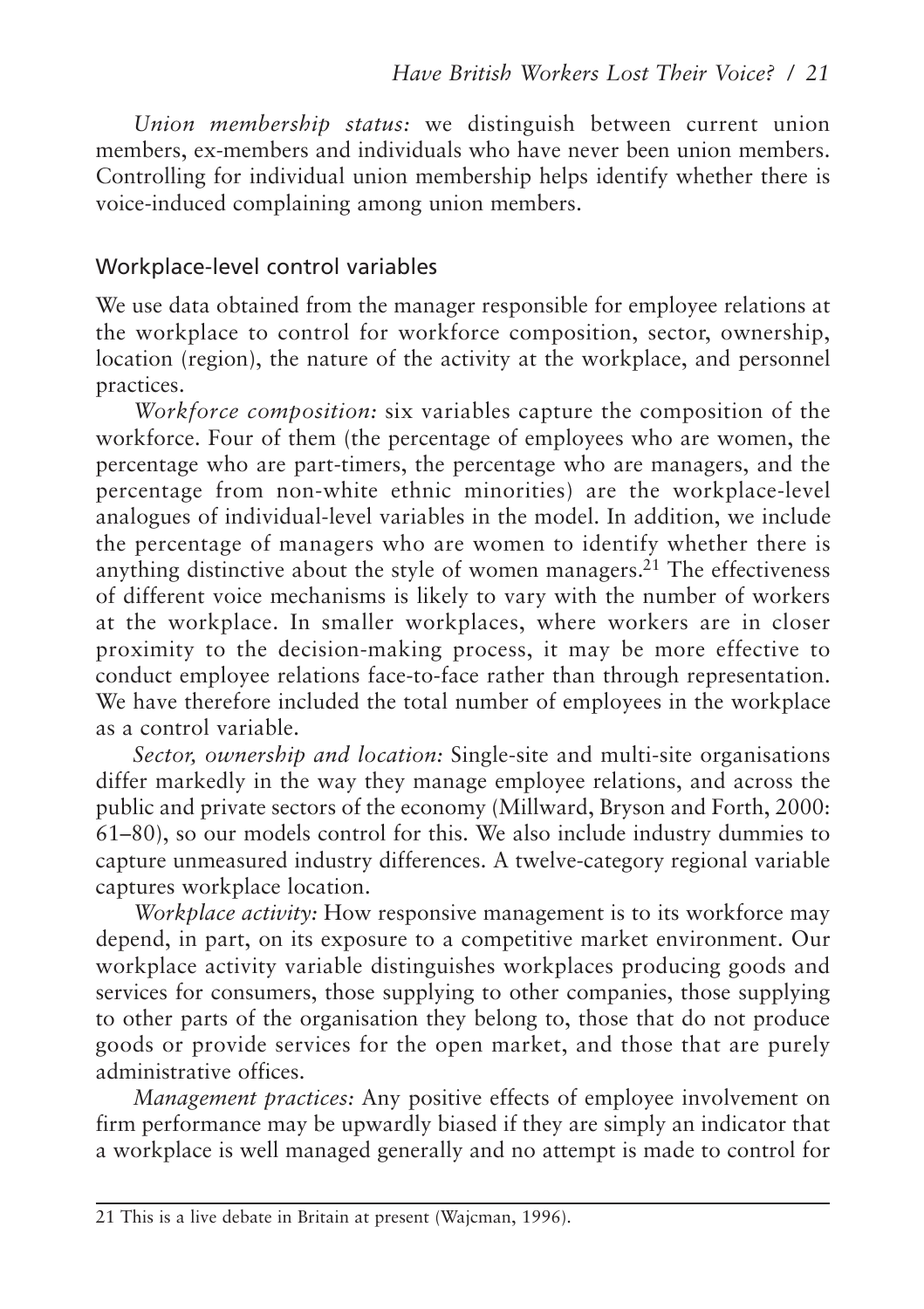'good management' (Huselid and Becker, 1996). This is equally true with respect to the impact of voice on employees' perceptions of management. We include three measures of management practice to account for this possibility. First, a dummy variable identifying whether the workplace is covered by a formal strategic plan which sets out objectives and how they will be achieved. Secondly, a variable identifying whether the workplace or organisation to which it belongs has been accredited as an Investor in People.<sup>22</sup> Thirdly, we include a variable identifying those workplaces with a formal written policy on equal opportunities or managing diversity.

#### **ANALYSIS**

#### General modelling approach

To test the impact of voice measures on employee perceptions of management responsiveness we run regressions on each of the five dependent variables described in Section Three. Each variable is a categorical indicator defined in terms of ordered responses, so use an ordered probit estimator. Each variable runs from 1 ('very poor') to 5 ('very good'), so that more positive coefficients indicate more positive perceptions of managerial responsiveness.

The analysis takes account of the complex survey design. First, all models are run on data weighted by the inverse of the employee's sampling probability. As well as allowing the results to be generalised to the population from which the sample is drawn, the use of probability weights also guards against estimation bias that can arise through differential sample selection probabilities.<sup>23</sup> Secondly, we employ the Huber-White robust variance estimator that produces consistent standard errors in the presence of heteroscedasticity.<sup>24</sup> Thirdly, we obtain accurate standard errors by taking account of sample stratification and the non-independence of individual observations due to clustering in the primary sampling units, namely workplaces.

<sup>22</sup> The Investors in People (IiP) award is given to workplaces or organisations by independent assessors from Training and Enterprise Councils in England and Wales (Local Enterprise Companies in Scotland) which have a planned approach to setting and communicating business objectives and developing people to meet those objectives.

<sup>23</sup> Differential sampling fractions can result in standard estimator biases (Skinner, 1997). The weights account for all variation in samplilng probabilities, thus eliminating differential sampling probability as a possible source of estimating bias.

<sup>24</sup> The F statistic reported for each model is a Wald test based on the robustly estimated variance matrix.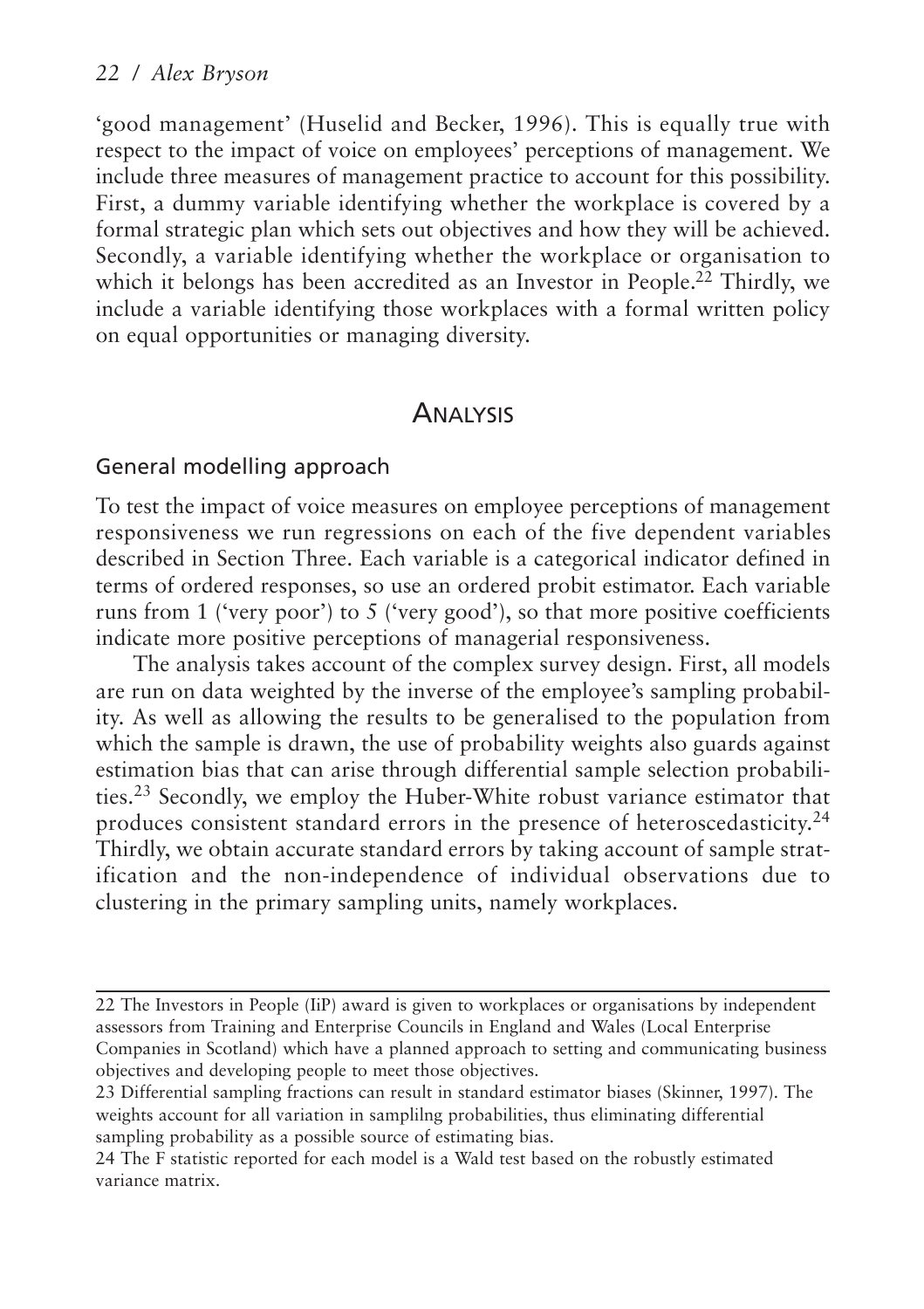## Testing for voice-induced complaining

To test for voice-induced complaining among union members we do three things. First, we establish whether it exists. We adopt the test proposed by Freeman and Medoff (1984: 140–141), that is, we establish whether unionised workers express greater dissatisfaction with aspects of their work in spite of enjoying better work conditions. Secondly, we establish the impact of various voice mechanisms on current union members, ex-members and employees who have never been members by running separate models on each group. Thirdly, we distinguish between union membership effects and what might be termed the 'workplace effect' associated with the unionisation of a workplace by running models of four separate sub-samples: members in workplaces where unions are recognised for pay bargaining; non-members in workplaces recognising unions; members in workplaces which do not recognise unions; and non-members in workplaces which do not recognise unions.

#### Testing the sensitivity of results to different voice measures

It would be over simplistic to assume that all forms of direct voice perform in a similar way, and that all forms of representative voice operate in a similar way. Both voice types contain heterogeneous practices, sometimes with quite different substantive emphases. For example, under the rubric of direct voice we include problem-solving groups, in which employees are personally involved in decisions going beyond their immediate work task, and team briefings and meetings with senior management where employee involvement is sought through better two-way communications.25 We disaggregate our voice measures to establish the contribution of individual practices, and consider the effect of practices in combination to establish the effectiveness of specific types of voice in addition to our generic types. We also test the sensitivity of our results to alternative formulations of the voice variables we construct, a process made possible by the richness of the WERS data. Further sensitivity tests involved the addition of one-way communication methods from management down to employees. Although these do not offer employees the opportunity to voice their views, they may nevertheless have an impact on the degree to which workers view managers as responsive to their needs.

<sup>25</sup> The former has been termed 'direct participation' and the latter 'communicative involvement' (Gallie, White, Cheng and Tomlinson, 1998: 89).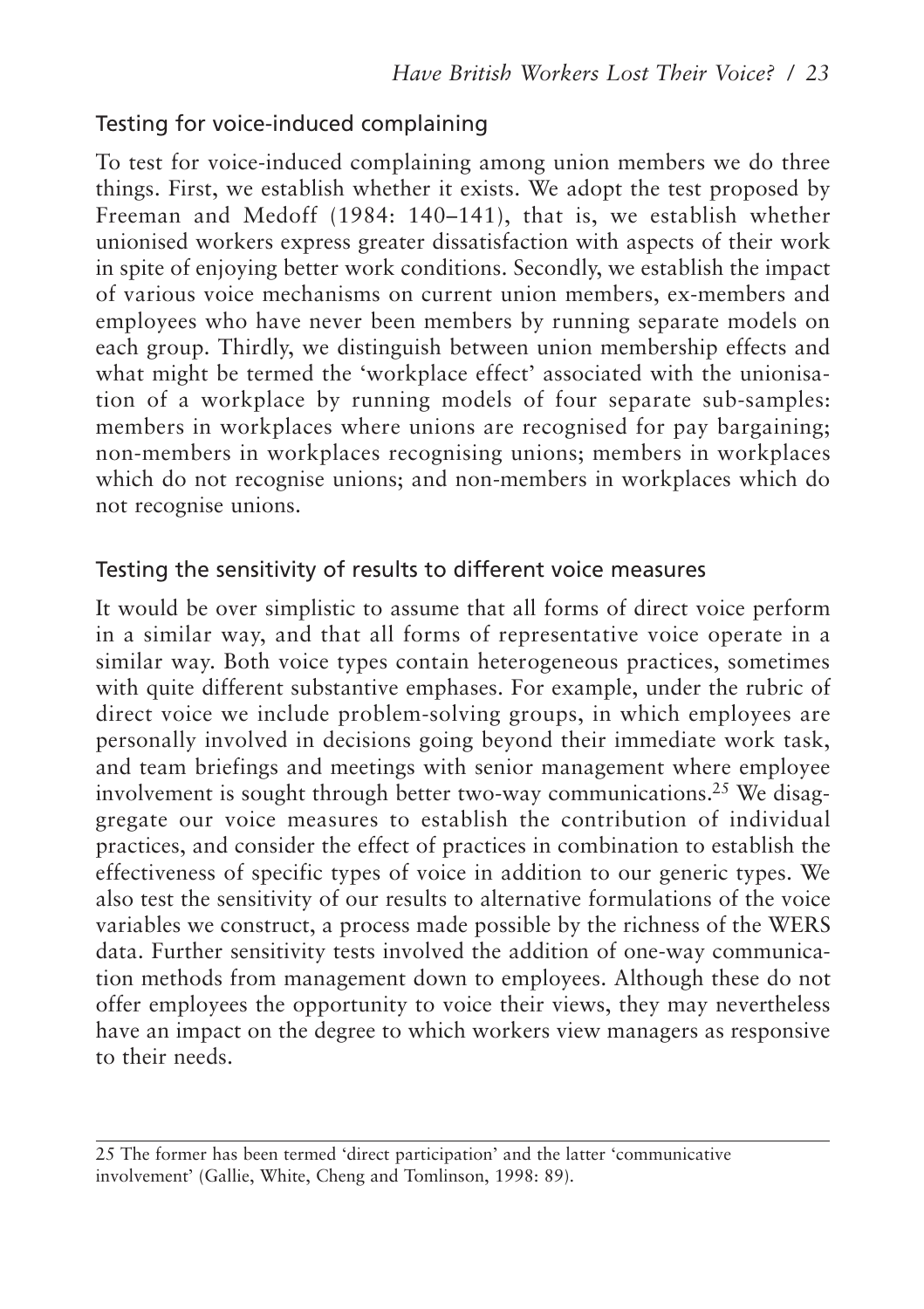#### Limitations to our methodology

Voice mechanisms are not randomly distributed across workplaces. Take, for example, unionisation: if there are what Freeman and Medoff (1984: 23) term 'pre-union differences' between unionised workplaces (or individuals) and non-unionised workplaces which are unobserved or unobservable that sort them into or out of unionised status, and these differences are correlated with the outcome of interest, then estimates of union voice effects will be biased. As Freeman and Medoff put it: 'This uncaptured 'pre-union difference' may explain part of the outcome difference that we attribute to unionism' (1984: 23). It is possible to account for these selection processes by modelling the likelihood that a workplace will be unionised or not, for instance. However, the selection problem is compounded in the case of matched employee–employer data since there is possible sorting among workplaces and among employees. Furthermore, we are testing the effect of a wide range of voice mechanisms, so that seeking to control for selection into each or all of them would become very complicated. In this paper we have simply incorporated a wide range of factors that we know influence employee perceptions of management to minimise the problem of omitted variables bias. We also test whether our findings hold across sub-samples where we might expect systematic differences in the association between voice and perceptions of management (within the unionised and non-unionised sectors, the public and private sectors, and among union members and non-members).

The cross-sectional nature of our data presents a second difficulty, namely the direction of any causal link between voice and employee perceptions of management responsiveness. Voice mechanisms may even be endogenous if they are introduced in response to perceptions of management. For example, management may introduce direct voice where it has identified communication difficulties between management and staff. If so, the model will understate any positive association between direct voice and employee perceptions of management. Although endogeneity problems may be tackled through instrumentation, we do not attempt this here. Instead, we simply point to the relative durability of voice mechanisms over the eight years of the Workplace Industrial Relations Survey (WIRS) Panel (Millward, Bryson and Forth, 2000: 120–121). This gives us some confidence that our voice measures predate individuals' perceptions of management at the time of the survey interview.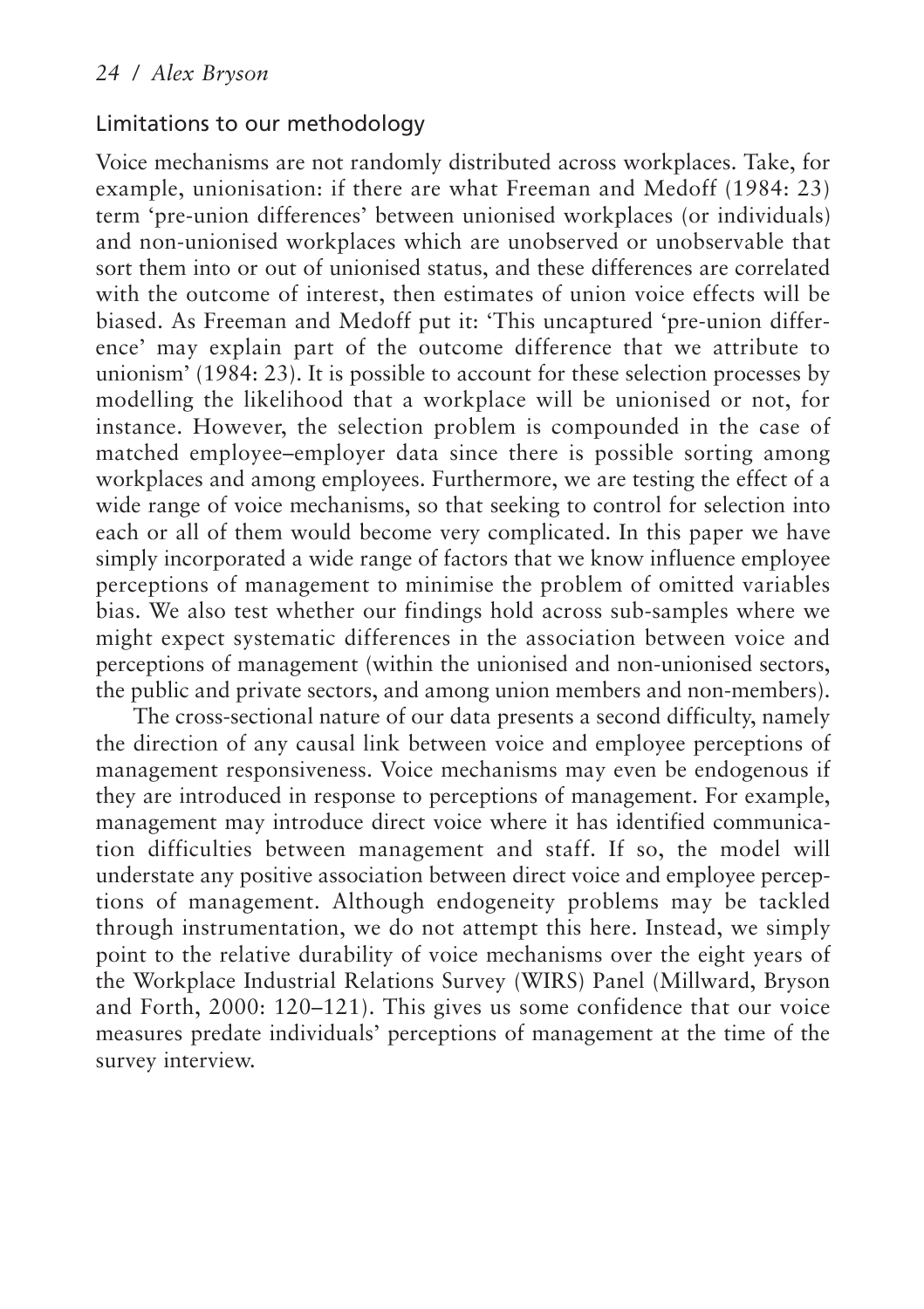## RESULTS<sup>26</sup>

#### Whole sample baseline models

Table 6 presents our baseline results for our two key voice typologies: models for each of our five dependent variables using our representative versus direct voice typology appear in the top half of the table, and the models using our union versus non-union typology appear in the bottom half of the table.

Contrary to what we might have expected from Freeman and Medoff's perspective, single-channel direct voice was associated with better perceptions of managerial responsiveness than representative voice alone. This finding is consistent with what we might have anticipated from the human resource management literature referred to earlier. However, the combination of representative and direct voice is equally effective, pointing to possible complementarity between these two voice mechanisms. It is clear from the lower half of the table that the poor performance of representative voice only is due, in large part, to the negative effect of union voice relative to non-union voice. Non-union only voice elicits more positive attitudes to management than union-only voice on all but our 'fair treatment' measure.

What neither the human resource management literature nor Freeman and Medoff might have anticipated is that, in all but two instances, perceptions of management were no better among employees with voice than they were among employees with no voice.<sup>27</sup>

Perhaps what matters most to employees is whether voice helps to make their establishment a better place in which to work. One measure of this is the employee rating of how good managers at their workplace are at treating employees fairly. Yet on our 'fair treatment' measure the only significant difference across voice arrangements was the higher rating among employees in workplaces with a combination of representative and direct voice relative to workplaces with representative voice only. Direct-only voice did not deliver 'fair treatment'. Whether voice was union-only, non-union only or dualchannel also made no significant difference. Furthermore, none of the voice arrangements made a significant difference relative to having no voice. Thus, on this crucial test, the 'newer' forms of voice performed no better than the traditional union and representative methods.

<sup>26</sup> Copies of full models used for this paper are available from the author.

<sup>27</sup> Managers were thought to be better at giving employees the chance to comment where representative and direct voice were present in combination, and they were thought to be better at dealing with employees' work problems in the presence of non-union voice only. Both effects were significant relative to no voice at a 10 per cent confidence level.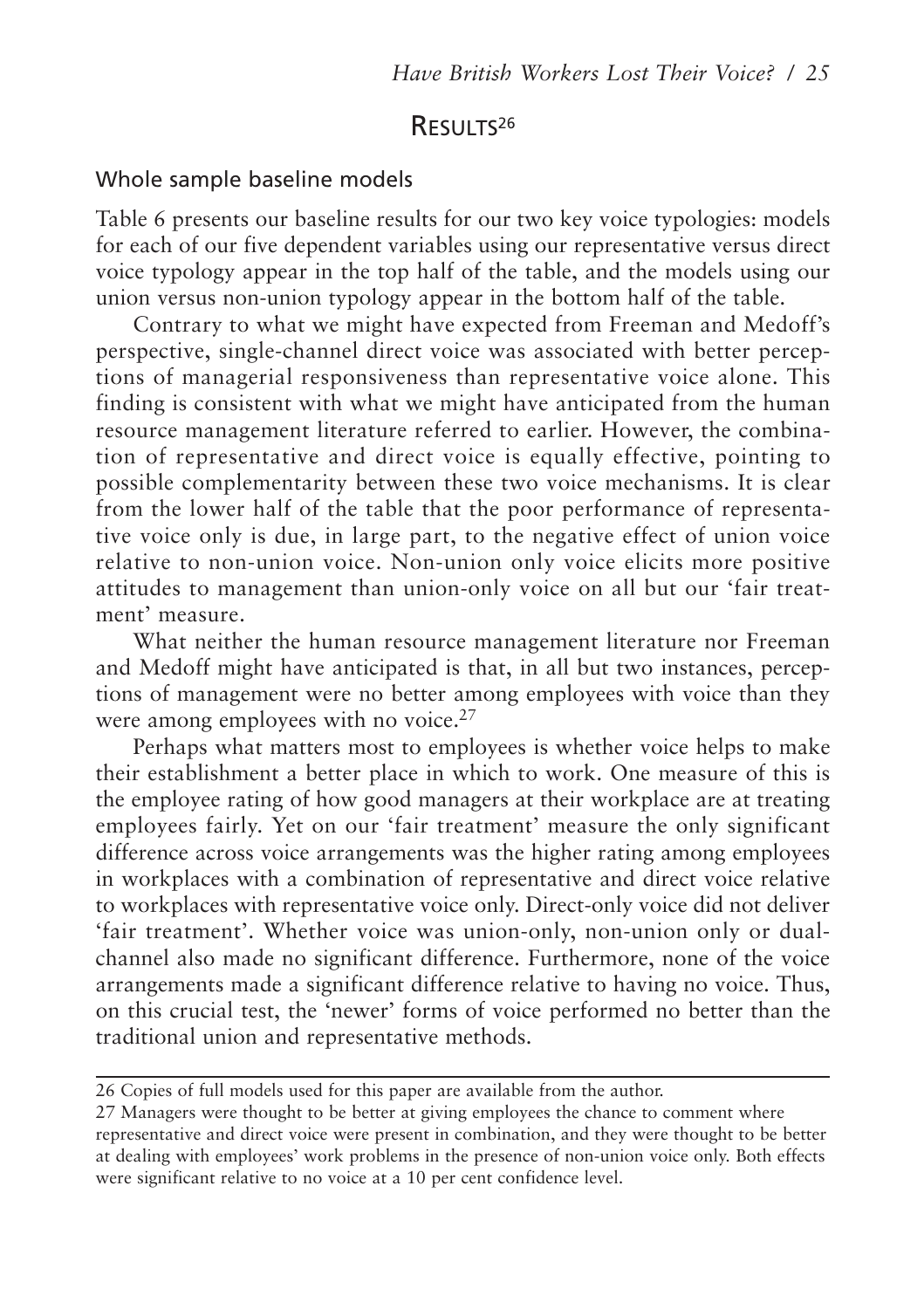#### Sensitivity tests

We undertook a number of sensitivity tests to see whether the whole sample results were robust to alternative specifications. First, we added extra control variables to the models. These included additional voice variables identifying representative voice mechanisms beyond the immediate workplace (for instance, works councils and consultative committees higher up in the organisation, and employee representatives based off-site), as well as other mechanisms such as suggestion schemes. They also included one-way communication methods that, although they offered no opportunity for workers to voice their concerns, nevertheless provided means for management to communicate with workers (for example, systematic use of the management chain for cascading information, regular newsletters, other types of meeting between management and employees). Although some of these variables had significant effects themselves,<sup>28</sup> they had little impact on the voice effects reported above. The main exception was a small increase in the non-union only voice coefficient in the 'fair treatment' model which resulted in it being positive and significant at a 10 per cent confidence level relative to union-only voice  $(0.11, 1.1)$ t-stat =  $1.84$ ) and dual-channel arrangements  $(0.07, t\text{-stat} = 1.81)$ .

It is common practice to exclude managerial employees from analyses of employee views about management. We chose not to do this since, like other employees, most will experience 'being managed' by others higher up in the managerial hierarchy. However, because employees in managerial occupations were more positive about management responsiveness than other employees (see Appendix Tables A3(a) and A3(b)), we tested the sensitivity of our results to their exclusion from the models. Their exclusion made no difference to our results.

#### What is driving the effects observed?

To establish what was 'driving' the effects identified in the whole sample models we broke up our voice typologies into their component parts, running three additional sorts of models. First, we distinguished between union representative voice, non-union representative voice, and direct voice, and interacted them with one another to see whether interactions across these voice categories revealed effects hidden by the typologies already discussed. In nearly all instances, the interactions were not significant. Secondly, we broke down the categories still further with dummy variables capturing the

<sup>28</sup> Most notably, newsletters were positively associated with higher management ratings on all five dependent variables.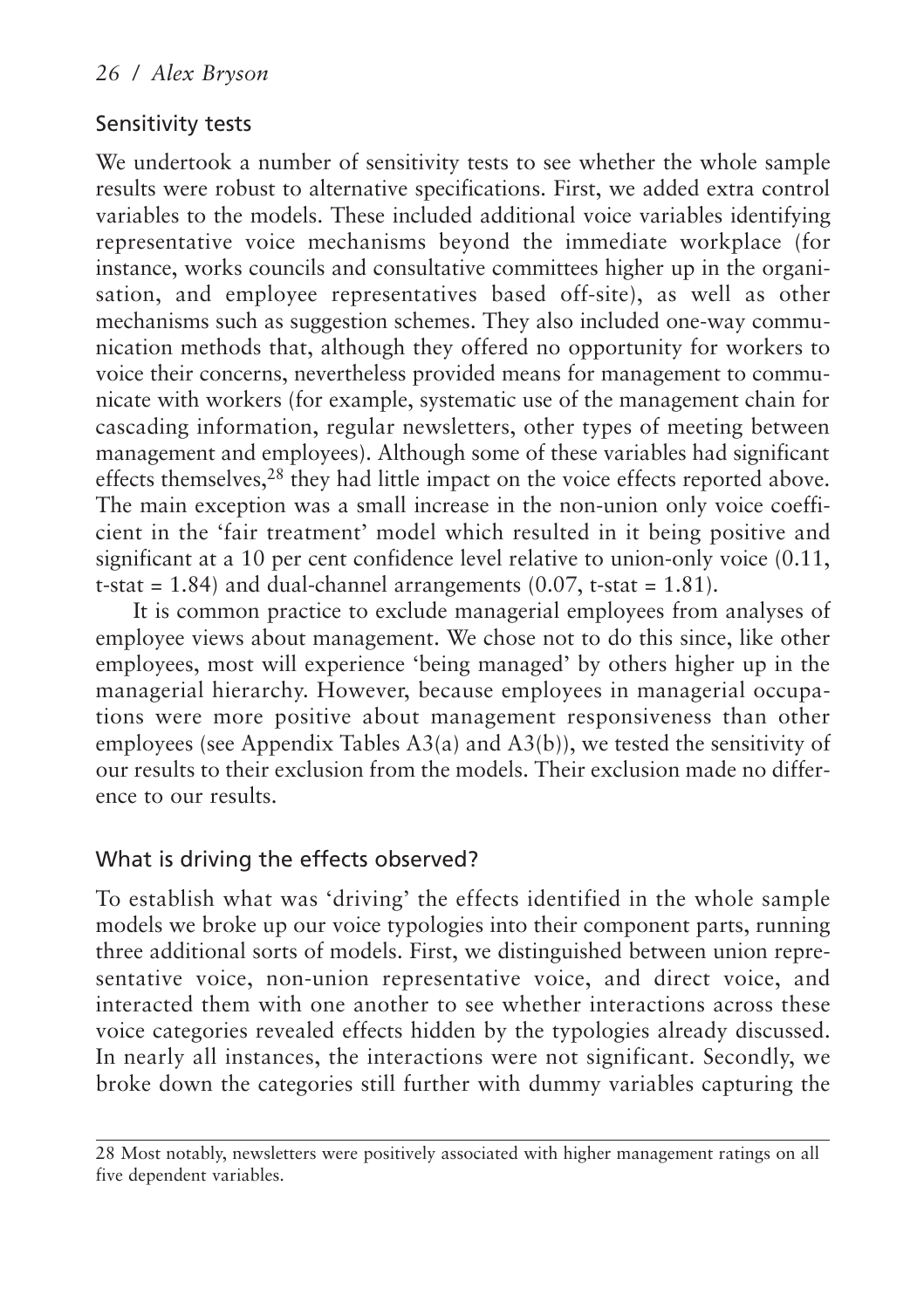| Table 6:                                                                        | Jatrness, 1998                                                                                                                                                                                                                                                                                                                                                                                                                                                                                                                                                                                                                                                                                                                                                                                                                                                                                                                                                                                                                                                                                                                                                                                                                         | Type of voice arrangements and employees' perceptions of management's responsiveness and |                                        |                                                                                                                    |                                        |                                        |
|---------------------------------------------------------------------------------|----------------------------------------------------------------------------------------------------------------------------------------------------------------------------------------------------------------------------------------------------------------------------------------------------------------------------------------------------------------------------------------------------------------------------------------------------------------------------------------------------------------------------------------------------------------------------------------------------------------------------------------------------------------------------------------------------------------------------------------------------------------------------------------------------------------------------------------------------------------------------------------------------------------------------------------------------------------------------------------------------------------------------------------------------------------------------------------------------------------------------------------------------------------------------------------------------------------------------------------|------------------------------------------------------------------------------------------|----------------------------------------|--------------------------------------------------------------------------------------------------------------------|----------------------------------------|----------------------------------------|
|                                                                                 |                                                                                                                                                                                                                                                                                                                                                                                                                                                                                                                                                                                                                                                                                                                                                                                                                                                                                                                                                                                                                                                                                                                                                                                                                                        | Up to date                                                                               | Chance                                 | Respond                                                                                                            | Dealing                                | Fairly                                 |
| Direct only<br>No voice                                                         | Representative/direct voice arrangements:<br>(Ref Representative voice only)<br>Representative and direct                                                                                                                                                                                                                                                                                                                                                                                                                                                                                                                                                                                                                                                                                                                                                                                                                                                                                                                                                                                                                                                                                                                              | 0.13(2.26)<br>0.06(0.80)<br>0.16(3.48)                                                   | 0.22(4.82)<br>0.16(2.85)<br>0.10(1.32) | 0.12(2.09)<br>0.04(0.54)<br>0.14(3.18)                                                                             | 0.11(2.67)<br>0.11(1.96)<br>0.02(0.32) | 0.08(1.41)<br>0.10(2.22)<br>0.03(0.39) |
| ц                                                                               | Unweighted base                                                                                                                                                                                                                                                                                                                                                                                                                                                                                                                                                                                                                                                                                                                                                                                                                                                                                                                                                                                                                                                                                                                                                                                                                        | 21,281                                                                                   | 20,989                                 | $(88, 1338) = 12.50$ $(88, 1338) = 12.14$ $(88, 1337) = 13.22$ $(88, 1338) = 11.51$ $(88, 1336) = 14.01$<br>20,615 | 21,021                                 | 21,139                                 |
| No voice                                                                        | Union/non-union voice arrangements:<br>Union and non-union<br>(Ref Union only)<br>Non-union only                                                                                                                                                                                                                                                                                                                                                                                                                                                                                                                                                                                                                                                                                                                                                                                                                                                                                                                                                                                                                                                                                                                                       | 0.08(1.48)<br>0.14(2.38)<br>0.06(0.71)                                                   | 0.14(2.40)<br>0.19(2.99)<br>0.10(1.25) | 0.07(1.20)<br>0.11(1.75)<br>0.02(0.29)                                                                             | 0.12(1.93)<br>0.06(1.12)<br>0.02(0.27) | 0.10(1.57)<br>0.05(0.93)<br>0.03(0.42) |
|                                                                                 | Unweighted base                                                                                                                                                                                                                                                                                                                                                                                                                                                                                                                                                                                                                                                                                                                                                                                                                                                                                                                                                                                                                                                                                                                                                                                                                        | 21,254                                                                                   | 20,961                                 | $(88, 1337) = 12.01$ $(88, 1337) = 11.49$ $(88, 1336) = 12.76$ $(88, 1337) = 11.19$ $(88, 1335) = 13.63$<br>20,590 | 20,997                                 | 21,111                                 |
| <b>Notes</b><br>$\widehat{a}$<br>$\widehat{e}$<br>$\odot$<br>$\widehat{\sigma}$ | the UK; standard industrial classification; nature of activity at workplace; if workplace has formal strategic plan; if IIP accredited; if has a written<br>membership status; standard occupational classification; workplace tenure; whether permanent contract; hours worked; gross wage. Workplace-<br>ndividual control variables not shown in table: gender; age; highest educational qualification; if any vocational qualifications; ethnicity; union<br>managers; if public sector; if single workplace organisation, the sole UK workplace of a foreign organisation, or a multiple-site organisation in<br>percentage of workers who are part-timers; percentage of workforce from non-white ethnic backgrounds; percentage of workforce who are<br>evel controls not shown in tables: number of employees; percentage of managers who are female; percentage of workers who are female;<br>Each dependent variable coded on a five point scale (very poor; poor; neither good nor poor; good; very good).<br>All models weighted with probability weights. Clustering and stratification accounted for.<br>Base: employees in workplaces with 10 or more employees with non-missing data<br>-statistics are in parentheses |                                                                                          |                                        |                                                                                                                    |                                        |                                        |

Full models presented in Appendix Tables A3(a) and A3(b). (e) Full models presented in Appendix Tables A3(a) and A3(b).equal opportunities policy; standard region. equal opportunities policy; standard region.  $\Theta$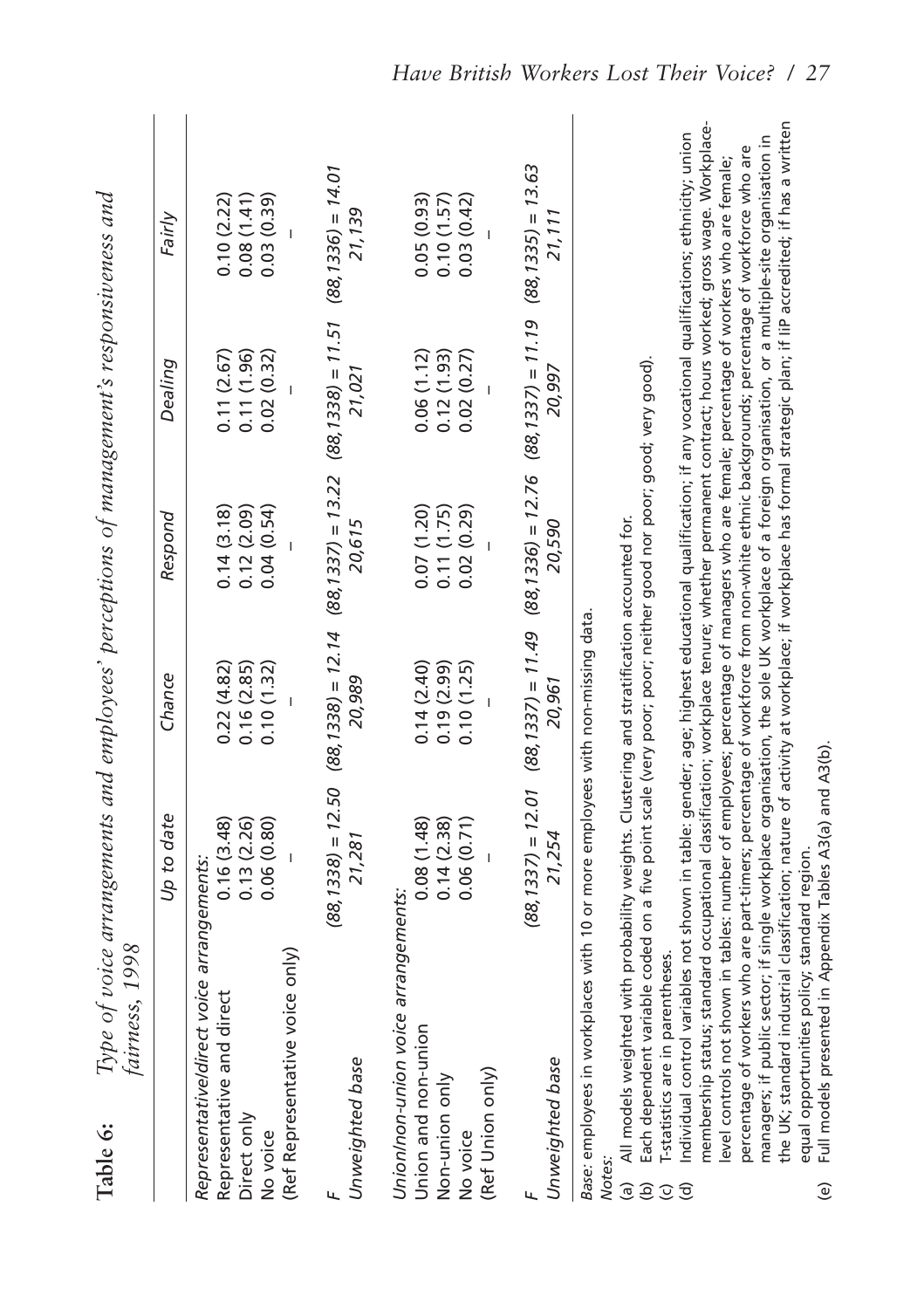existence of each separate practice. We found that problem-solving groups and regular meetings between senior management and the whole workforce were positively and significantly associated with perceptions of managerial responsiveness across all five measures.<sup>29</sup> However, all direct voice mechanisms were not equally effective: team briefings were not significantly associated with our five measures.

Most representative voice variables were not significant, but there were exceptions, the most notable being the negative effect of on-site union representation in a workplace where the union was recognised for pay bargaining. This effect was present for four of our five measures, the exception being providing everyone with a chance to comment. This indicates that perceptions of managerial responsiveness were poorest where the union voice was strongest. This finding, which is consistent with other British research on employees' attitudes to their working environment (Bryson, 1999), might be the result of 'voice-induced complaining', which could be strongest where the voice mechanism is most powerful. Yet the presence of an on-site full-time union representative tended to be associated with positive perceptions of management responsiveness when compared to perceptions among those with on-site union representatives that were not full-time. Since full-time union representatives tend to operate where employers support the role performed by the union, this finding may reflect the influence of managerial attitudes towards unions.<sup>30</sup>

Thirdly, the positive associations between perceptions of managerial responsiveness and the combination of representative and direct voice raises the question: since those with a voice combination tended to have a higher number of voice mechanisms than those with a single channel, how important is the number of voice channels in explaining employees' perceptions of management responsiveness? We found that perceptions of managerial responsiveness were better among employees in workplaces with more nonunion channels and, in particular, with more direct methods of communication. So, more intensive use of direct voice channels resulted in

<sup>29</sup> These effects are evaluated against the reference category of not having the practice (for example, having a problem-solving group versus not having one) rather than against a baseline of having no voice. Essentially, the finding is telling us that it is better to have these forms of direct voice than not to have them. But, as noted above, Table 6 shows that the average effect of having direct voice only (averaging across the three types of direct voice and the number present in the workplace) is not significant relative to having no voice.

<sup>30</sup> The main managerial respondent in 80 per cent of workplaces with full-time union representatives said they were in favour of union membership, compared to 27 per cent in unionised workplaces without full-time union representatives.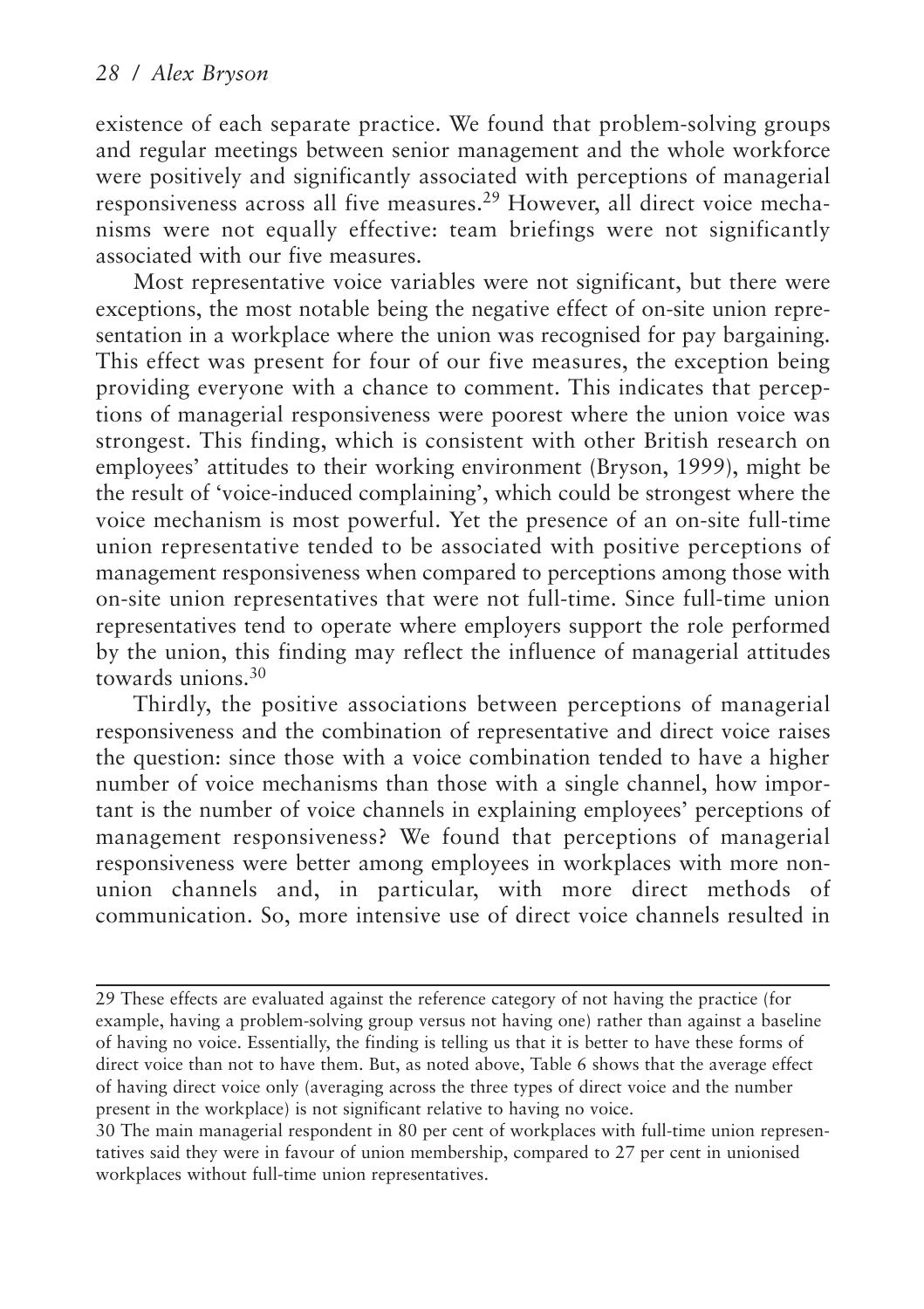better employee perceptions of management's ability to communicate and respond to their concerns. The number of union channels and the number of representative voice channels were generally not significant.<sup>31</sup>

#### Effects on 'average' and 'marginal' workers

Although there is no evidence to support the contention that union voice delivers better results for workers in general, it may nevertheless be more effective than non-union voice in delivering for 'average' workers as opposed to 'marginal' workers, as Freeman and Medoff suggest. To test this, we estimate the effect of union and non-union voice on groups of more and less 'marketable' workers, according to their tenure at the workplace, their age and educational qualifications. Here we focus on perceptions of fair treatment by management, but the broad thrust of the results holds for all five of our dependent variables.

Table 7 presents results on five separate groups of workers, according to the time they have been working at the workplace. If union voice is better than non-union voice in representing the preferences of less marketable workers, one would expect long-term stayers' perceptions of management to be better in the presence of union voice. In fact, there is little evidence of this. Relative to no voice, union-only voice is not positively associated with perceptions of fair treatment for any group of workers, and its coefficients are always more negative (less positive) than the coefficients for non-union only voice. Although the union-only voice coefficients become steadily more positive as we move from shorter to longer stayers, this is true for all voice types.<sup>32</sup> On the other hand, dual-channel voice involving a combination of union and non-union voice does result in better perceptions of management among the longest stayers with ten or more years service, whereas the association is actually negative (at a 10 per cent confidence level) relative to the no voice scenario, among the shortest stayers with less than a year's tenure.

- Number of union voice channels (ref None): one:  $0.01$   $(0.22)$ , two:  $-0.07$   $(1.91)$ , three: –0.03 (0.67)
- Presence of non-union representative voice (ref None): 0.01 (0.26).

<sup>31</sup> The direct voice count variable, running from 0 to 3, produced significant linear effects in most models. For example, with controls identical to those in Table 6, the voice effects for 'fair treatment' were as follows (t-statistics in parentheses):

<sup>•</sup> Number of direct voice mechanisms (ref None): one: 0.05 (1.37), two: 0.08 (2.14), three: 0.13 (3.03).

<sup>32</sup> This is an interesting result in its own right. As Appendix Tables 3(a) and (b) show, perceptions of management responsiveness deteriorate with increasing tenure. But Table 7 shows that longer-stayers are more responsive to voice.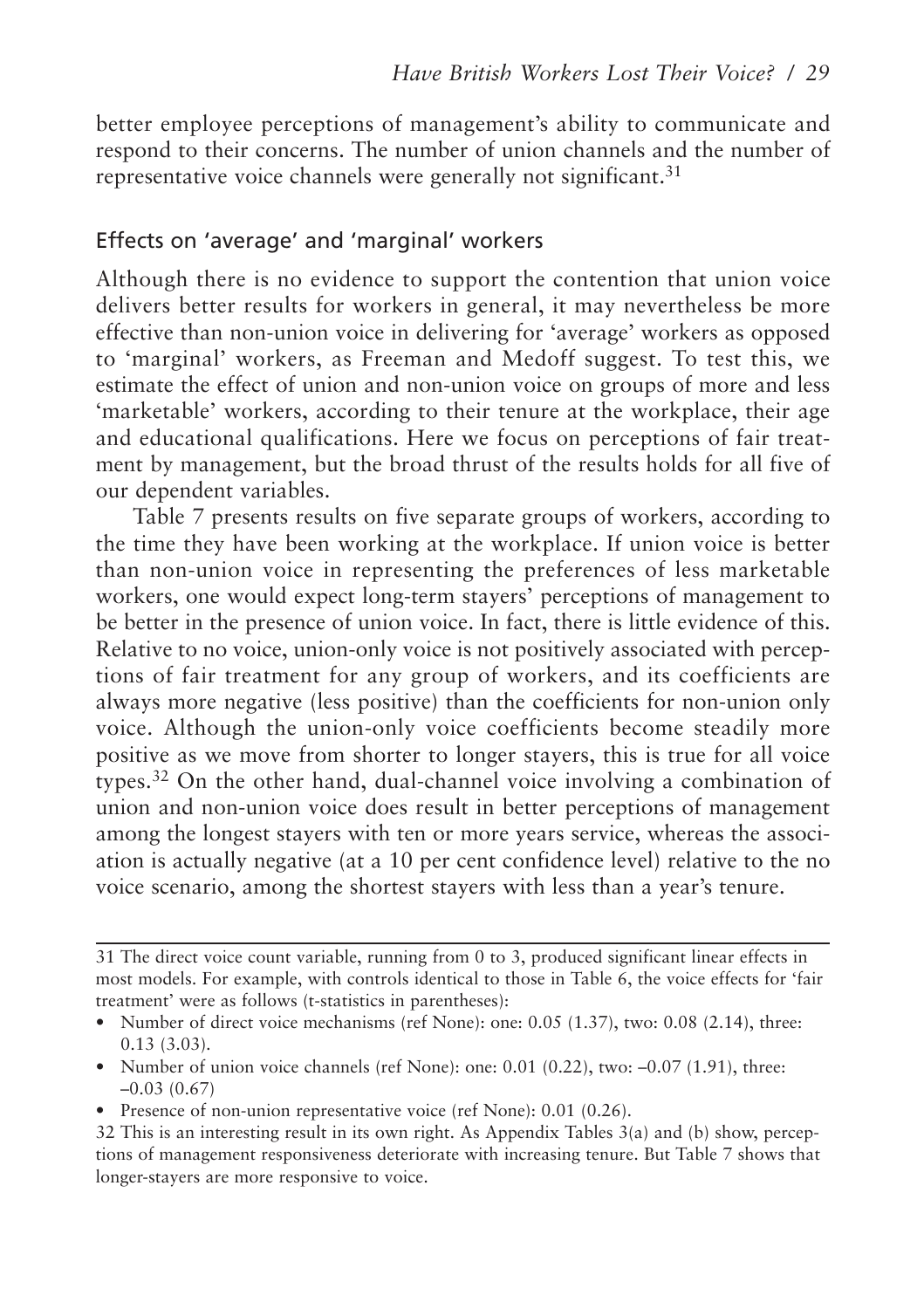| Table 7:                  | Impact of voice on perceptions of managers' fair treatment of employees, by length of workplace                                                                                                                                                                                                                                                                                                                                                                                                                                                                                                                                                                                                                                                                                                                                                                                                                                                     |                                                     |                                                 |                                           |                                           |                                        |
|---------------------------|-----------------------------------------------------------------------------------------------------------------------------------------------------------------------------------------------------------------------------------------------------------------------------------------------------------------------------------------------------------------------------------------------------------------------------------------------------------------------------------------------------------------------------------------------------------------------------------------------------------------------------------------------------------------------------------------------------------------------------------------------------------------------------------------------------------------------------------------------------------------------------------------------------------------------------------------------------|-----------------------------------------------------|-------------------------------------------------|-------------------------------------------|-------------------------------------------|----------------------------------------|
|                           | tenure                                                                                                                                                                                                                                                                                                                                                                                                                                                                                                                                                                                                                                                                                                                                                                                                                                                                                                                                              |                                                     |                                                 |                                           |                                           |                                        |
|                           |                                                                                                                                                                                                                                                                                                                                                                                                                                                                                                                                                                                                                                                                                                                                                                                                                                                                                                                                                     | Under a year                                        | 1 year, under 2                                 | 2 years, under 5                          | 5 years, under 10                         | 10+ years                              |
|                           | Representative/direct voice arrangements.<br>Representative voice only<br>Representative and direct<br>Direct voice only<br>(Ref No voice)                                                                                                                                                                                                                                                                                                                                                                                                                                                                                                                                                                                                                                                                                                                                                                                                          | $-0.09(0.66)$<br>$(62.0)$ $(0.29)$<br>$-0.06(0.47)$ | $-0.08(0.47)$<br>$-0.02(0.13)$<br>$-0.03(0.22)$ | $-0.01(0.06)$<br>0.09(0.87)<br>0.06(0.67) | $-0.10(0.86)$<br>0.04(0.41)<br>0.06(73)   | 0.11(0.99)<br>0.15(1.33)<br>0.24(2.25) |
|                           | Unweighted base                                                                                                                                                                                                                                                                                                                                                                                                                                                                                                                                                                                                                                                                                                                                                                                                                                                                                                                                     | $(84, 1340) = 2.35$<br>3,407                        | $(84, 1340) = 3.34$<br>2.593                    | $(84, 1340) = 4.98$<br>4,896              | $(84, 1340) = 4.82$<br>4.660              | $(83, 1341) = 10.84$<br>5.583          |
|                           | Union/non-union voice arrangements<br>Union and non-union<br>Non-union voice only<br>Union voice only<br>(Ref No voice)                                                                                                                                                                                                                                                                                                                                                                                                                                                                                                                                                                                                                                                                                                                                                                                                                             | $-0.19(1.18)$<br>$-0.22(1.67)$<br>$-0.01(0.08)$     | $-0.31(1.43)$<br>$-0.09(0.63)$<br>$-0.00(0.00)$ | $-0.06(0.50)$<br>0.09(0.86)<br>0.07(0.73) | $-0.02(0.22)$<br>0.07(0.48)<br>0.05(0.56) | 0.13(1.01)<br>0.23(2.01)<br>0.17(1.64) |
|                           | Unweighted base                                                                                                                                                                                                                                                                                                                                                                                                                                                                                                                                                                                                                                                                                                                                                                                                                                                                                                                                     | $(84, 1339) = 2.41$<br>3.401                        | $(84, 1339) = 3.46$<br>2,590                    | $(84, 1339) = 4.93$<br>4,888              | $(84, 1339) = 4.76$<br>4,658              | $(83, 1340) = 10.59$<br>5.574          |
|                           | Base: employees in workplaces with 10 or more employees with non-missing data                                                                                                                                                                                                                                                                                                                                                                                                                                                                                                                                                                                                                                                                                                                                                                                                                                                                       |                                                     |                                                 |                                           |                                           |                                        |
| <u>ම</u><br>ЭÓ<br>$\odot$ | Fair treatment' dependent variable coded on a five point scale (very poor; poor; neither good nor poor; good; very good).<br>All models weighted with probability weights. Clustering and stratification accounted for.<br>-statistics are in parentheses                                                                                                                                                                                                                                                                                                                                                                                                                                                                                                                                                                                                                                                                                           |                                                     |                                                 |                                           |                                           |                                        |
| ত                         | membership status; standard occupational classification; workplace tenure; whether permanent contract; hours worked; gross wage. Workplace-<br>the UK; standard industrial classification; nature of activity at workplace; if workplace has formal strategic plan; if liP accredited; if has a written<br>ndividual control variables not shown in table: gender; age; highest educational qualification; if any vocational qualifications; ethnicity; union<br>manaqers; if public sector; if single workplace organisation, the sole UK workplace of a foreign organisation, or a multiple-site organisation in<br>percentage of workers who are part-timers; percentage of workforce from non-white ethnic backgrounds; percentage of workforce who are<br>evel controls not shown in tables: number of employees; percentage of managers who are female; percentage of workers who are female;<br>equal opportunities policy; standard region. |                                                     |                                                 |                                           |                                           |                                        |

*30 / Alex Bryson*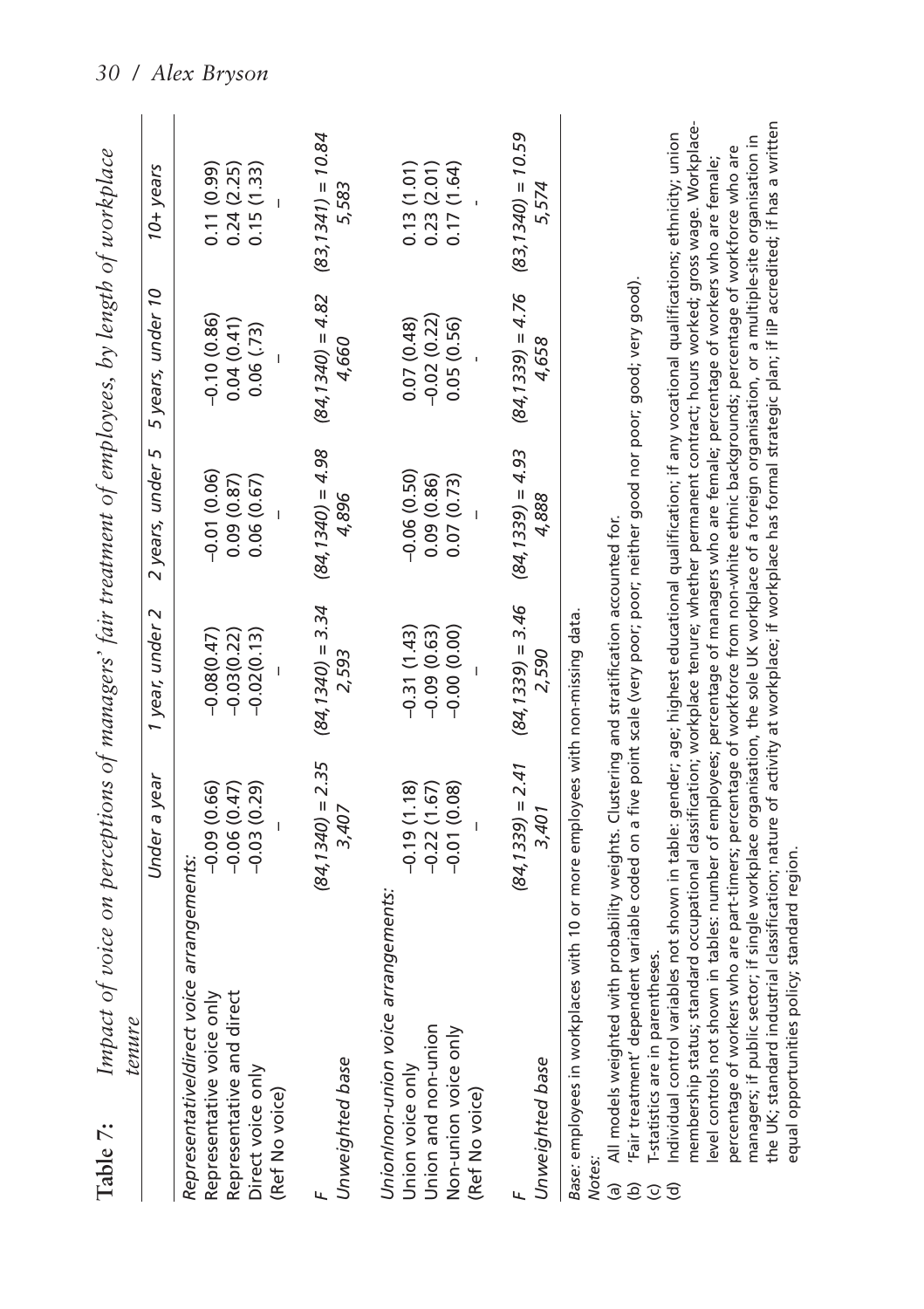The evidence is still weaker when distinguishing between more and less marketable workers according to their age (Table 8). Although there is evidence of union-only voice being particularly ineffective for the youngest workers, there is no evidence of its effectiveness for older workers, many of whom will be among the least marketable and least likely to leave for another job. Indeed, there are no significant differences between the effects of different types of voice for any of the three age groups.

A similar story emerges again when we cut the data into segments according to individuals' highest educational qualifications, a good proxy for marketability (Table 9). Although non-union only voice delivers for the most qualified, relative to having no voice, as might have been anticipated by Freeman and Medoff, its effect is not significantly different from union-only voice. Furthermore, union voice does not deliver for the least marketable. Relative to no voice, union-only voice and dual-channel voice were positive for the least and best qualified workers, but the differences were not statistically significant.

The ineffectiveness of union voice for 'average' workers as well as marginal workers could result from unions' inability to represent large numbers of workers even where they are recognised for pay bargaining. However, further analyses using union density as a proxy for union coverage of workers revealed no differences in union effectiveness by density.

These analyses indicate that, contrary to Freeman and Medoff's hypothesis, union voice does not disproportionately benefit the 'average' or less marketable workers. But neither does non-union voice.

#### Does non-union voice operate differently in union and non-union workplaces?

We ran separate models for employees in the unionised and non-unionised sectors to establish whether non-union voice has different effects on managerial responsiveness in the two sectors. This approach is also valuable since our non-union voice only and no voice scenarios are confined to the subset of workplaces with no unions recognised for pay bargaining. Similarly, although it was theoretically possible for workplaces without recognised unions to have union-only voice,<sup>33</sup> in practice observations with union-only voice all came from the unionised sector.

<sup>33</sup> This is because unions may be present in the workplace without being recognised by the employer for pay bargaining. For example, they may have a union representative dealing with grievance procedures, and no non-union representative or direct voice.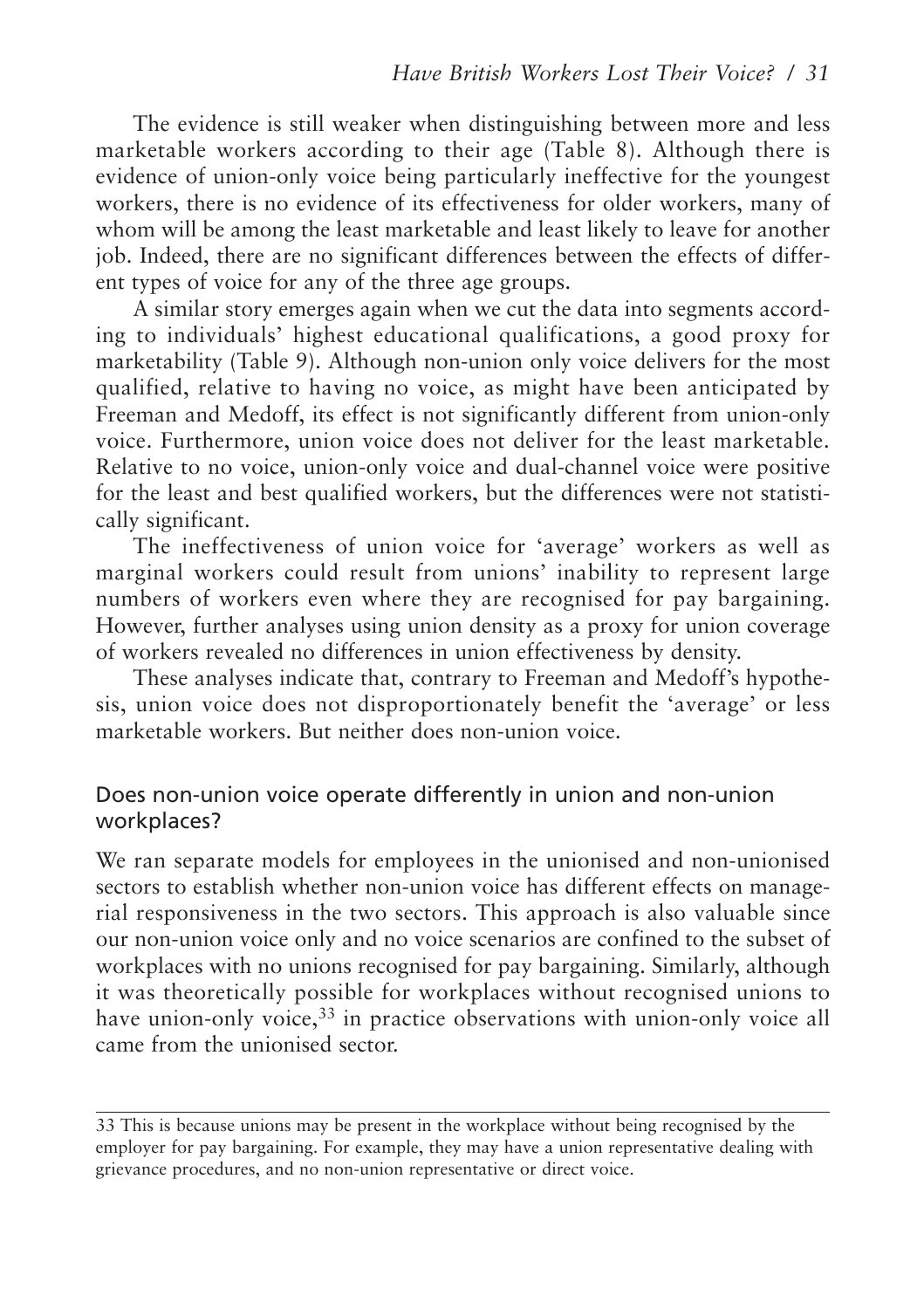|                                      | Table 8:                                                                                                                                                                                                                                                                                                                                             |                                                 | Impact of voice on perceptions of managers' fair treatment of employees, by age |                                        |
|--------------------------------------|------------------------------------------------------------------------------------------------------------------------------------------------------------------------------------------------------------------------------------------------------------------------------------------------------------------------------------------------------|-------------------------------------------------|---------------------------------------------------------------------------------|----------------------------------------|
|                                      |                                                                                                                                                                                                                                                                                                                                                      | Under 25 years                                  | 25-49 years                                                                     | 50+ years                              |
|                                      | Representative/direct voice arrangements:<br>Representative and direct voice<br>Representative voice only<br>Direct voice only<br>(Ref No voice)                                                                                                                                                                                                     | $-0.21(1.19)$<br>$-0.06(0.42)$<br>0.06(0.44)    | $-0.04(0.46)$<br>0.07(0.88)<br>0.07(0.84)                                       | 0.09(0.85)<br>(1.04)<br>0.09(1.00)     |
| Ч                                    | Unweighted base                                                                                                                                                                                                                                                                                                                                      | $(82, 1339) = 3.54$<br>2,439                    | $(82, 1342) = 12.30$<br>14,156                                                  | $(82, 1342) = 6.33$<br>4,544           |
|                                      | Union/non-union voice arrangements:<br>Union and non-union<br>Non-union voice only<br>Union voice only<br>(Ref No voice)                                                                                                                                                                                                                             | $-0.29(1.68)$<br>$-0.13(0.82)$<br>$-0.01(0.05)$ | $-0.02(0.24)$<br>$(64.0)$ $49$<br>0.06(0.84)                                    | 0.09(0.68)<br>0.06(0.68)<br>0.10(1.18) |
|                                      | Unweighted base                                                                                                                                                                                                                                                                                                                                      | $(82, 1338) = 3.51$<br>2,434                    | $(82, 1341) = 12.05$<br>14,133                                                  | $(82, 1341) = 6.35$<br>4,544           |
| Notes:<br>$\hat{e}$<br>$\mathcal{Q}$ | 'Fair treatment' dependent variable coded on a five-point scale (very poor; poor; neither good nor<br>(a) All models weighted with probability weights. Clustering and stratification accounted for.<br>Base: employees in workplaces with 10 or more employees with non-missing data.<br>T-statistics are in parentheses.<br>poor; good; very good) |                                                 |                                                                                 |                                        |

(c) T-statistics are in parentheses.

membership status; standard occupational classification; workplace tenure; whether permanent contract; hours worked; gross wage. Workplacemembership status; standard occupational classification; workplace tenure; whether permanent contract; hours worked; gross wage. Workplacethe UK; standard industrial classification; nature of activity at workplace; if workplace has formal strategic plan; if liP accredited; if has a written the UK; standard industrial classification; nature of activity at workplace; if workplace has formal strategic plan; if IiP accredited; if has a written Individual control variables not shown in table: gender; age; highest educational qualification; if any vocational qualifications; ethnicity; union managers; if public sector; if single workplace organisation, the sole UK workplace of a foreign organisation, or a multiple-site organisation in (d) Individual control variables not shown in table: gender; age; highest educational qualification; if any vocational qualifications; ethnicity; union managers; if public sector; if single workplace organisation, the sole UK workplace of a foreign organisation, or a multiple-site organisation in percentage of workers who are part-timers; percentage of workforce from non-white ethnic backgrounds; percentage of workforce who are percentage of workers who are part-timers; percentage of workforce from non-white ethnic backgrounds; percentage of workforce who are level controls not shown in tables: number of employees; percentage of managers who are female; percentage of workers who are female; level controls not shown in tables: number of employees; percentage of managers who are female; percentage of workers who are female; equal opportunities policy; standard region. equal opportunities policy; standard region. $\widehat{\sigma}$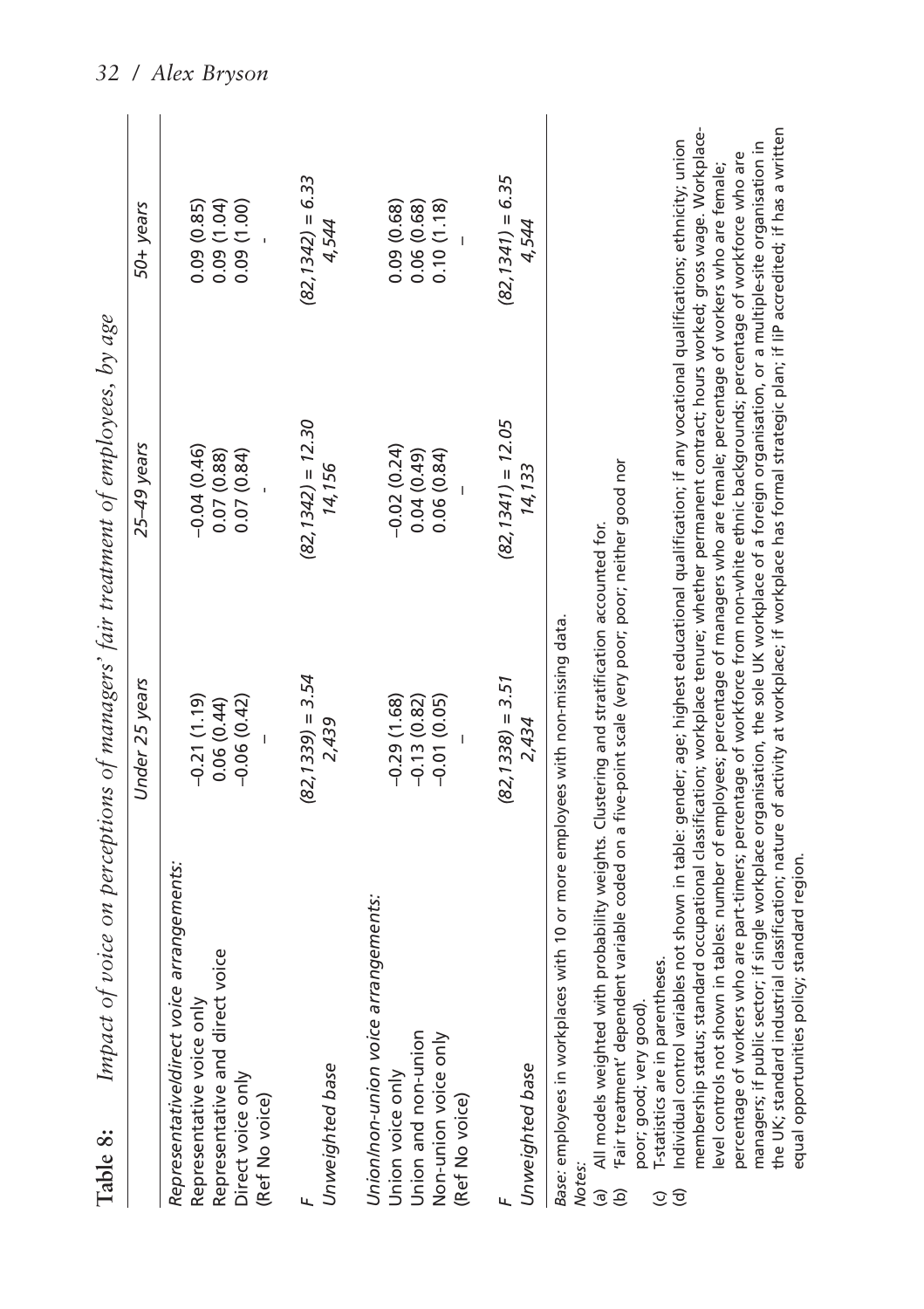| Table 9:<br>¢<br>F | )<br>キュヘィイ<br>Ï      | ֖֞֘֟ | i<br>ℷ<br>$\ddot{\phantom{0}}$ |  |
|--------------------|----------------------|------|--------------------------------|--|
|                    | $\ddot{\phantom{0}}$ |      |                                |  |

| qualification                                                                                                                                                                                                             |                |                |                |                |                |                |  |
|---------------------------------------------------------------------------------------------------------------------------------------------------------------------------------------------------------------------------|----------------|----------------|----------------|----------------|----------------|----------------|--|
|                                                                                                                                                                                                                           | None           | 5SE            | GCSE           | A-level        | Degree         | Post-graduate  |  |
| Representative/direct voice arrangements:<br>Representative voice only                                                                                                                                                    | 0.05(0.51)     | $-0.09(0.69)$  | $-0.03(0.24)$  | $-0.06(0.45)$  | $-0.23(1.39)$  | 0.30(1.16)     |  |
| Representative and direct                                                                                                                                                                                                 | 0.14(1.51)     | 0.04(0.38)     | 0.04(0.40)     | $-0.00(0.01)$  | $-0.04(0.27)$  | 0.27(1.10)     |  |
| Direct voice only<br>(Ref No voice)                                                                                                                                                                                       | 0.07 (0.78)    | 0.18(1.58)     | $-0.06(0.63)$  | $-0.11(1.00)$  | 0.08(0.67)     | 0.54(2.18)     |  |
|                                                                                                                                                                                                                           |                |                |                |                |                |                |  |
|                                                                                                                                                                                                                           | $(83, 1341) =$ | $(83, 1341) =$ | $(83, 1341) =$ | $(83, 1341) =$ | $(83, 1341) =$ | $(83, 1323) =$ |  |
| Unweighted base                                                                                                                                                                                                           | 4,598<br>6.99  | 2,339<br>4.41  | 5,609<br>5.01  | 3,480<br>4.48  | 4.28<br>3,811  | 1,302<br>3.58  |  |
|                                                                                                                                                                                                                           |                |                |                |                |                |                |  |
| Union/non-union voice arrangements:                                                                                                                                                                                       |                |                |                |                |                |                |  |
| Union voice only                                                                                                                                                                                                          | 0.10(0.86)     | $-0.03(0.22)$  | $-0.10(0.77)$  | $-0.19(1.32)$  | $-0.19(1.15)$  | 0.43(1.42)     |  |
| Union and non-union                                                                                                                                                                                                       | 0.12(1.26)     | $-0.01(0.08)$  | $-0.06(0.55)$  | $-0.09(0.79)$  | $-0.10(0.75)$  | 0.32(1.18)     |  |
| Non-union voice only                                                                                                                                                                                                      | 0.09(1.00)     | 0.13(1.18)     | $-0.01(0.10)$  | $-0.05(0.47)$  | 0.04(0.33)     | 0.44(1.83)     |  |
| (Ref No voice)                                                                                                                                                                                                            |                |                |                |                |                |                |  |
|                                                                                                                                                                                                                           | $(83, 1340) =$ | $(83, 1340) =$ | $(83, 1340) =$ | $(83, 1340) =$ | $(83, 1340) =$ | $(83, 1322) =$ |  |
|                                                                                                                                                                                                                           | 6.86           | 4.29           | 4.98           | 4.51           | 4.08           | 3.68           |  |
| Unweighted base                                                                                                                                                                                                           | 4,600          | 2,339          | 5,612          | 3,469          | 3,797          | 1,294          |  |
| Base: employees in workplaces with ten or more employees with non-missing data.<br>Notes:                                                                                                                                 |                |                |                |                |                |                |  |
| (h) 'Fair treatment' dependent variable coded op a five point scale (very poor: poor: paither good por poor: very good)<br>(a) All models weighted with probability weights. Clustering and stratification accounted for. |                |                |                |                |                |                |  |
|                                                                                                                                                                                                                           |                |                |                |                |                |                |  |

(b) 'Fair treatment' dependent variable coded on a five point scale (very poor; poor; neither good nor poor; good; very good). innon Sila innon innon in

T-statistics are in parentheses. (c) T-statistics are in parentheses. e o s

membership status; standard occupational classification; workplace tenure; whether permanent contract; hours worked; gross wage. Workplacemembership status; standard occupational classification; workplace tenure; whether permanent contract; hours worked; gross wage. Workplacethe UK; standard industrial classification; nature of activity at workplace; if workplace has formal strategic plan; if liP accredited; if has a written the UK; standard industrial classification; nature of activity at workplace; if workplace has formal strategic plan; if IiP accredited; if has a written ndividual control variables not shown in table: gender; age; highest educational qualification; if any vocational qualifications; ethnicity; union managers; if public sector; if single workplace organisation, the sole UK workplace of a foreign organisation, or a multiple-site organisation in (d) Individual control variables not shown in table: gender; age; highest educational qualification; if any vocational qualifications; ethnicity; union managers; if public sector; if single workplace organisation, the sole UK workplace of a foreign organisation, or a multiple-site organisation in percentage of workers who are part-timers; percentage of workforce from non-white ethnic backgrounds; percentage of workforce who are percentage of workers who are part-timers; percentage of workforce from non-white ethnic backgrounds; percentage of workforce who are evel controls not shown in tables: number of employees; percentage of managers who are female; percentage of workers who are female; level controls not shown in tables: number of employees; percentage of managers who are female; percentage of workers who are female; equal opportunities policy; standard region. equal opportunities policy; standard region.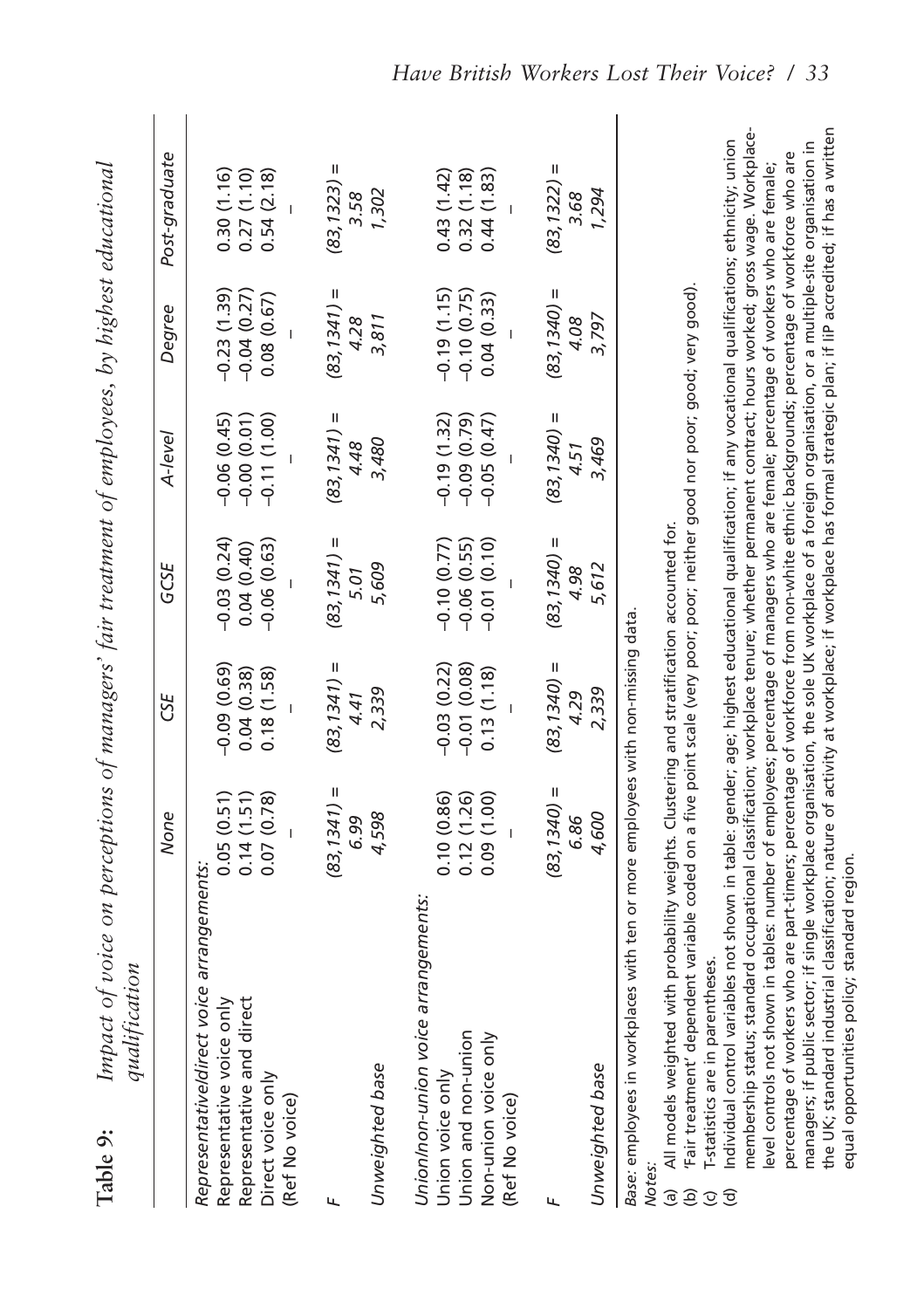Among employees in non-unionised workplaces (Table 10), the threequarters with access to direct voice only, or a combination of direct and representative voice, were significantly more positive about managerial responsiveness than the small minority (one-in-twenty) with representative voice only. More surprisingly, the one-sixth with no voice had more positive perceptions of management's ability to inform, consult and respond to suggestions than those with representative voice only.

None of the representative and direct voice arrangements delivered fair treatment in non-unionised workplaces. On this crucial measure, it appears that employees in non-unionised workplaces had no effective voice.

Employees in non-unionised workplaces had particularly negative views about management where there was union voice present, as the bottom half of Table 10 indicates. On four of our five measures, perceptions of management were significantly poorer where there was dual-channel communication than where there was single-channel non-union voice. Even no voice performed better than dual-channel arrangements in terms of keeping employees up-to-date and offering them the chance to comment on proposed changes. This may be a 'weak' union effect, whereby unions heighten awareness of some of the shortcomings of management but, through lack of recognition, have insufficient power to influence management.

These findings call into question the effectiveness of all voice mechanisms in non-unionised workplaces since across all five measures, no voice arrangements produce a significant improvement in perceptions of management relative to having no voice. It is equally clear that in non-unionised workplaces representative voice in isolation, and the combination of union and non-union voice, result in poorer perceptions of management than direct voice alone and non-union representative and direct voice combined.

In Table 11 we turn our attention to employees' perceptions of management in unionised workplaces. In common with employees in non-unionised workplaces, those in unionised workplaces had better perceptions of management where there was a combination of representative and direct voice as opposed to representative voice alone. In particular, dual-channel arrangements involving union and non-union voice performed better than single-channel union-only voice. The effectiveness of dual-channel arrangements, as measured by employee perceptions of management, may go some way to explaining why these arrangements have become more prevalent in the unionised sector since the 1980s, as illustrated in Table 2.

The results differ from those presented for the non-unionised sector in two respects. First, dual-channel voice combining union and non-union arrangements are generally more beneficial than single-channel arrangements.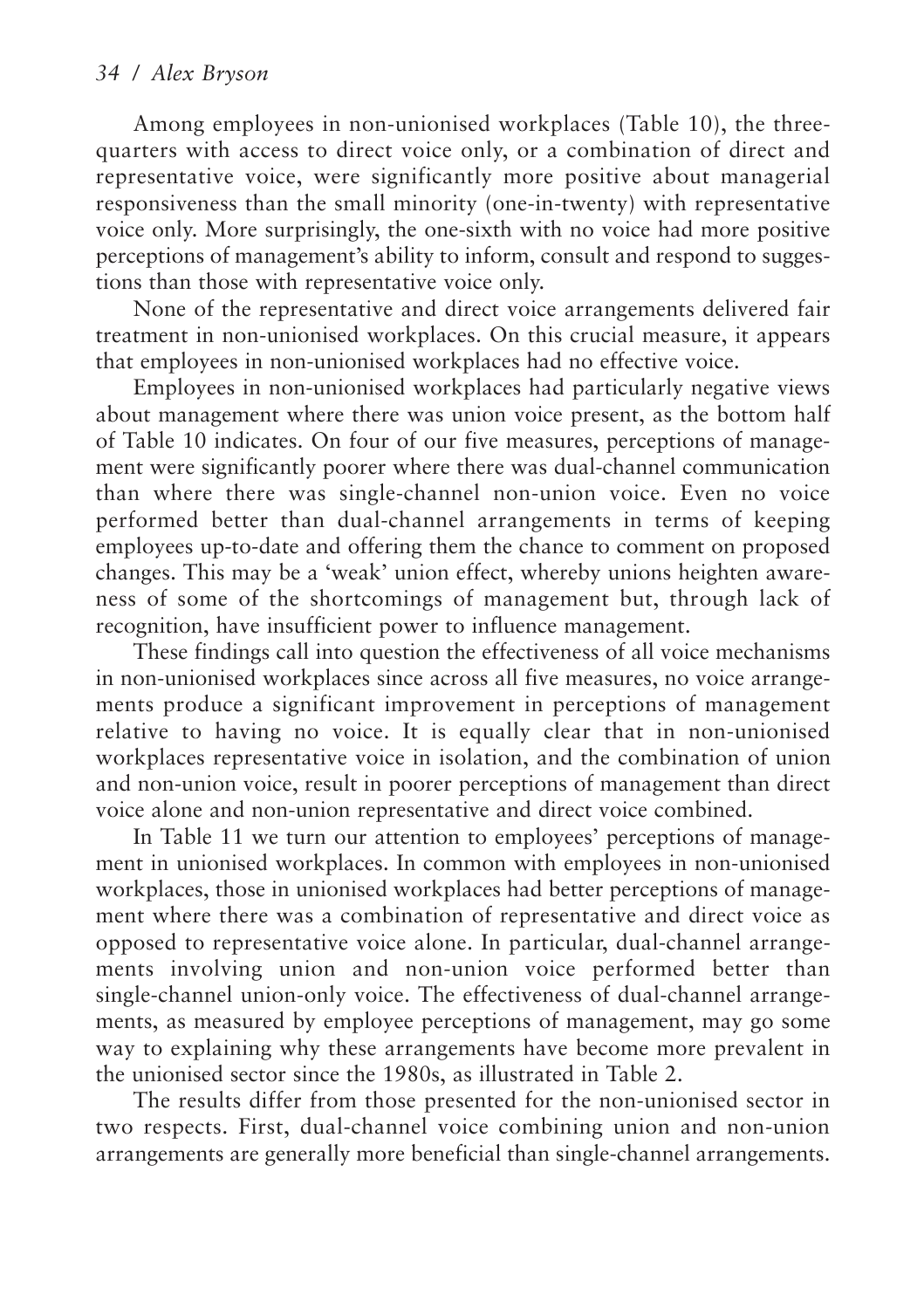| Table 10:                                                     | unionised workplaces                                                                                                                                                                                                                                                                                                                                                                                                                                                                                                                                                     |                                                   |                                        |                                                  |                                        | Voice arrangements and employees' perceptions of management's responsiveness and fairness in non-                                                                                                                                                                                                                                                                                                                                                                                                                                                                                                                                                                                                                                                            |
|---------------------------------------------------------------|--------------------------------------------------------------------------------------------------------------------------------------------------------------------------------------------------------------------------------------------------------------------------------------------------------------------------------------------------------------------------------------------------------------------------------------------------------------------------------------------------------------------------------------------------------------------------|---------------------------------------------------|----------------------------------------|--------------------------------------------------|----------------------------------------|--------------------------------------------------------------------------------------------------------------------------------------------------------------------------------------------------------------------------------------------------------------------------------------------------------------------------------------------------------------------------------------------------------------------------------------------------------------------------------------------------------------------------------------------------------------------------------------------------------------------------------------------------------------------------------------------------------------------------------------------------------------|
|                                                               |                                                                                                                                                                                                                                                                                                                                                                                                                                                                                                                                                                          | Up to date                                        | Chance                                 | Respond                                          | Dealing                                | Fairly                                                                                                                                                                                                                                                                                                                                                                                                                                                                                                                                                                                                                                                                                                                                                       |
| Direct only<br>No voice                                       | Representative/direct voice arrangements:<br>(Ref Representative voice only)<br>Representative and direct                                                                                                                                                                                                                                                                                                                                                                                                                                                                | 0.25(2.25)<br>0.21(1.75)<br>0.31(2.79)            | 0.34(3.21)<br>0.24(2.36)<br>0.22(1.93) | 0.27(2.42)<br>0.23(1.92)<br>0.32(2.88)           | 0.19(1.84)<br>0.21(2.00)<br>0.14(1.25) | 0.10(0.90)<br>0.14(1.26)<br>0.08(0.63)                                                                                                                                                                                                                                                                                                                                                                                                                                                                                                                                                                                                                                                                                                                       |
| Unweighted base<br>ц                                          |                                                                                                                                                                                                                                                                                                                                                                                                                                                                                                                                                                          | $(86, 1202) = 15.22$<br>8,759                     | $(86, 1202) = 8.58$<br>8,602           | $(86, 1201) = 7.88$                              | $(86, 1202) = 5.78$<br>8.673           | $(86, 1200) = 9.58$<br>8,731                                                                                                                                                                                                                                                                                                                                                                                                                                                                                                                                                                                                                                                                                                                                 |
| Non-union only<br>No voice                                    | Union/non-union voice arrangements:<br>(Ref Union and non-union)                                                                                                                                                                                                                                                                                                                                                                                                                                                                                                         | 0.18(1.74)<br>0.22(2.40)                          | 0.25(1.95)<br>0.28(2.43)               | 0.21(1.86)<br>0.17(1.37)                         | 0.17(1.45)<br>0.22(2.05)               | 0.08(0.80)<br>0.05(0.11)                                                                                                                                                                                                                                                                                                                                                                                                                                                                                                                                                                                                                                                                                                                                     |
| Unweighted base                                               |                                                                                                                                                                                                                                                                                                                                                                                                                                                                                                                                                                          | $(85, 1202) = 14.99$ $(85, 1202) = 8.62$<br>8,759 | 8,602                                  | $(85, 1201) = 7.77$ $(85, 1202) = 5.51$<br>8,476 | 8,673                                  | $(85, 1200) = 9.35$<br>8,731                                                                                                                                                                                                                                                                                                                                                                                                                                                                                                                                                                                                                                                                                                                                 |
| Notes.<br>ම<br>$\widehat{e}$<br>$\widehat{\sigma}$<br>$\odot$ | level controls not shown in tables: number of employees; percentage of managers who are female; percentage of workers who are female;<br>Base: employees in workplaces without unions recognised for pay bargaining, with 10 or more employees with non-missing data.<br>Each dependent variable coded on a five point scale (very poor; poor; neither good nor poor; good; very good).<br>All models weighted with probability weights. Clustering and stratification accounted for.<br>equal opportunities policy; standard region.<br>I-statistics are in parentheses |                                                   |                                        |                                                  |                                        | membership status; standard occupational classification; workplace tenure; whether permanent contract; hours worked; gross wage. Workplace-<br>the UK; standard industrial classification; nature of activity at workplace; if workplace has formal strategic plan; if liP accredited; if has a written<br>Individual control variables not shown in table: gender; age; highest educational qualification; if any vocational qualifications; ethnicity; union<br>managers; if public sector; if single workplace organisation, the sole UK workplace of a foreign organisation, or a multiple-site organisation in<br>percentage of workers who are part-timers; percentage of workforce from non-white ethnic backgrounds; percentage of workforce who are |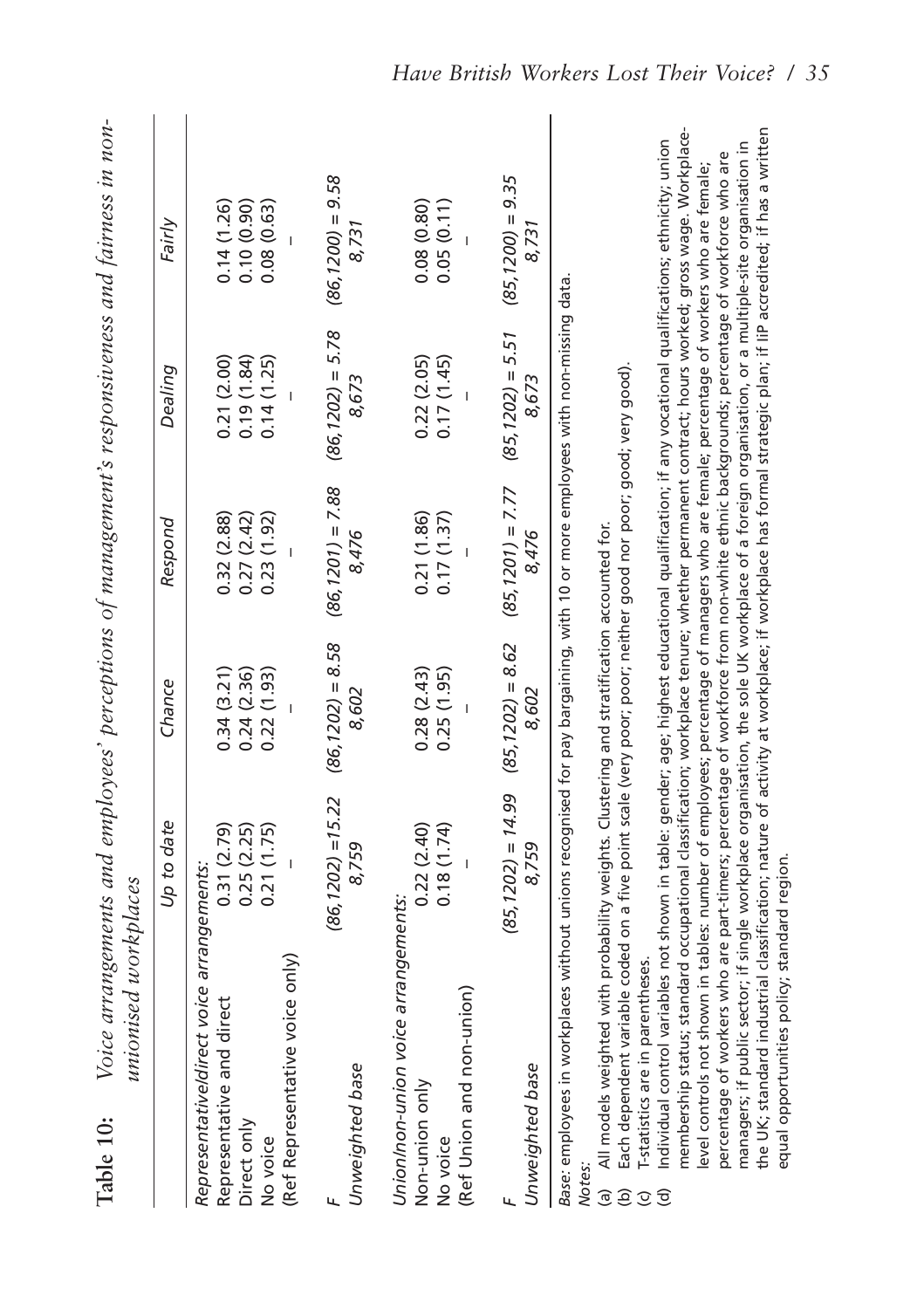| workplaces<br>Table 11:                                                                                                                                                                                                                                        | Voice and employees' perceptions of management's responsiveness and fairness in unionised |                                                                       |                                                                                                               |                               |                               |  |
|----------------------------------------------------------------------------------------------------------------------------------------------------------------------------------------------------------------------------------------------------------------|-------------------------------------------------------------------------------------------|-----------------------------------------------------------------------|---------------------------------------------------------------------------------------------------------------|-------------------------------|-------------------------------|--|
|                                                                                                                                                                                                                                                                | Up to date                                                                                | Chance                                                                | Respond                                                                                                       | Dealing                       | Fairly                        |  |
| Representative/direct voice arrangements:<br>(Ref Representative voice only)<br>Representative and direct                                                                                                                                                      | 0.12(2.48)                                                                                | 0.18(3.72)                                                            | 0.10(2.12)                                                                                                    | 0.09(1.88)                    | (1.95)                        |  |
| Unweighted base                                                                                                                                                                                                                                                | 12,522                                                                                    | $(86, 1316) = 9.07$ $(86, 1316) = 8.12$ $(86, 1315) = 9.94$<br>12.387 | 12.139                                                                                                        | $(86, 1316) = 8.89$<br>12,348 | $(86, 1314) = 9.36$<br>12,408 |  |
| Union/non-union voice arrangements:<br>Union and non-union<br>(Ref Union only)                                                                                                                                                                                 | 0.12(2.09)                                                                                | 0.17(2.72)                                                            | 0.11(1.78)                                                                                                    | 0.09(1.65)                    | 0.07(1.17)                    |  |
| Unweighted base                                                                                                                                                                                                                                                | 12,495                                                                                    | 12,359                                                                | $(86, 1315) = 9.07$ $(86, 1315) = 7.89$ $(86, 1314) = 9.89$ $(86, 1315) = 8.97$ $(86, 1313) = 9.36$<br>12.114 | 12,324                        | 12,380                        |  |
| (a) All models weighted with probability weights. Clustering and stratification accounted for.<br>Base: employees in unionised workplaces with 10 or more employees with non-missing data.<br>アメリカ アイ・シー にんしょう アイ・プログラム しょうしょう アイ・プログラム<br>No <sub>tes</sub> : |                                                                                           |                                                                       |                                                                                                               |                               |                               |  |

Each dependent variable coded on a five point scale (very poor; poor; neither good nor poor; good; very good). (b) Each dependent variable coded on a five point scale (very poor; poor; neither good nor poor; good; very good).

T-statistics are in parentheses. (c) T-statistics are in parentheses. 

membership status; standard occupational classification; workplace tenure; whether permanent contract; hours worked; gross wage. Workplacemembership status; standard occupational classification; workplace tenure; whether permanent contract; hours worked; gross wage. Workplacethe UK; standard industrial classification; nature of activity at workplace; if workplace has formal strategic plan; if liP accredited; if has a written the UK; standard industrial classification; nature of activity at workplace; if workplace has formal strategic plan; if IiP accredited; if has a written Individual control variables not shown in table: gender; age; highest educational qualification; if any vocational qualifications; ethnicity; union managers; if public sector; if single workplace organisation, the sole UK workplace of a foreign organisation, or a multiple-site organisation in (d) Individual control variables not shown in table: gender; age; highest educational qualification; if any vocational qualifications; ethnicity; union managers; if public sector; if single workplace organisation, the sole UK workplace of a foreign organisation, or a multiple-site organisation in percentage of workers who are part-timers; percentage of workforce from non-white ethnic backgrounds; percentage of workforce who are percentage of workers who are part-timers; percentage of workforce from non-white ethnic backgrounds; percentage of workforce who are level controls not shown in tables: number of employees; percentage of managers who are female; percentage of workers who are female; level controls not shown in tables: number of employees; percentage of managers who are female; percentage of workers who are female; equal opportunities policy; standard region. equal opportunities policy; standard region.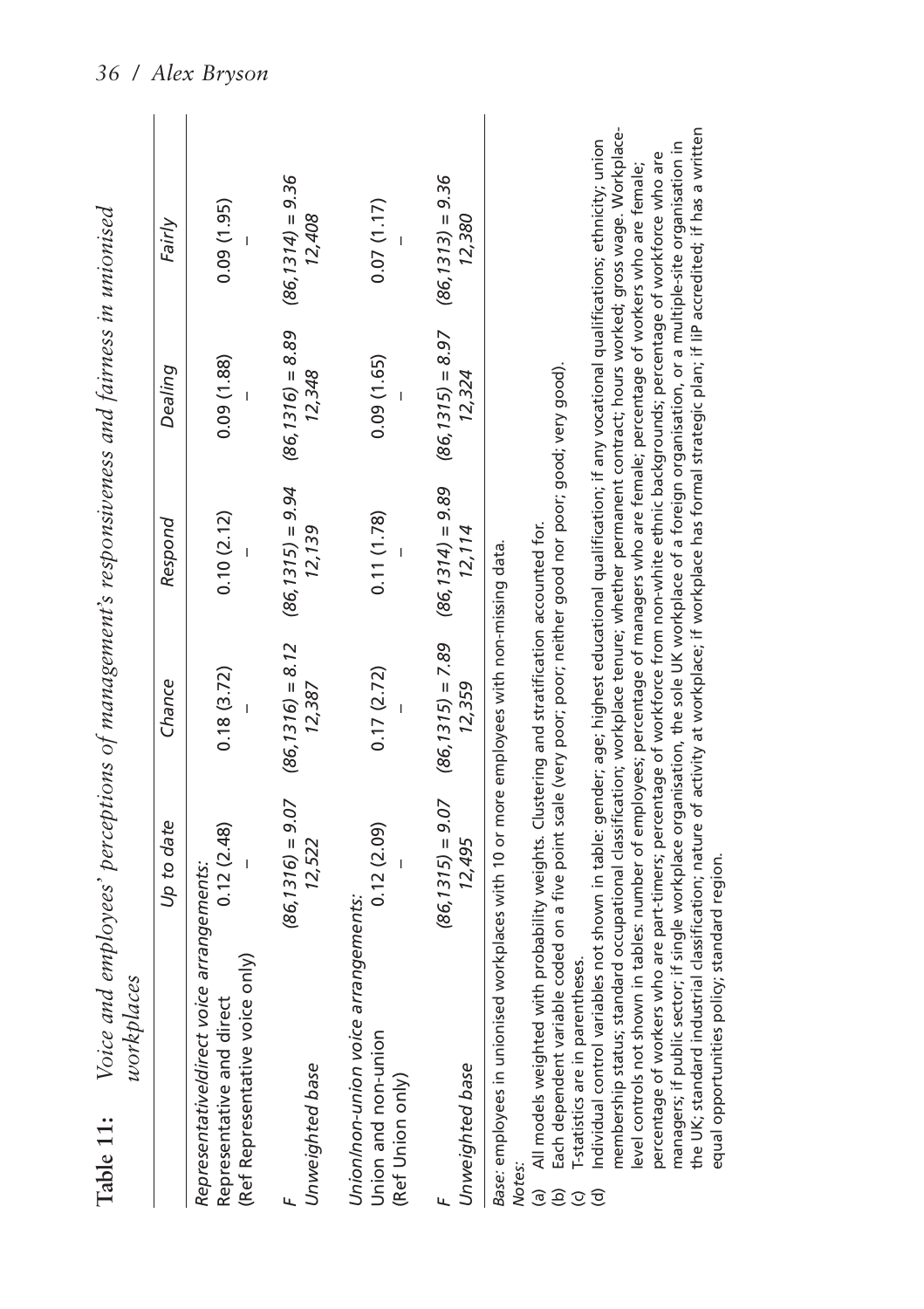Secondly, voice arrangements exist in the unionised sector that significantly improve employees' perceptions of fair treatment by management: these are the arrangements combining representative and direct voice.<sup>34</sup>

To establish whether different types of direct voice operated differently in unionised and non-unionised environments, we ran further models for the two sectors identifying each practice separately. This revealed that the only voice variable positively associated with perceptions of fairer treatment by management in non-unionised workplaces was problem-solving groups. These were also positively associated with perceptions of fairer treatment in unionised workplaces, but so too were regular meetings between senior management and the workforce. This finding suggests that aspects of direct voice may operate more effectively in a unionised environment than a nonunionised environment.

## Are negative union effects accounted for by voice-induced complaining?

To establish whether 'voice-induced complaining' existed in our data we tested whether unionised workers expressed greater dissatisfaction with four aspects of their work available in WERS, in spite of enjoying better work conditions. Freeman and Medoff note that 'because most surveys obtain information on workplace conditions from workers rather than from objective sources… such contrasts of worker perceptions and reality are few' (1984: 140). However, we are fortunate in that we can measure 'reality' with data on working conditions from employers matched to our employee data.<sup>35</sup> As anticipated, union members had significantly higher scores on the non-pay terms and conditions indicator than non-members.

34 Although dual-channel union and non-union voice alone had positive coefficients relative to union-only voice, neither was significantly associated with improved perceptions of fair treatment. Further models disaggregating our composite voice variables indicated that two forms of representative voice were negatively associated with fair treatment: the presence of a functioning joint consultative committee, and the presence of an on-site union representative. However, the negative effects of consultative committees were ameliorated in cases where representatives to joint consultative committees were elected by employees or appointed through union channels, as opposed to volunteering or being appointed by management. This lends support to the hypothesis that political processes legitimising worker representation in the eyes of employees may enhance its effectiveness. The negative effects of on-site union representation were not apparent in the case of full-time representatives.

35 The variable we use counts the number of non-pay terms and conditions to which employees from the workplace's largest occupational group are entitled from the following list: employer pension scheme; company car or car allowance; private health insurance (which is relatively rare in Britain); four weeks or more paid annual leave; sick pay in excess of statutory requirements.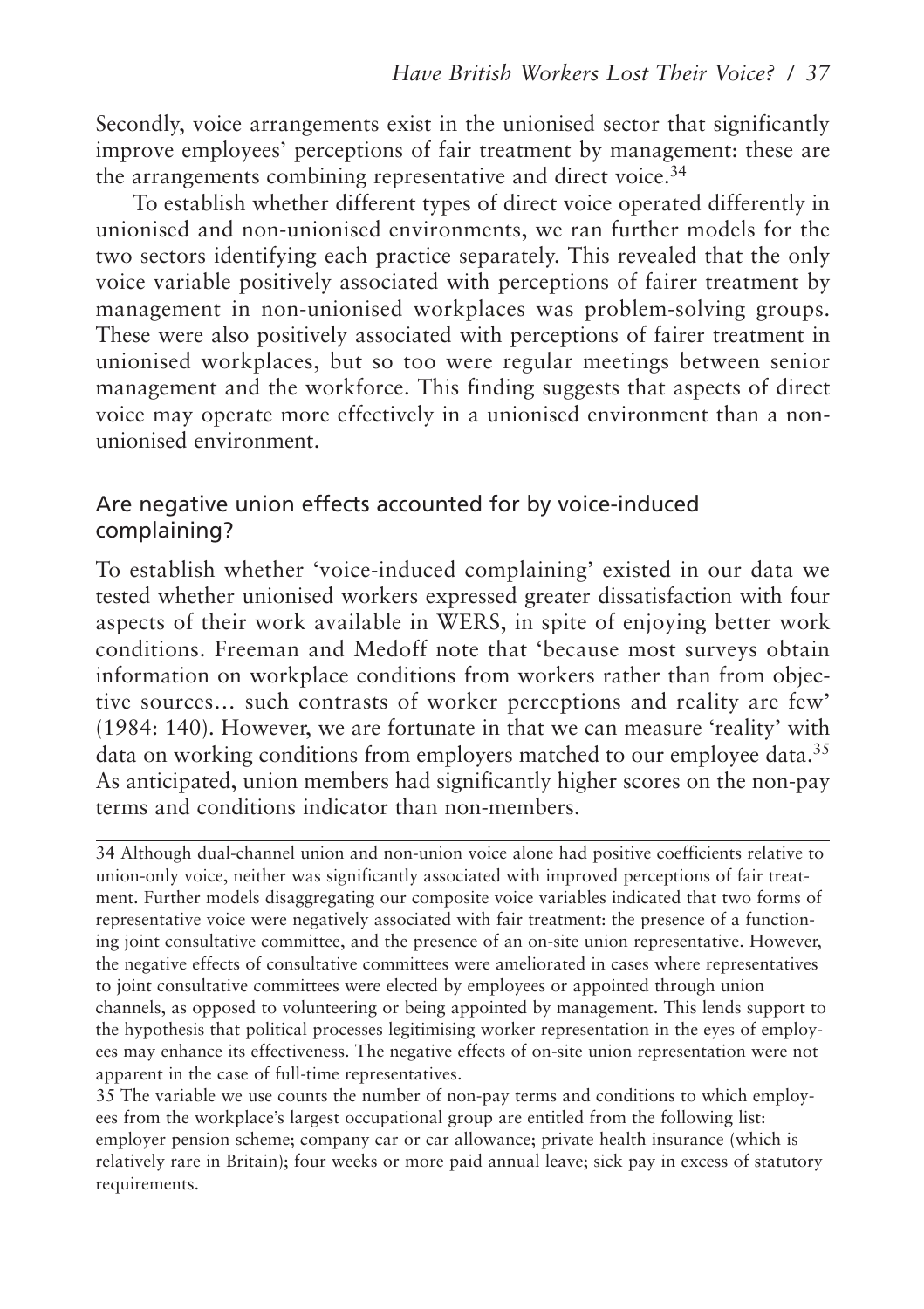|                                                                                                                                                                                                                                                                | Influence                      | Pay                            | Achievement                    | Respect                        |
|----------------------------------------------------------------------------------------------------------------------------------------------------------------------------------------------------------------------------------------------------------------|--------------------------------|--------------------------------|--------------------------------|--------------------------------|
| Union membership status:<br>(Ref Never member)<br>Current member<br>Ex-member                                                                                                                                                                                  | $-0.06(1.49)$<br>$-0.17(4.96)$ | $-0.09(2.32)$<br>$-0.15(3.62)$ | $-0.13(3.41)$<br>$-0.05(1.37)$ | $-0.18(4.90)$<br>$-0.06(1.65)$ |
| Unweighted base                                                                                                                                                                                                                                                | $(21, 1663) = 7.43$<br>11,495  | $(21, 1663) = 18.40$<br>11,596 | $(21, 1663) = 15.83$<br>11,557 | $(21, 1663) = 14.67$<br>11,542 |
| Union/workplace recognition status:<br>Union member, recognition                                                                                                                                                                                               | $-0.17(4.30)$                  | $-0.00(0.07)$                  | $-0.15(3.71)$                  | $-0.18(4.38)$                  |
| Non-union member,<br>recognition                                                                                                                                                                                                                               | $-0.03(0.94)$                  | 0.06(1.32)                     | $-0.07(1.91)$                  | $-0.03(0.72)$                  |
| (Ref Non-member, no<br>Union member, no<br>recognition                                                                                                                                                                                                         | $-0.13(2.08)$                  | $-0.10(1.39)$                  | $-0.06(0.79)$                  | $-0.06(0.85)$                  |
| recognition)                                                                                                                                                                                                                                                   |                                |                                |                                |                                |
| Unweighted base                                                                                                                                                                                                                                                | $(22, 1662) = 6.96$<br>11,495  | $(22, 1662) = 16.55$<br>11,596 | $(22, 1662) = 15.16$<br>11,557 | $(22, 1662) = 14.42$<br>11,542 |
| Base: non-managerial employees from largest occupational group in workplaces with 10 or more employees. Employees with missing data excluded<br>(a) All models weighted with probability weights. Clustering and stratification accounted for.<br><b>Notes</b> |                                |                                |                                |                                |

tach dependent variable coded on a five point scale (very dissatisfied; neither satisfied nor satisfied; satisfied; satisfied). (b) Each dependent variable coded on a five point scale (very dissatisfied; dissatisfied; neither satisfied nor dissatisfied; satisfied; very satisfied).

T-statistics are in parentheses. (c) T-statistics are in parentheses.

Control variables derived from individual data: occupation; gross wage. Control variables derived from managerial respondents: number of non-(d) Control variables derived from individual data: occupation; gross wage. Control variables derived from managerial respondents: number of nonpay terms and conditions. pay terms and conditions.ece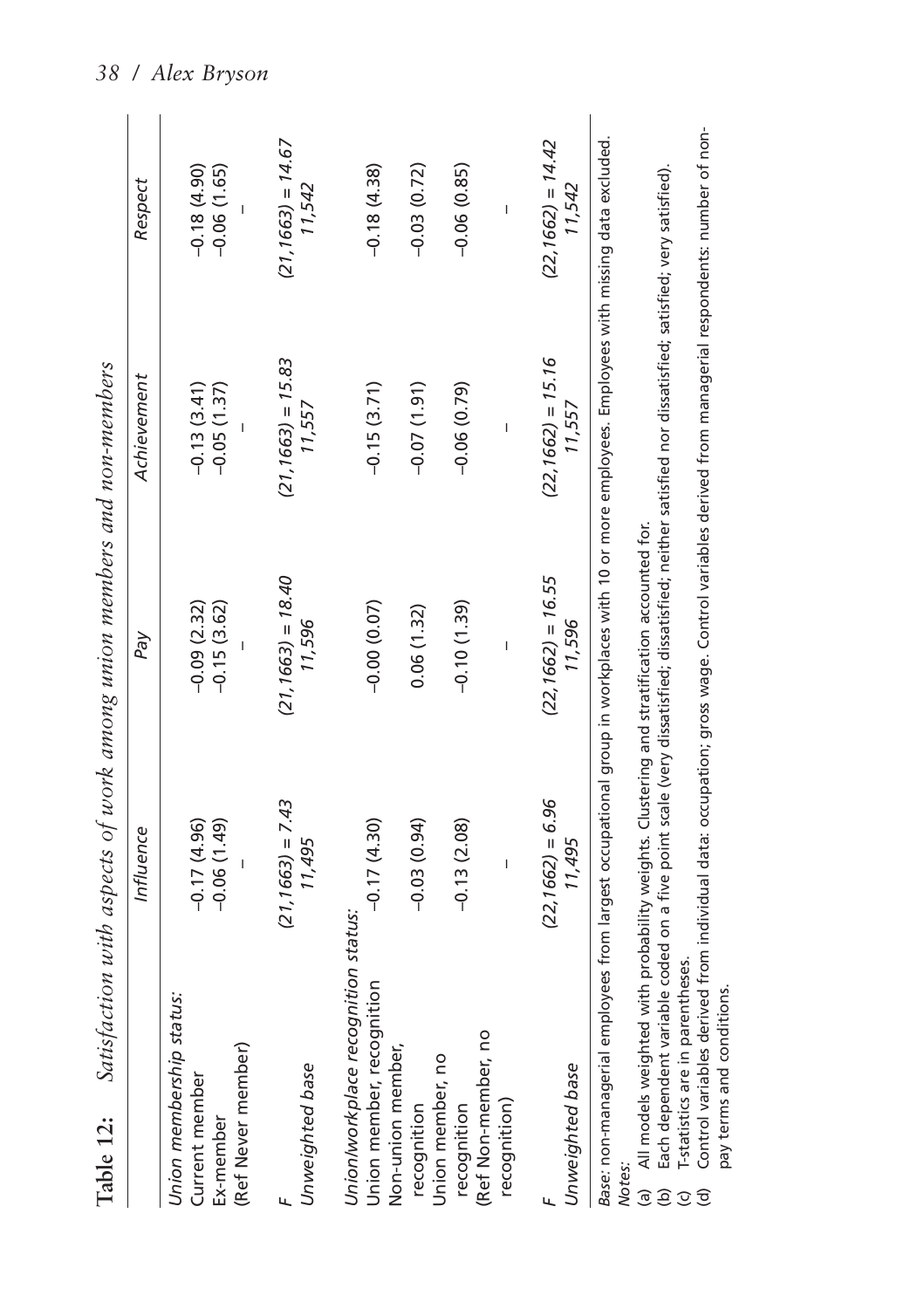Employees were asked how satisfied they were with the following aspects of their work:

- the amount of influence you have over your job;
- the amount of pay you receive:
- the sense of achievement you get from your work:
- the respect you get from supervisors/line managers.

We modelled responses that ranged along a five-point scale from 'very satisfied' to 'very dissatisfied'. Having controlled for occupation, gross wage, and the number of non-pay terms and conditions to which employees were entitled, there was strong evidence of voice-induced complaining among nonmanagerial employees from the largest occupational group in each workplace (Table 12).

Union members were significantly less satisfied with all four aspects of their work than employees who had never been members. In three of the four models, current members had lower satisfaction rates than ex-members did. The bottom half of the table distinguishes between members and nonmembers working in workplaces with and without employer recognition of the union for pay bargaining purposes. This allows us separately to identify 'membership' effects arising from individual union membership, and 'recognition' effects arising from the unionisation of the workplace. There is evidence of both effects, but the 'membership' effect is strong, and the 'recognition' effect weak. The 'recognition' effect is evident in the lower satisfaction scores among those in unionised workplaces compared to those in non-unionised workplaces, controlling for membership status.<sup>36</sup> The 'membership' effect is evident among workers in unionised workplaces in the significantly lower satisfaction scores among members compared to nonmembers in three of the four models. Among workers in non-unionised workplaces, the 'membership' effect is confined to dissatisfaction with influence over one's job.

Since 'voice-induced complaining' among union members is a feature of our data, it is important to take it into account before concluding that the negative impact of union voice on perceptions of management in our whole sample models is due to union representation *per se*.

<sup>36</sup> However, the effect is only statistically significant at the 10 per cent confidence level in two cases. Among non-members, those in workplaces with recognised unions had lower satisfaction with achievement at work compared with those in non-unionised workplaces. Among members, those in unionised workplaces were significantly less satisfied with respect from managers and supervisors than members in non-unionised workplaces.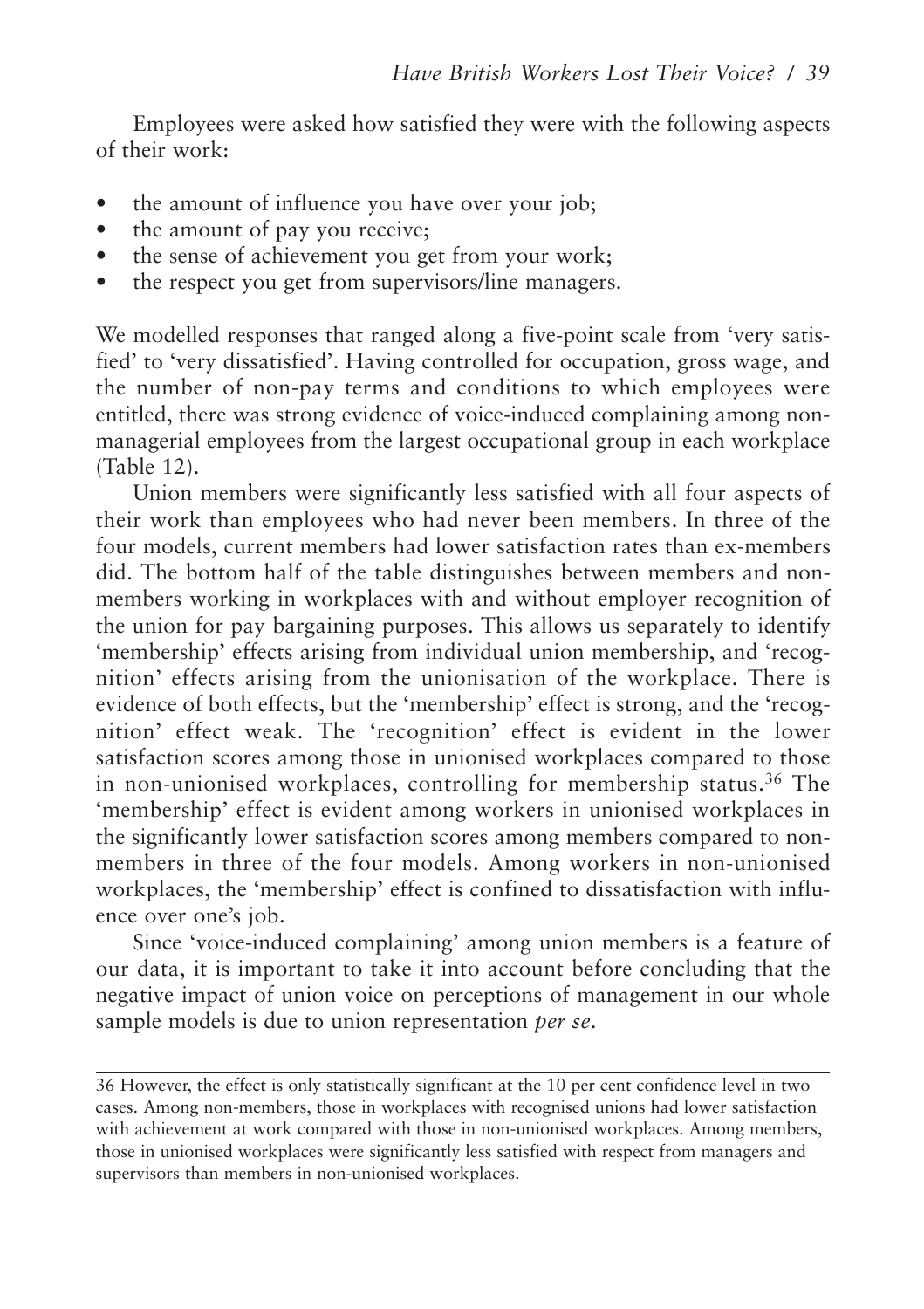| Table 13:                                                                                                                                                                                                                                    | Perceptions of management's responsiveness and fairness, by union membership status |                               |                                                                                                                                                                                                                                                                                                  |                                         |              |                           |                                                                                                                                                                                                                                                                   |                                |                                                                                                                                                                                                                                                                                                     |                                                                                                                                                                                                                              |                                                                           |                                               |                                                                                                                                                                                                                                                                                                               |                                                                                                                                                                                                                                                                                                                                                                  |                                |
|----------------------------------------------------------------------------------------------------------------------------------------------------------------------------------------------------------------------------------------------|-------------------------------------------------------------------------------------|-------------------------------|--------------------------------------------------------------------------------------------------------------------------------------------------------------------------------------------------------------------------------------------------------------------------------------------------|-----------------------------------------|--------------|---------------------------|-------------------------------------------------------------------------------------------------------------------------------------------------------------------------------------------------------------------------------------------------------------------|--------------------------------|-----------------------------------------------------------------------------------------------------------------------------------------------------------------------------------------------------------------------------------------------------------------------------------------------------|------------------------------------------------------------------------------------------------------------------------------------------------------------------------------------------------------------------------------|---------------------------------------------------------------------------|-----------------------------------------------|---------------------------------------------------------------------------------------------------------------------------------------------------------------------------------------------------------------------------------------------------------------------------------------------------------------|------------------------------------------------------------------------------------------------------------------------------------------------------------------------------------------------------------------------------------------------------------------------------------------------------------------------------------------------------------------|--------------------------------|
|                                                                                                                                                                                                                                              | Z                                                                                   | Up to date<br>$\widetilde{E}$ | ЙŃ                                                                                                                                                                                                                                                                                               | Z                                       | Chance<br>EX | XΜ                        | Z                                                                                                                                                                                                                                                                 | Respond<br>EX                  | XΜ                                                                                                                                                                                                                                                                                                  | Z                                                                                                                                                                                                                            | Dealing<br>EX                                                             | ŠМ                                            | Z                                                                                                                                                                                                                                                                                                             | Fairly<br>EX                                                                                                                                                                                                                                                                                                                                                     | NΜ                             |
| Representative/direct voice<br>Representative                                                                                                                                                                                                |                                                                                     |                               |                                                                                                                                                                                                                                                                                                  |                                         |              |                           |                                                                                                                                                                                                                                                                   |                                |                                                                                                                                                                                                                                                                                                     |                                                                                                                                                                                                                              |                                                                           |                                               |                                                                                                                                                                                                                                                                                                               |                                                                                                                                                                                                                                                                                                                                                                  |                                |
| Direct only<br>and direct                                                                                                                                                                                                                    |                                                                                     |                               | arrangements:<br>0.14 0.21<br>(1.85) (2.72)<br>(1.85) (2.72)<br>0.03 (1.73)<br>0.66 (0.68) (2.03)                                                                                                                                                                                                | 0<br>0 3 3 4 4 5 7 9<br>0 9 9 9 9 9 0 1 |              | 233886<br>2345886<br>2356 | 0<br>0 4 5 6 6 7<br>0 5 0 0 0 0<br>0 5 0 0 0 0                                                                                                                                                                                                                    | ១ភ្លាម<br>កំពុង<br>កំពុង កំពុង |                                                                                                                                                                                                                                                                                                     | $0.56$ $0.57$ $0.59$ $0.59$ $0.59$ $0.083$ $0.083$                                                                                                                                                                           |                                                                           | ១ ភិក្ខុ<br>កំពុង ខេត្ត<br>កំពុង ខេត្ត        |                                                                                                                                                                                                                                                                                                               |                                                                                                                                                                                                                                                                                                                                                                  | 11,09896<br>11,09896<br>11,000 |
|                                                                                                                                                                                                                                              |                                                                                     |                               |                                                                                                                                                                                                                                                                                                  |                                         |              |                           |                                                                                                                                                                                                                                                                   |                                |                                                                                                                                                                                                                                                                                                     |                                                                                                                                                                                                                              |                                                                           |                                               |                                                                                                                                                                                                                                                                                                               |                                                                                                                                                                                                                                                                                                                                                                  |                                |
| No voice                                                                                                                                                                                                                                     |                                                                                     |                               |                                                                                                                                                                                                                                                                                                  |                                         |              |                           |                                                                                                                                                                                                                                                                   |                                |                                                                                                                                                                                                                                                                                                     |                                                                                                                                                                                                                              |                                                                           |                                               |                                                                                                                                                                                                                                                                                                               |                                                                                                                                                                                                                                                                                                                                                                  |                                |
| (Ref Represer<br>voice only                                                                                                                                                                                                                  |                                                                                     |                               |                                                                                                                                                                                                                                                                                                  |                                         |              | $\overline{1}$            |                                                                                                                                                                                                                                                                   |                                |                                                                                                                                                                                                                                                                                                     |                                                                                                                                                                                                                              |                                                                           |                                               |                                                                                                                                                                                                                                                                                                               |                                                                                                                                                                                                                                                                                                                                                                  |                                |
| Unweighted base                                                                                                                                                                                                                              | 7.48<br>8310                                                                        | 4.52<br>3858                  | 5.59<br>9113                                                                                                                                                                                                                                                                                     | 7.98<br>8253                            | 4.42<br>3796 | 6.37<br>8940              | 9.13<br>8122                                                                                                                                                                                                                                                      | 3.93<br>3738                   | 5.44<br>8755                                                                                                                                                                                                                                                                                        | 6.235                                                                                                                                                                                                                        | 3.14<br>3806                                                              | 5.01<br>8980                                  | 7.15<br>8240                                                                                                                                                                                                                                                                                                  | 4.43<br>3841                                                                                                                                                                                                                                                                                                                                                     | 7.34<br>9058                   |
| Union/non-u<br>Union and                                                                                                                                                                                                                     |                                                                                     |                               |                                                                                                                                                                                                                                                                                                  |                                         |              |                           |                                                                                                                                                                                                                                                                   |                                |                                                                                                                                                                                                                                                                                                     |                                                                                                                                                                                                                              |                                                                           |                                               |                                                                                                                                                                                                                                                                                                               |                                                                                                                                                                                                                                                                                                                                                                  |                                |
| non-union                                                                                                                                                                                                                                    |                                                                                     |                               |                                                                                                                                                                                                                                                                                                  |                                         |              |                           |                                                                                                                                                                                                                                                                   |                                |                                                                                                                                                                                                                                                                                                     |                                                                                                                                                                                                                              |                                                                           |                                               |                                                                                                                                                                                                                                                                                                               |                                                                                                                                                                                                                                                                                                                                                                  |                                |
| Non-union<br>only                                                                                                                                                                                                                            |                                                                                     |                               |                                                                                                                                                                                                                                                                                                  |                                         |              |                           |                                                                                                                                                                                                                                                                   |                                |                                                                                                                                                                                                                                                                                                     |                                                                                                                                                                                                                              |                                                                           |                                               |                                                                                                                                                                                                                                                                                                               |                                                                                                                                                                                                                                                                                                                                                                  |                                |
| No voice                                                                                                                                                                                                                                     |                                                                                     |                               |                                                                                                                                                                                                                                                                                                  |                                         |              |                           |                                                                                                                                                                                                                                                                   |                                |                                                                                                                                                                                                                                                                                                     |                                                                                                                                                                                                                              |                                                                           |                                               |                                                                                                                                                                                                                                                                                                               |                                                                                                                                                                                                                                                                                                                                                                  |                                |
| (Ref Union only<br><sub>F</sub>                                                                                                                                                                                                              |                                                                                     |                               |                                                                                                                                                                                                                                                                                                  |                                         |              |                           |                                                                                                                                                                                                                                                                   |                                |                                                                                                                                                                                                                                                                                                     |                                                                                                                                                                                                                              |                                                                           |                                               |                                                                                                                                                                                                                                                                                                               |                                                                                                                                                                                                                                                                                                                                                                  |                                |
| Unweighted base                                                                                                                                                                                                                              |                                                                                     |                               | $\begin{array}{ll} \mathit{angements:}\  \  \, 0.16 & 0.01\  \  \, 0.171 & 0.015\  \  \, (1.31) & 0.05\  \  \, (1.31) & 0.05\  \  \, (1.32) & 0.05\  \  \, (1.34) & 0.05\  \  \, (0.02) & - (0.41)\  \  \, (0.02) & - (0.41)\  \  \, (0.02) & 0.93\  \  \, 3.33\  \  \, 3862 & 9098 \end{array}$ |                                         |              |                           | $\begin{array}{l} 1.70000\\ 0.700000\\ 0.70000\\ 0.70000\\ 0.7000\\ 0.7000\\ 0.7000\\ 0.7000\\ 0.7000\\ 0.7000\\ 0.7000\\ 0.7000\\ 0.7000\\ 0.7000\\ 0.7000\\ 0.7000\\ 0.7000\\ 0.7000\\ 0.7000\\ 0.7000\\ 0.7000\\ 0.7000\\ 0.7000\\ 0.7000\\ 0.7000\\ 0.7000\\$ |                                | $\begin{array}{c} 0.018 \\ 0.010 \\ 0.000 \\ 0.010 \\ 0.010 \\ 0.010 \\ 0.010 \\ 0.010 \\ 0.010 \\ 0.010 \\ 0.010 \\ 0.010 \\ 0.010 \\ 0.010 \\ 0.010 \\ 0.010 \\ 0.010 \\ 0.010 \\ 0.010 \\ 0.010 \\ 0.010 \\ 0.010 \\ 0.010 \\ 0.010 \\ 0.010 \\ 0.010 \\ 0.010 \\ 0.010 \\ 0.010 \\ 0.010 \\ 0.$ | $\begin{array}{l} 0.09 \\ 0.719 \\ 0.090 \\ 0.019 \\ 0.000 \\ \end{array} , \quad \begin{array}{l} 0.000 \\ 0.000 \\ 0.000 \\ 0.000 \\ \end{array} , \quad \begin{array}{l} 0.000 \\ 0.000 \\ 0.000 \\ 0.000 \\ \end{array}$ | $\begin{array}{c} 180000 \\ 0.75000 \\ 0.00000 \\ 0.00000 \\ \end{array}$ | 088750905098867<br>050509088867<br>0505090888 | $\begin{array}{l} 0.07 \\ 0.07 \\ 1.41 \\ 0.24 \\ 0.09 \\ 0.03 \\ 0.03 \\ 0.03 \\ 0.03 \\ 0.03 \\ 0.03 \\ 0.03 \\ 0.03 \\ 0.03 \\ 0.03 \\ 0.03 \\ 0.03 \\ 0.03 \\ 0.03 \\ 0.03 \\ 0.03 \\ 0.03 \\ 0.03 \\ 0.03 \\ 0.03 \\ 0.03 \\ 0.03 \\ 0.03 \\ 0.03 \\ 0.03 \\ 0.03 \\ 0.03 \\ 0.03 \\ 0.03 \\ 0.03 \\ 0.$ | $\begin{array}{c}\n 1.66 \\  - 1.46 \\  - 1.47 \\  - 1.47 \\  - 1.47 \\  - 1.47 \\  - 1.47 \\  - 1.47 \\  - 1.47 \\  - 1.47 \\  - 1.47 \\  - 1.47 \\  - 1.47 \\  - 1.47 \\  - 1.47 \\  - 1.47 \\  - 1.47 \\  - 1.47 \\  - 1.47 \\  - 1.47 \\  - 1.47 \\  - 1.47 \\  - 1.47 \\  - 1.47 \\  - 1.47 \\  - 1.47 \\  - 1.47 \\  - 1.47 \\  - 1.47 \\  - 1.47 \\  - 1$ |                                |
| Base: employees in workplaces with 10 or more employees with non-missing data                                                                                                                                                                |                                                                                     |                               |                                                                                                                                                                                                                                                                                                  |                                         |              |                           |                                                                                                                                                                                                                                                                   |                                |                                                                                                                                                                                                                                                                                                     |                                                                                                                                                                                                                              |                                                                           |                                               |                                                                                                                                                                                                                                                                                                               |                                                                                                                                                                                                                                                                                                                                                                  |                                |
| All models weighted with probability weights. Clustering and stratification accounted for<br>M = union members; EX = ex-union members; NM = never union member.<br>M = union members; EX = ex-union members; NM = never union member<br>මුලි |                                                                                     |                               |                                                                                                                                                                                                                                                                                                  |                                         |              |                           |                                                                                                                                                                                                                                                                   |                                |                                                                                                                                                                                                                                                                                                     |                                                                                                                                                                                                                              |                                                                           |                                               |                                                                                                                                                                                                                                                                                                               |                                                                                                                                                                                                                                                                                                                                                                  |                                |

Each dependent variable coded on a five point scale (very poor; poor; neither good nor poor; good; very good).<br>T-statistics are in parentheses. (c) Each dependent variable coded on a five point scale (very poor; poor; neither good nor poor; good; very good).

(d) T-statistics are in parentheses. මුලි

occupational classification; workplace tenure; whether permanent contract; hours worked; gross wage. Workplace-level controls not shown in tables: number of employees; percentage of managers who are female; percentage of workers who are female; percentage of workers who are part-timers; occupational classification; workplace tenure; whether permanent contract; hours worked; gross wage. Workplace-level controls not shown in tables: number of employees; percentage of managers who are female; percentage of workers who are female; percentage of workers who are part-timers; percentage of workforce from non-white ethnic backgrounds; percentage of workforce who are managers; if public sector; if single workplace<br>organisation, the sole UK workplace of a foreign organisation, or a multiple-site o organisation, the sole UK workplace of a foreign organisation, or a multiple-site organisation in the UK; standard industrial classification; nature of ndividual control variables not shown in table: gender; age; highest educational qualification; if any vocational qualifications; ethnicity; standard (e) Individual control variables not shown in table: gender; age; highest educational qualification; if any vocational qualifications; ethnicity; standard percentage of workforce from non-white ethnic backgrounds; percentage of workforce who are managers; if public sector; if single workplace activity at workplace; if workplace has formal strategic plan; if IiP accredited; if has a written equal opportunities policy; standard region.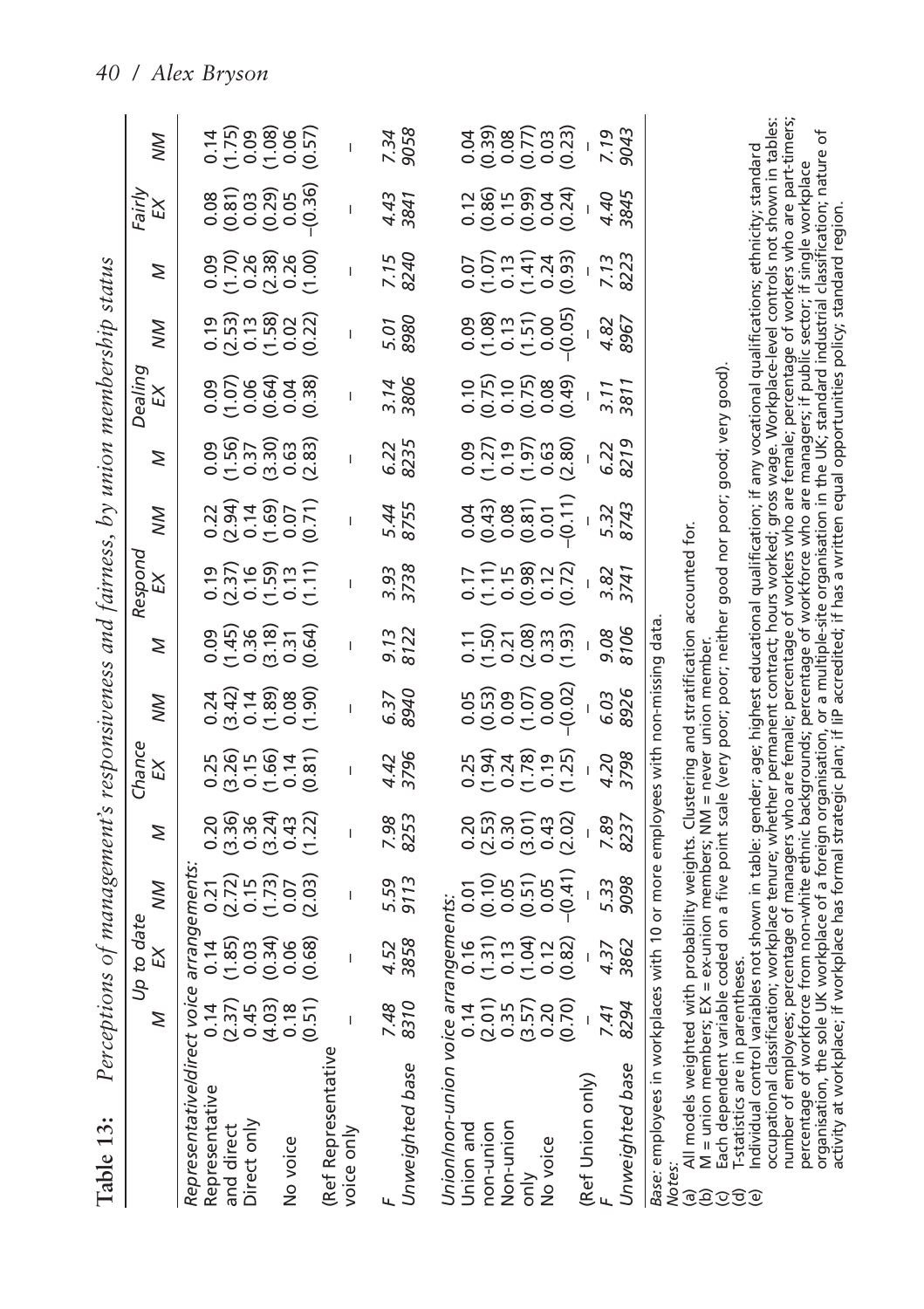Table 13 presents separate models for current union members, exmembers and employees who have never been union members. The top half of the table shows that members' perceptions of management are significantly more positive with direct voice-only than representative voice only across all five measures. Although ex-members and never members are also more positive where direct voice-only is present, the effects are much weaker. On the crucial issue of fair treatment, union members are more positive about management where there is direct voice-only than if there is representative voice present (whether in isolation or in combination with direct voice). In contrast, ex-members' and never members' perceptions of fair treatment are unaffected by the availability of voice mechanisms.

The bottom half of the table indicates that the association between poor perceptions of management and union-only voice is almost wholly confined to union members. Union-voice – whether single channel, or in combination with non-union voice – is only ever significantly associated with poorer perceptions of management responsiveness among members.<sup>37</sup> What's more, in the case of union members, single-channel union voice or representative voice was associated with even poorer perceptions of management than in instances in which there was no voice at all. This suggests that the negative association between poor perceptions of management and union voice is largely accounted for by voice-induced complaining, or the higher level of 'critical awareness' referred to by Freeman and Medoff, rather than ineffectiveness on the part of union voice *per se*.

The most striking finding, however, is the ineffectiveness of all voice mechanisms, compared to a situation in which employees have no voice. Only in the case of never members was voice associated with better perceptions of management. Never members were more positive about management's ability to keep them up-to-date, give them the chance to comment on proposals, respond to suggestions, and deal with problems where there was a combination of representative and direct voice, as opposed to no voice. None of the voice mechanisms outperformed 'no voice' when it came to improving perceptions of management's fair treatment of employees, regardless of membership status.

What is actually happening on the ground becomes clearer when we distinguish between union membership effects controlling for 'workplace effects' associated with the unionisation of the workplace. We do this by running models on four separate sub-samples: members in workplaces where unions are recognised for pay bargaining; non-members in workplaces recog-

<sup>37</sup> There is one exception, which is ex-members' perception of the chance they are given to comment on proposed changes. Here, both non-union only voice and dual-channel arrangements perform better than union-only voice.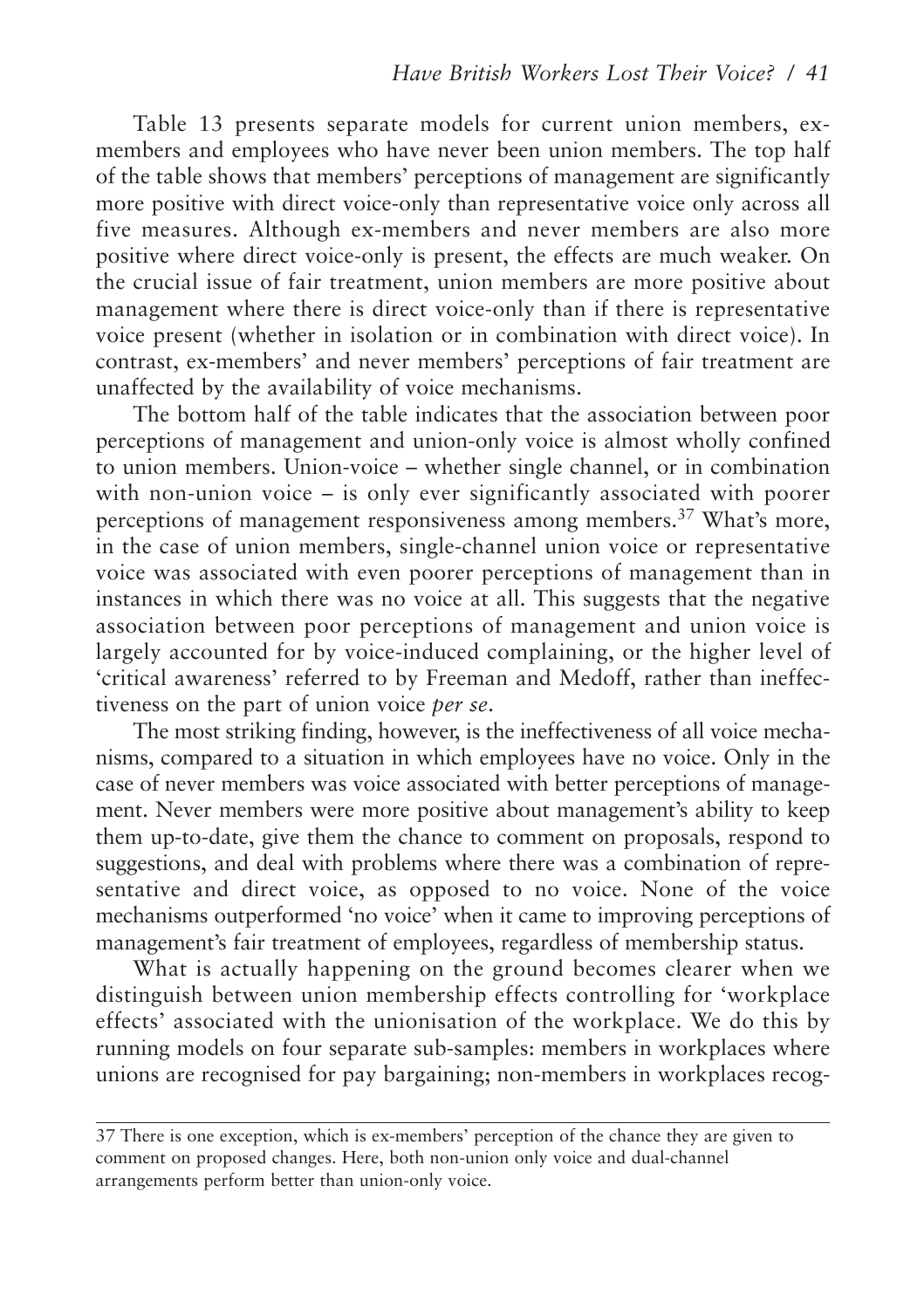|                                                   | workplaces                                |                                                                                            | Table 14(a): Perceptions of management's responsiveness and fairness among union members in non-unionised                                                                                                                                                                                          |                     |                     |
|---------------------------------------------------|-------------------------------------------|--------------------------------------------------------------------------------------------|----------------------------------------------------------------------------------------------------------------------------------------------------------------------------------------------------------------------------------------------------------------------------------------------------|---------------------|---------------------|
|                                                   | Up to date                                | Chance                                                                                     | Respond                                                                                                                                                                                                                                                                                            | Dealing             | Fairly              |
| Representative and                                | Representative/direct voice arrangements: |                                                                                            |                                                                                                                                                                                                                                                                                                    |                     |                     |
| direct                                            | 0.12(0.49)                                | 0.03(0.16)                                                                                 | 0.15(0.74)                                                                                                                                                                                                                                                                                         | 0.22(1.07)          | $-0.00(0.02)$       |
| Direct only                                       | 0.64(3.44)                                | 0.56(2.98)                                                                                 | 0.65(3.42)                                                                                                                                                                                                                                                                                         | 0.77(3.97)          | 0.52(2.69)          |
| No voice                                          | 0.24(0.76)                                | 0.65(2.57)                                                                                 | 0.74(3.26)                                                                                                                                                                                                                                                                                         | 0.98(3.96)          | 0.29(1.01)          |
| (Ref Representative                               |                                           |                                                                                            |                                                                                                                                                                                                                                                                                                    |                     |                     |
| voice only)                                       |                                           |                                                                                            |                                                                                                                                                                                                                                                                                                    | Ï                   |                     |
|                                                   | $(84, 1173) = 7.02$                       | $(84, 1173) = 7.22$                                                                        | $(84, 1172) = 7.36$                                                                                                                                                                                                                                                                                | $(84, 1173) = 9.15$ | $(84, 1171) = 6.24$ |
| Unweighted base                                   | 717                                       | 714                                                                                        | 703                                                                                                                                                                                                                                                                                                | 715                 | 710                 |
| Union/non-union voice arrangements:               |                                           |                                                                                            |                                                                                                                                                                                                                                                                                                    |                     |                     |
| Non-union only                                    | 0.03(0.20)                                | 0.10(0.53)                                                                                 | 0.13(0.13)                                                                                                                                                                                                                                                                                         | 0.06(0.37)          | 0.23(1.30)          |
| No voice                                          | $-0.03(0.09)$                             | 0.52(1.86)                                                                                 | 0.53(2.14)                                                                                                                                                                                                                                                                                         | 0.63(2.56)          | 0.31(1.13)          |
| Ref Union and                                     |                                           |                                                                                            |                                                                                                                                                                                                                                                                                                    |                     |                     |
| non-union)                                        |                                           |                                                                                            |                                                                                                                                                                                                                                                                                                    |                     |                     |
|                                                   | $(83, 1173) = 7.57$                       | $(83, 1173) = 5.89$                                                                        | $(83, 1172) = 7.28$                                                                                                                                                                                                                                                                                | $(83, 1173) = 8.49$ | $(83, 1171) = 6.28$ |
| Unweighted base                                   | 717                                       | 714                                                                                        | 703                                                                                                                                                                                                                                                                                                | 715                 | 710                 |
|                                                   |                                           |                                                                                            | Base: union members in workplaces without unions recognised for pay bargaining, with 10 or more employees with non-missing data.                                                                                                                                                                   |                     |                     |
| Notes<br>$\widehat{a}$                            |                                           | All models weighted with probability weights. Clustering and stratification accounted for. |                                                                                                                                                                                                                                                                                                    |                     |                     |
| $\widehat{e}$                                     |                                           |                                                                                            | Each dependent variable coded on a five point scale (very poor; poor; neither good nor poor; good; very good).                                                                                                                                                                                     |                     |                     |
| T-statistics are in parentheses.<br>$\mathcal{Q}$ |                                           |                                                                                            |                                                                                                                                                                                                                                                                                                    |                     |                     |
| $\widehat{\sigma}$                                |                                           |                                                                                            | Individual control variables not shown in table: gender; age; highest educational qualification; if any vocational qualifications; ethnicity; standard                                                                                                                                             |                     |                     |
|                                                   |                                           |                                                                                            | number of employees; percentage of managers who are female; percentage of workers who are female; percentage of workers who are part-timers;<br>occupational classification; workplace tenure; whether permanent contract; hours worked; gross wage. Workplace-level controls not shown in tables: |                     |                     |

percentage of workforce from non-white ethnic backgrounds; percentage of workforce who are managers; if public sector; if single workplace organisation, the sole UK workplace of a foreign organisation, or a multiple-site organisation in the UK; standard industrial classification; nature of activity at workplace; if workplace has formal strategic plan; if IiP accredited; if has a written equal opportunities policy; standard region.

organisation, the sole UK workplace of a foreign organisation, or a multiple-site organisation in the UK; standard industrial classification; nature of percentage of workforce from non-white ethnic backgrounds; percentage of workforce who are managers; if public sector; if single workplace

activity at workplace; if workplace has formal strategic plan; if liP accredited; if has a written equal opportunities policy; standard region.

*42 / Alex Bryson*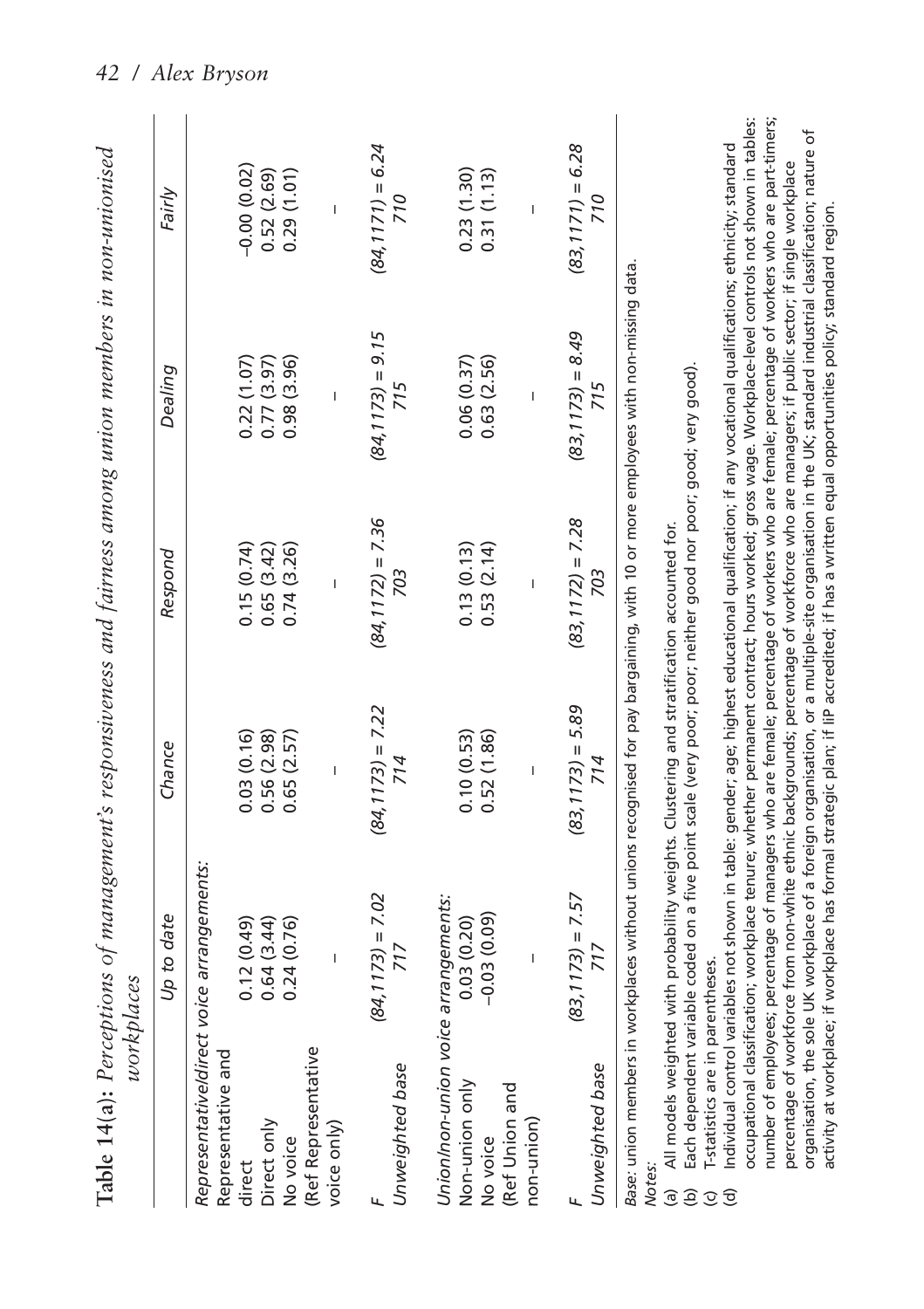|                                                                         | Table 14(b) Perceptions of management's responsiveness and fairness among union non-members in non-<br>unionised workplaces                                                                                                                                                                                  |                     |                     |                     |                     |
|-------------------------------------------------------------------------|--------------------------------------------------------------------------------------------------------------------------------------------------------------------------------------------------------------------------------------------------------------------------------------------------------------|---------------------|---------------------|---------------------|---------------------|
|                                                                         | Up to date                                                                                                                                                                                                                                                                                                   | Chance              | Respond             | Dealing             | Fairly              |
| Representative and                                                      | Representative/direct voice arrangements.                                                                                                                                                                                                                                                                    |                     |                     |                     |                     |
| direct                                                                  | 0.30(2.50)                                                                                                                                                                                                                                                                                                   | 0.35(3.15)          | 0.32(2.63)          | 0.19(1.66)          | 0.14(1.10)          |
| Direct only                                                             | 0.22(1.81)                                                                                                                                                                                                                                                                                                   | 0.22(2.10)          | 0.24(2.01)          | 0.15(1.30)          | 0.08(0.65)          |
| No voice                                                                | 0.18(1.39)                                                                                                                                                                                                                                                                                                   | 0.20(1.65)          | 0.19(1.48)          | 0.07(0.62)          | 0.05(0.40)          |
| (Ref Representative                                                     |                                                                                                                                                                                                                                                                                                              |                     |                     |                     |                     |
| voice only                                                              |                                                                                                                                                                                                                                                                                                              |                     | Ï                   | Ï                   |                     |
|                                                                         | $(84, 1181) = 12.50$                                                                                                                                                                                                                                                                                         | $(84, 1181) = 8.63$ | $(84, 1180) = 6.21$ | $(84, 1181) = 5.06$ | $(84, 1179) = 7.71$ |
| Unweighted base                                                         | 8,042                                                                                                                                                                                                                                                                                                        | 7,888               | 7,773               | 7,958               | 8,021               |
|                                                                         | Union/non-union voice arrangements:                                                                                                                                                                                                                                                                          |                     |                     |                     |                     |
| Non-union only                                                          | 0.20(1.86)                                                                                                                                                                                                                                                                                                   | 0.23(1.64)          | (0.20(1.49))        | 0.22(1.71)          | 0.02(0.18)          |
| No voice                                                                | 0.15(1.28)                                                                                                                                                                                                                                                                                                   | 0.19(1.22)          | 0.14(0.99)          | 0.14(1.03)          | $-0.02(0.16)$       |
| (Ref Union and                                                          |                                                                                                                                                                                                                                                                                                              |                     |                     |                     |                     |
| non-union)                                                              |                                                                                                                                                                                                                                                                                                              |                     |                     |                     |                     |
|                                                                         | $(83, 1181) = 11.80$                                                                                                                                                                                                                                                                                         | $(83, 1181) = 8.61$ | $(83, 1180) = 6.23$ | $(83, 1181) = 4.88$ | $(83, 1179) = 7.52$ |
| Unweighted base                                                         | 8,042                                                                                                                                                                                                                                                                                                        | 7,888               | 7,773               | 7,958               | 8,021               |
| missing data.<br><b>Notes</b>                                           | Base: employees who are not union members in workplaces without unions recognised for pay bargaining, with 10 or more employees with non-                                                                                                                                                                    |                     |                     |                     |                     |
| ම                                                                       | All models weighted with probability weights. Clustering and stratification accounted for.                                                                                                                                                                                                                   |                     |                     |                     |                     |
| $\widehat{e}$                                                           | Each dependent variable coded on a five point scale (very poor; peither good nor poor; good; very good)                                                                                                                                                                                                      |                     |                     |                     |                     |
| T-statistics are in parentheses.<br>$\widehat{\sigma}$<br>$\mathcal{Q}$ |                                                                                                                                                                                                                                                                                                              |                     |                     |                     |                     |
|                                                                         | occupational classification; workplace tenure; whether permanent contract; hours worked; gross wage. Workplace-level controls not shown in tables:<br>Individual control variables not shown in table: gender; age; highest educational qualification; if any vocational qualifications; ethnicity; standard |                     |                     |                     |                     |
|                                                                         | number of employees; percentage of managers who are female; percentage of workers who are female; percentage of workers who are part-timers;                                                                                                                                                                 |                     |                     |                     |                     |
|                                                                         | organisation, the sole UK workplace of a foreign organisation, or a multiple-site organisation in the UK; standard industrial classification; nature<br>percentage of workforce from non-white ethnic backgrounds; percentage of workforce who are managers; if public sector; if single workplace           |                     |                     |                     | đ                   |
|                                                                         | activity at workplace; if workplace has formal strategic plan; if liP accredited; if has a written equal opportunities policy; standard region.                                                                                                                                                              |                     |                     |                     |                     |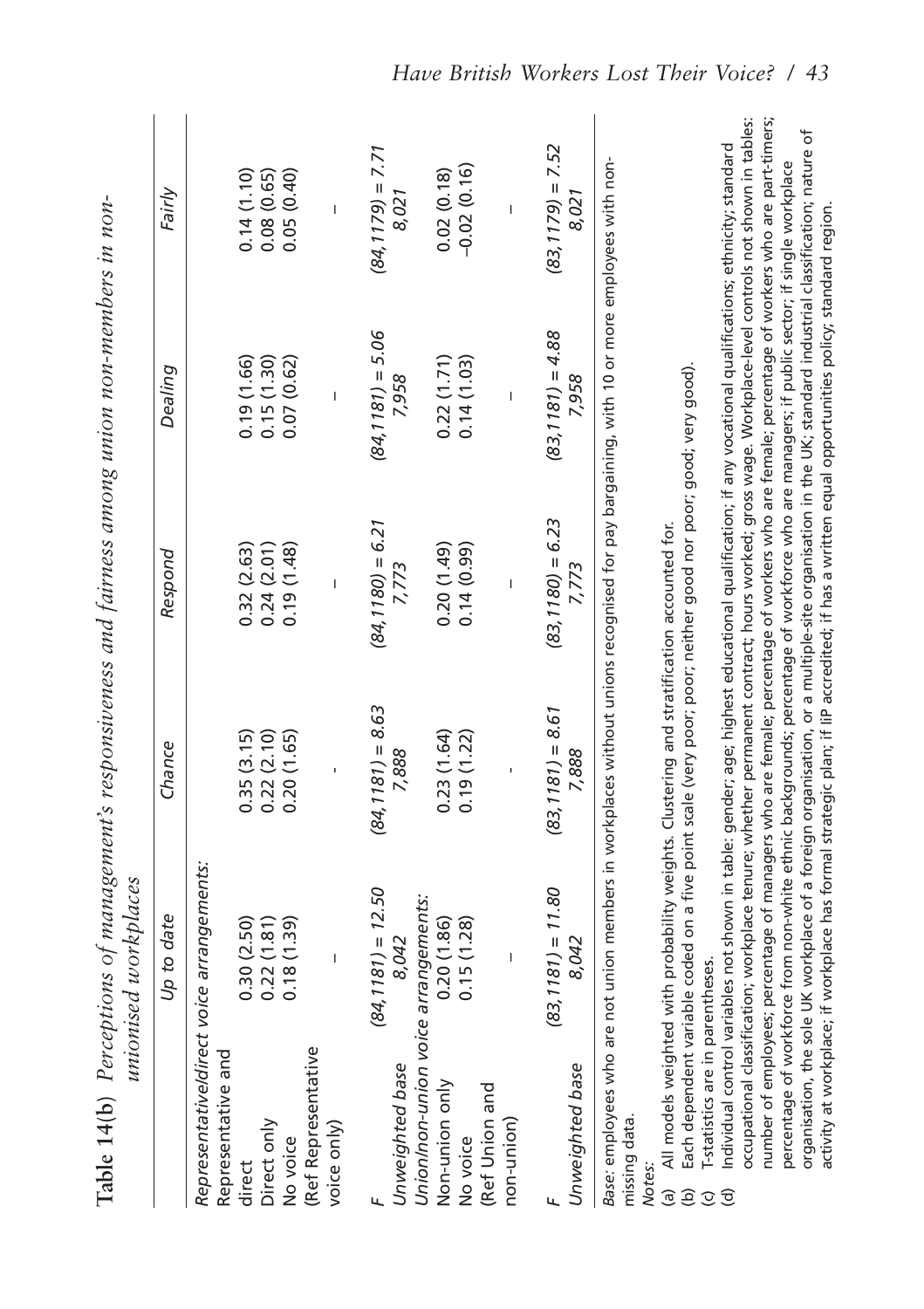|                                                                      |                                                            | workplaces                                              |                                                                                                                                                                                            | Table 15(a): Perceptions of management's responsiveness and fairness among union members in unionised                                                                                                                                                                                                                                                                                                                                                                                                                                                                                                                                                                                                                                                                                                                                                                                                                                                                                                                                |                              |                              |
|----------------------------------------------------------------------|------------------------------------------------------------|---------------------------------------------------------|--------------------------------------------------------------------------------------------------------------------------------------------------------------------------------------------|--------------------------------------------------------------------------------------------------------------------------------------------------------------------------------------------------------------------------------------------------------------------------------------------------------------------------------------------------------------------------------------------------------------------------------------------------------------------------------------------------------------------------------------------------------------------------------------------------------------------------------------------------------------------------------------------------------------------------------------------------------------------------------------------------------------------------------------------------------------------------------------------------------------------------------------------------------------------------------------------------------------------------------------|------------------------------|------------------------------|
|                                                                      |                                                            | Up to date                                              | Chance                                                                                                                                                                                     | Respond                                                                                                                                                                                                                                                                                                                                                                                                                                                                                                                                                                                                                                                                                                                                                                                                                                                                                                                                                                                                                              | Dealing                      | Fairly                       |
| direct                                                               | Representative and<br>ative voice only)<br>(Ref Represent- | Representative/direct voice arrangements:<br>0.13(2.14) | 0.20(3.25)                                                                                                                                                                                 | 0.08(1.29)                                                                                                                                                                                                                                                                                                                                                                                                                                                                                                                                                                                                                                                                                                                                                                                                                                                                                                                                                                                                                           | 0.07(1.26)                   | 0.08(1.51)                   |
|                                                                      | Unweighted base                                            | $(84, 1299) = 7.61$<br>7,593                            | $(84, 1299) = 7.26$<br>7,539                                                                                                                                                               | $(84, 1298) = 8.34$<br>7.419                                                                                                                                                                                                                                                                                                                                                                                                                                                                                                                                                                                                                                                                                                                                                                                                                                                                                                                                                                                                         | $(84, 1299) = 5.62$<br>7,520 | $(84, 1297) = 6.45$<br>7,530 |
| non-union<br>Union and                                               | (Ref Union only)                                           | Union/non-union voice arrangements:<br>0.15(2.13)       | 0.22(2.69)                                                                                                                                                                                 | 0.13(1.78)                                                                                                                                                                                                                                                                                                                                                                                                                                                                                                                                                                                                                                                                                                                                                                                                                                                                                                                                                                                                                           | 0.11(1.46)                   | 0.08(1.04)                   |
|                                                                      | Unweighted base                                            | $(84, 1298) = 7.54$<br>/,577                            | $(84, 1298) = 7.21$<br>7,523                                                                                                                                                               | $(84, 1297) = 8.36$<br>7,403                                                                                                                                                                                                                                                                                                                                                                                                                                                                                                                                                                                                                                                                                                                                                                                                                                                                                                                                                                                                         | $(84, 1298) = 5.65$<br>7,504 | $(84, 1296) = 6.48$<br>7,513 |
| Notes.<br>ම<br>$\widehat{e}$<br>$\widehat{\sigma}$<br>$\circledcirc$ | I-statistics are in parentheses.                           |                                                         | Base: union members in unionised workplaces with 10 or more employees with non-missing data.<br>All models weighted with probability weights. Clustering and stratification accounted for. | Individual control variables not shown in table: gender; age; highest educational qualification; if any vocational qualifications; ethnicity; standard<br>tion; nature of activity at workplace; if workplace has formal strategic plan; if liP accredited; if has a written equal opportunities policy; standard<br>part-timers; percentage of workforce from non-white ethnic backgrounds; percentage of workforce who are managers; if public sector; if single<br>workplace organisation, the sole UK workplace of a foreign organisation, or a multiple-site organisation in the UK; standard industrial classifica-<br>tables: number of employees; percentage of managers who are female; percentage of workers who are female; percentage of workers who are<br>occupational classification; workplace tenure; whether permanent contract; hours worked; gross wage. Workplace-level controls not shown in<br>Each dependent variable coded on a five point scale (very poor; poor; neither good nor poor; good; very good). |                              |                              |

region.

*44 / Alex Bryson*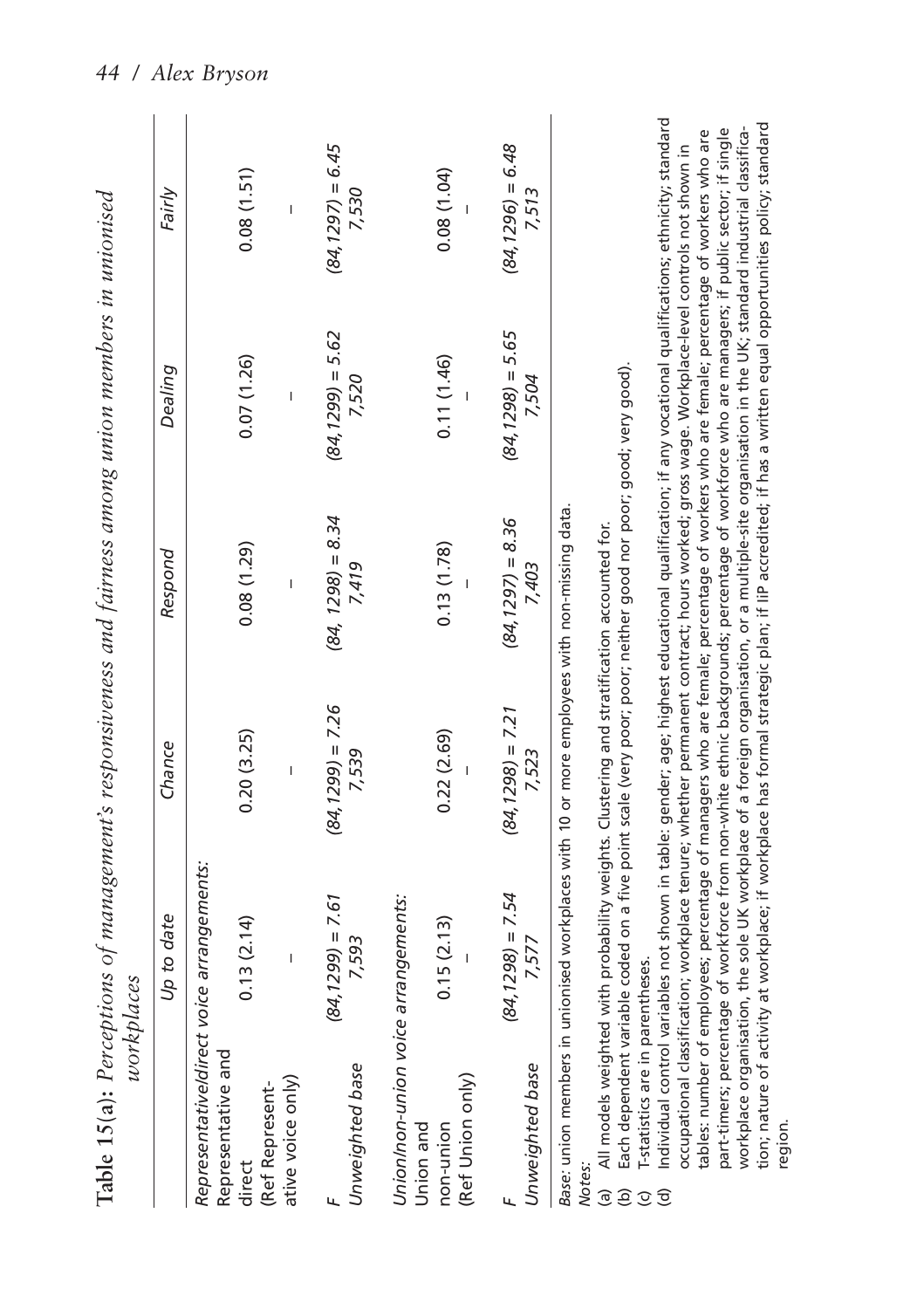|                                                                   | workplaces                                              |                                                                                            |                                                                                                          | Table 15(b): Perceptions of management's responsiveness and fairness among union non-members in unionised                                                                                                                                                                                                                                                                                                                              |                              |
|-------------------------------------------------------------------|---------------------------------------------------------|--------------------------------------------------------------------------------------------|----------------------------------------------------------------------------------------------------------|----------------------------------------------------------------------------------------------------------------------------------------------------------------------------------------------------------------------------------------------------------------------------------------------------------------------------------------------------------------------------------------------------------------------------------------|------------------------------|
|                                                                   | Up to date                                              | Chance                                                                                     | Respond                                                                                                  | Dealing                                                                                                                                                                                                                                                                                                                                                                                                                                | Fairly                       |
| Representative<br>and direct                                      | Representative/direct voice arrangements:<br>0.12(1.71) | 0.16(2.64)                                                                                 | 0.14(1.98)                                                                                               | 0.12(1.92)                                                                                                                                                                                                                                                                                                                                                                                                                             | 0.09(1.25)                   |
| (Ref Representative<br>voice only)                                |                                                         |                                                                                            |                                                                                                          |                                                                                                                                                                                                                                                                                                                                                                                                                                        |                              |
| Unweighted base<br>ц                                              | $(84, 1318) = 4.73$<br>4,929                            | $(84, 1318) = 3.90$<br>4,848                                                               | $(84, 1317) = 3.56$<br>4,720                                                                             | $(84, 1318) = 3.83$<br>4,828                                                                                                                                                                                                                                                                                                                                                                                                           | $(84, 1316) = 5.04$<br>4,878 |
| Union/non-union voice arrangements:                               |                                                         |                                                                                            |                                                                                                          |                                                                                                                                                                                                                                                                                                                                                                                                                                        |                              |
| (Ref Union only)<br>non-union<br>Union and                        | 0.11(1.16)                                              | 0.13(1.56)                                                                                 | 0.10(1.12)                                                                                               | 0.11(1.31)                                                                                                                                                                                                                                                                                                                                                                                                                             | 0.05(0.56)                   |
| Unweighted base                                                   | $(84, 1317) = 4.70$<br>4,918                            | $(84, 1317) = 3.81$<br>4,836                                                               | $(84, 1316) = 3.47$<br>4,711                                                                             | $(84, 1317) = 3.79$<br>4,820                                                                                                                                                                                                                                                                                                                                                                                                           | $(84, 1315) = 5.07$<br>4,867 |
| Notes:                                                            |                                                         |                                                                                            | Base: union non-members in unionised workplaces with 10 or more employees with non-missing data.         |                                                                                                                                                                                                                                                                                                                                                                                                                                        |                              |
| ම<br>$\widehat{e}$                                                |                                                         | All models weighted with probability weights. Clustering and stratification accounted for. | Each dependent variable coded on a five point scale (very poor; neither good nor poor; good; very good). |                                                                                                                                                                                                                                                                                                                                                                                                                                        |                              |
| I-statistics are in parentheses.<br>$\widehat{\sigma}$<br>$\odot$ |                                                         |                                                                                            |                                                                                                          | Individual control variables not shown in table: gender; age; highest educational qualification; if any vocational qualifications; ethnicity; standard                                                                                                                                                                                                                                                                                 |                              |
|                                                                   |                                                         |                                                                                            |                                                                                                          | part-timers; percentage of workforce from non-white ethnic backgrounds; percentage of workforce who are managers; if public sector; if single<br>tables: number of employees; percentage of managers who are female; percentage of workers who are female; percentage of workers who are<br>occupational classification; workplace tenure; whether permanent contract; hours worked; gross wage. Workplace-level controls not shown in |                              |
| region                                                            |                                                         |                                                                                            |                                                                                                          | tion; nature of activity at workplace; if workplace has formal strategic plan; if liP accredited; if has a written equal opportunities policy; standard<br>workplace organisation, the sole UK workplace of a foreign organisation, or a multiple-site organisation in the UK; standard industrial classifica-                                                                                                                         |                              |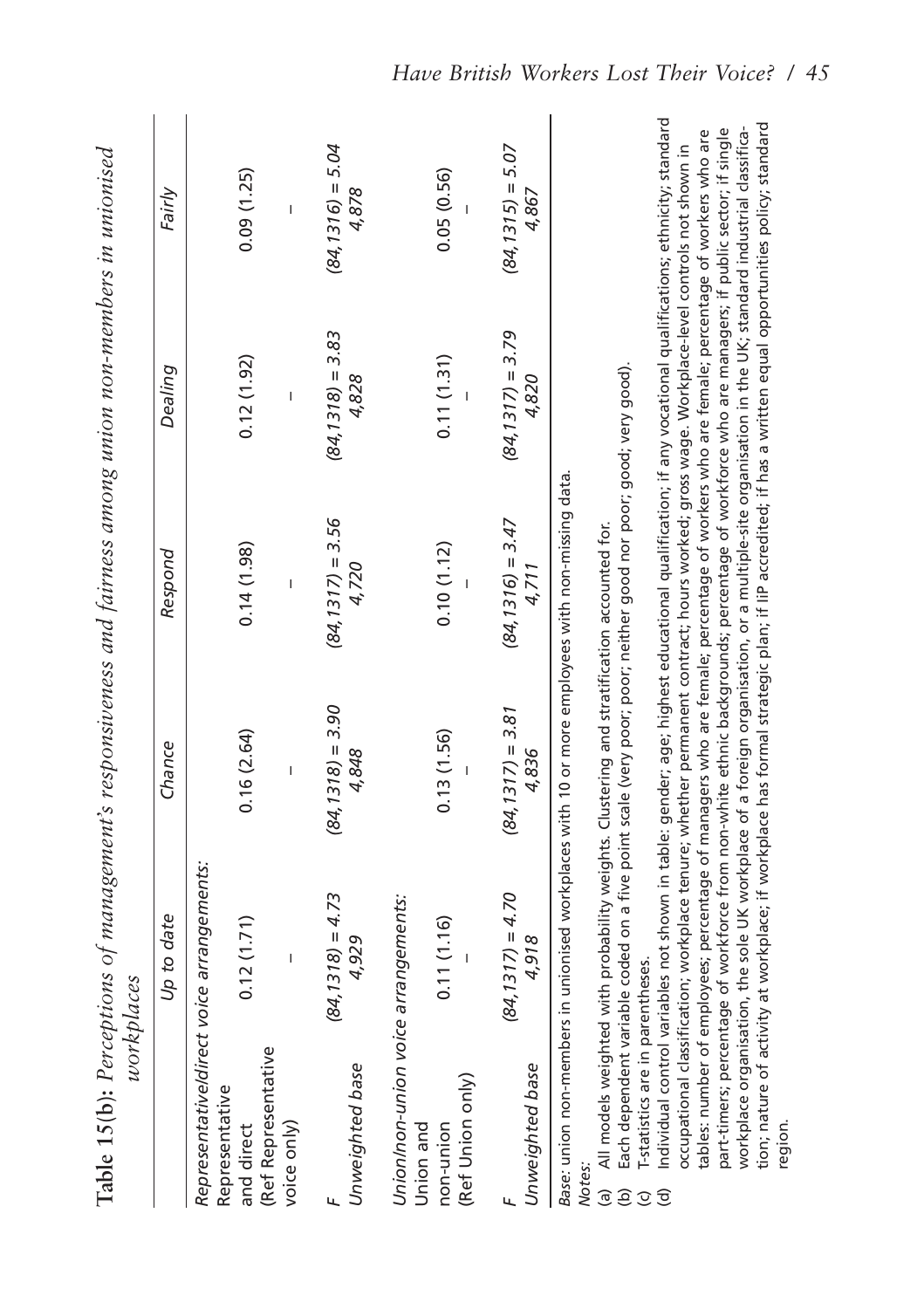nising unions; members in workplaces which do not recognise unions; and non-members in workplaces which do not recognise unions.

Within workplaces where unions were not recognised by management for pay bargaining purposes, representative voice alone (invariably non-union representative voice) did not deliver for union members and non-members alike (Table 14(a) for union members and 14(b) for non-members). Among the small group of union members, there was a strong preference for direct voice over representative voice. Further analysis revealed that this was due to an antipathy towards non-union representative voice, rather than to union voice which was weak due to its lack of real bargaining power through recognition for pay bargaining. Non-members, on the other hand, responded most positively to a combination of representative and direct voice. They also responded more positively than union members to single-channel non-union voice.

Turning to employees in workplaces recognising unions for pay bargaining, union members perceived management as more responsive where dual-channel communications were in place, as opposed to union-only representation (Table 15(a)). However, dual-channel arrangements made no difference to perceptions of the way in which management dealt with workers' problems or the fairness with which they treated employees. Whether voice involved union-only channels or dual-channel arrangements made no difference to non-members' perceptions of managerial responsiveness in unionised workplaces (Table 15(b)), perhaps because they did not participate in union affairs. What did matter was whether there were direct methods of communication with management. Where they existed, non-members perceived improvements in the opportunities management gave them to comment on proposed change (as did members). But, unlike union members, the existence of direct voice also improved non-union members' perceptions of the way in which management responded to suggestions and dealt with people's work problems. This suggests that within unionised workplaces direct voice was complementing union representative voice by offering voice channels to employees who did not have access to union channels.

# **CONCLUSIONS**

Our analyses suggest that, if unions were ever able positively to influence management's behaviour in the eyes of workers, they are no longer doing so. Rather, our findings are consistent with the view that unions highlight the shortcomings of management, a process leading to more voluble complaining. We find that 'voice-induced complaining' among union members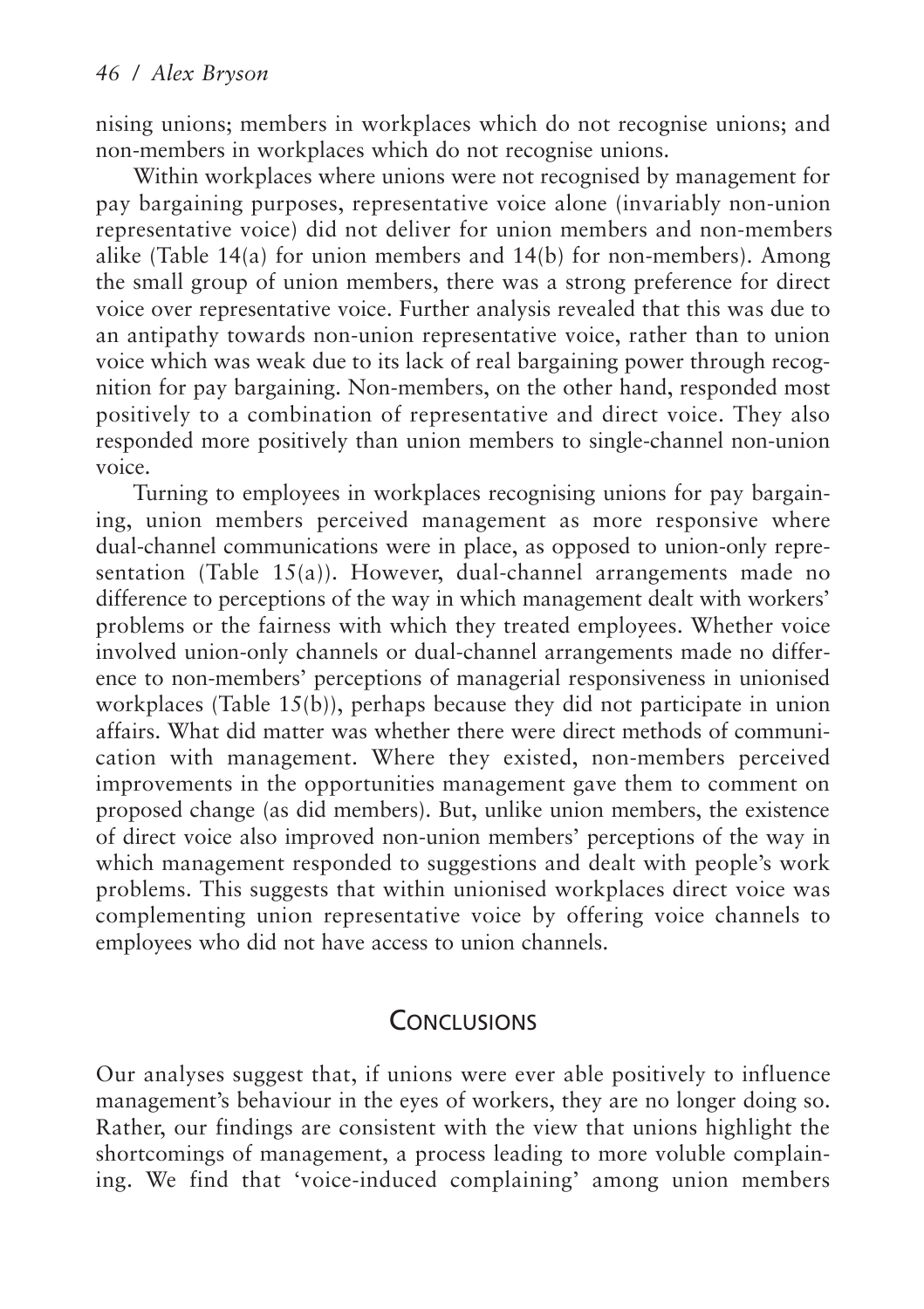underpins the seeming ineffectiveness of union voice relative to non-union voice. Nevertheless, although British unions benefit employees in delivering a sizeable wage mark-up, they appear unable to effect better workplace management.

Whilst there is virtually no support for Freeman and Medoff's proposition that union voice is more effective than non-union voice in delivering for workers, proponents of direct communication between employees and management as an integral part of human resource management can take little comfort from the findings. In general, perceptions of management were no better among employees with voice – whether it be union or non-union, representative or direct – than they were among employees with no voice. This was nowhere more apparent than in our analyses of what might be viewed as the decisive test of effective voice, namely employees' perceptions of 'fair treatment' by management.

Where management made more intensive use of direct communication channels, employees' perceptions of management were better. This was the case across all five of our measures, including 'fair treatment'. Furthermore, the use of particular types of direct voice – notably regular meetings between senior management and the workforce and problem-solving groups – tended to increase significantly perceptions of managerial responsiveness, while team briefings did not. These findings held across many model specifications and different sub-samples, suggesting that these effects are universal rather than contingent upon specific circumstances. However, there were indications that direct voice was particularly effective in a union setting, a finding that might explain the growth of dual-channel arrangements in Britain over the last twenty years. The combination of representative and direct voice significantly improved perceptions of management across all five of our measures, including 'fair treatment', suggesting some complementarity between representative and direct voice in unionised workplaces. The effects were strongest among union non-members, perhaps suggesting that direct voice was complementing union representative voice by offering voice channels to employees who had no access to union channels. There was no evidence that unions were in any way impairing non-union voice effectiveness. On the contrary, a wider range of direct voice mechanisms had positive effects in unionised workplaces than was the case in non-unionised workplaces.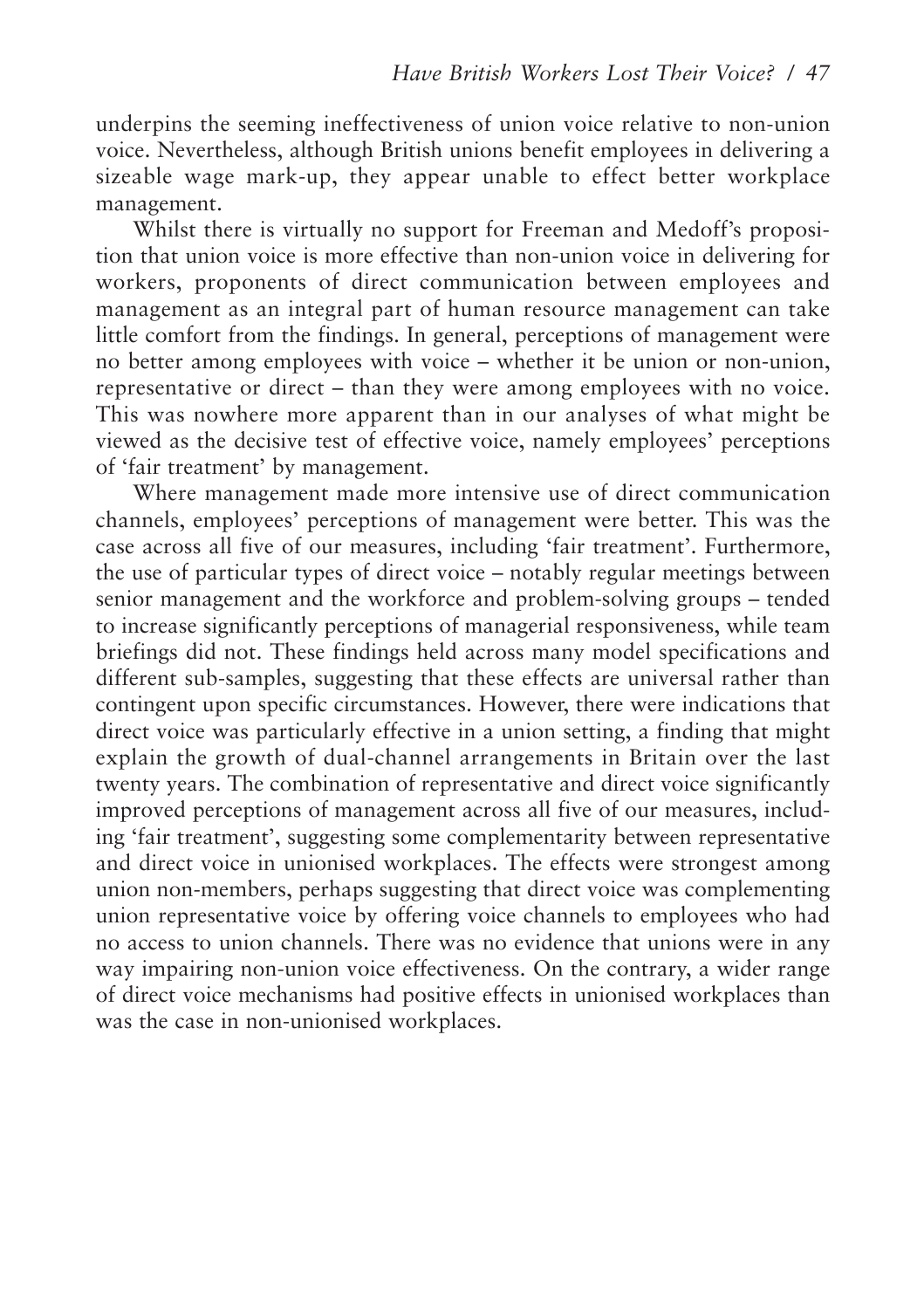# **References**

- Ackers, P and J Payne (1998) 'British trade unions and social partnership: rhetoric, reality and strategy', *International Journal of Human Resource Management*, 9(3), 529–550
- Bryson, A (1999) 'Are unions good for industrial relations?' in Jowell, R, Curtice, J, Park, A, and Thomson, K (eds) *British Social Attitudes: the 16th Report – Who shares New Labour values*?, Aldershot, Ashgate
- Bryson, A and S McKay (1997) 'What about the workers?' in Jowell, R, Curtice, J, Park, A, Brook, L, Thomson, K and Bryson, C (eds) *British Social Attitudes: the 14th Report – The End of Conservative values*?, Aldershot, Ashgate
- Dastmalchian, A, P Blyton and R Adamson (1991) *The Climate of Workplace Relations*, London and New York, Routledge
- Freeman, R B and Medoff, J L (1984) *What Do Unions Do?*, New York, Basic Books
- Gallie, D, M White, Y Cheng and M Tomlinson (1998) *Restructuring the Employment Relationship,* Oxford, Clarendon Press
- Huselid, M A and B E Becker (1996) 'Methodological Issues in Cross-Sectional and Panel Estimates of the Human Resource-Firm Performance Link', *Industrial Relations*, Vol 35, No 3, 400–422
- Kochan, T A, H Katz, and R B McKersie (1986*) The Transformation of American Industrial Relations*, New York: Basic Books
- Kochan, T and P Osterman (1994) *The Mutual Gains Enterprise, Cambridge*, Mass, Harvard University Press
- Lawler, E E (1986) *High Involvement Management*, San Francisco: Jossey-Bass
- Lawler, E E (1992) *The Ultimate Advantage*, San Francisco: Jossey-Bass
- Marshall, R (1992) 'The Future Role of Government in Industrial Relations', *Industrial Relations*, 31: 31–49
- Millward, N, A Bryson and J Forth (2000) *All Change at Work? British employment relations 1980–1998, as portrayed by the Workplace Industrial Relations Survey series*, London and New York, Routledge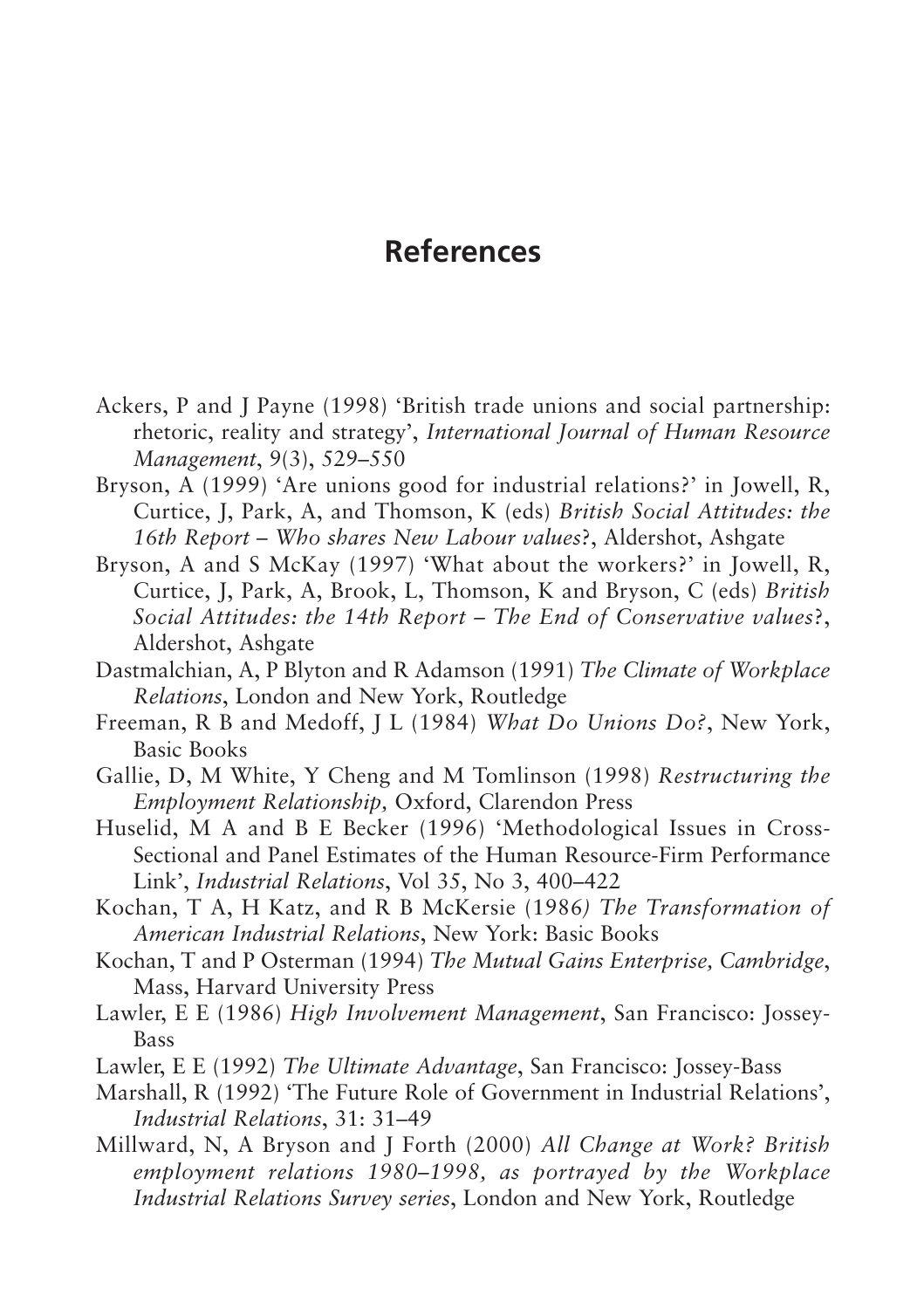- Peters, T J (1988) *Thriving on Chaos*, New York: Random House
- Pfeffer, J (1994) *Competitive Advantage through People*, Boston, MA: Harvard Business School Press
- Pfeffer, J (1995) 'Producing Sustainable Competitive Advantage through Effective Management of People', *Academy Journal of Management Executive*, 9, 1, 55–69
- Skinner, C (1997) *The Use of Sample Weights in the Regression Analysis of the Workplace Industrial Relations Survey Data*, University of Southampton, mimeo
- Storey, J (1992) *Developments in the Management of Human Resources, Oxford*: Blackwells
- Terry, M (1999) 'Systems of collective employee representation in non-union firms in the UK', *Industrial Relations Journal*, 30(1): 16–30
- Wajcman, J (1996) 'Desperately Seeking Differences: Is Management Style Gendered?', *British Journal of Industrial Relations*, 34:3, 333–49
- Walton, R E (1987) *Innovating to Compete: Lessons for Diffusing and Managing Change in the Workplace*, San Francisco, Jossey-Bass
- Wood, S and Godard, J (1999), 'The Statutory Union Recognition Procedure in the Employment Relations Bill: A Comparative Analysis', *British Journal of Industrial Relations*, 37: 203–245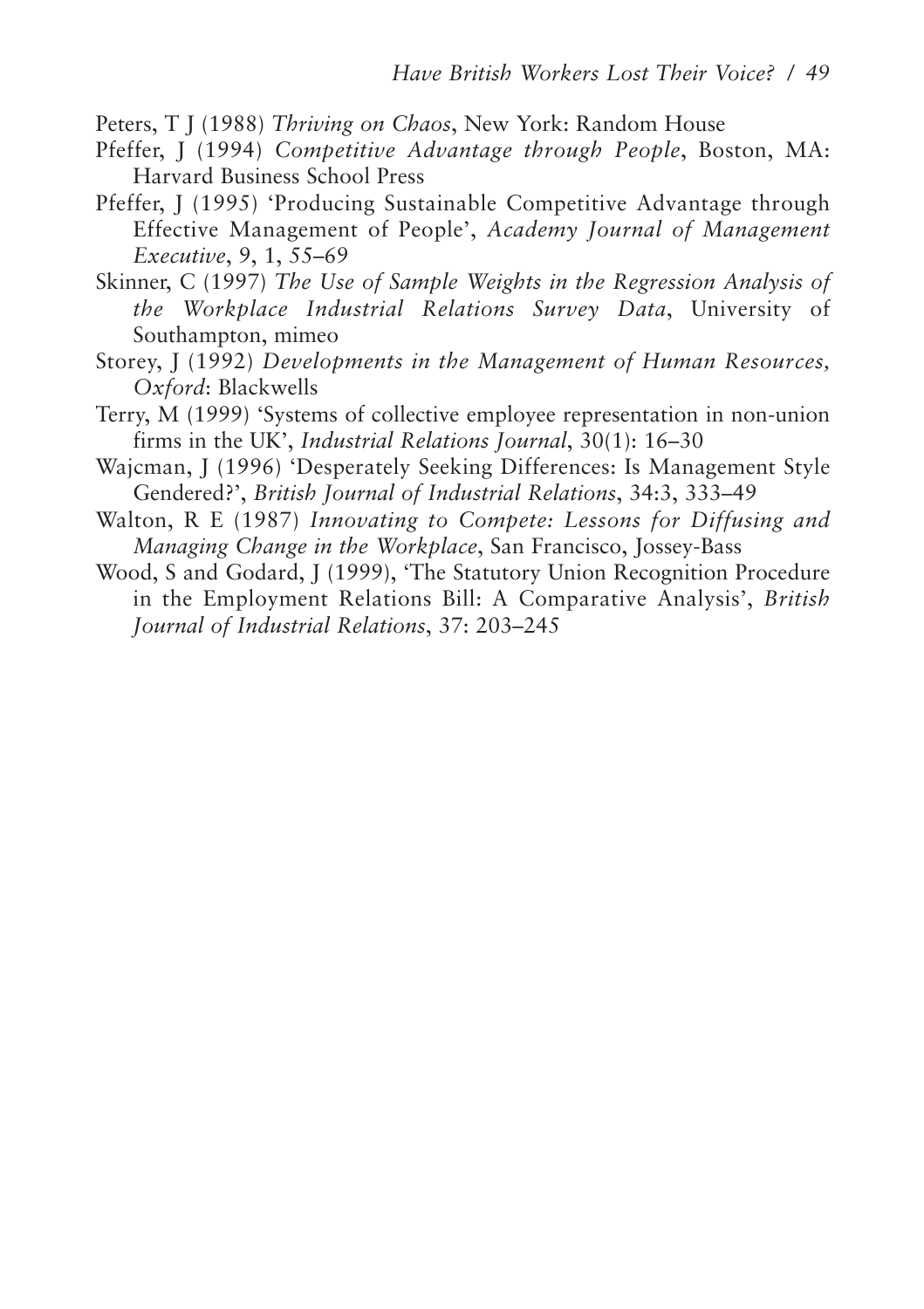# **Appendix**

# **Table A1:** *Voice variables used in analysis*

|                                          |                |              | Column percentages |
|------------------------------------------|----------------|--------------|--------------------|
|                                          | All            | Union        | Non-union          |
| Union vs non-union voice:                |                |              |                    |
| Union-only                               | 5              | 8            | 0                  |
| Dual-channel arrangements                | 54             | 92           | 4                  |
| Non-union only                           | 34             | $\mathbf{0}$ | 79                 |
| No voice                                 | 7              | 0            | 17                 |
| Representative vs direct voice:          |                |              |                    |
| Representative voice only                | 11             | 14           | 6                  |
| Representative and direct voice          | 61             | 86           | 27                 |
| Direct voice only                        | 21             | 0            | 50                 |
| No voice                                 | $\overline{7}$ | $\mathbf{0}$ | 17                 |
| Union voice:                             |                |              |                    |
| UCHAN, any union voice channels          | 59             | 100          | 4                  |
| UCHANNEL, number of union channels       |                |              |                    |
| 0                                        | 41             | 59           |                    |
| 1                                        | 10             | 26           |                    |
| 2                                        | 34             | 96           |                    |
| 3                                        | 15             | 0            | 16                 |
| 3                                        | 1              | 0            |                    |
| UNIONREC, if union recognised            |                |              |                    |
| for pay bargaining                       | 58             | 1            | $\mathbf{0}$       |
| UREP2, on-site representative of         |                |              |                    |
| recognised union                         | 48             | 84           | 0                  |
| FTUREP, full-time on-site                |                |              |                    |
| representative of recognised union       | 10             | 18           | 0                  |
| EXTUREP, off-site representative of      |                |              |                    |
| recognised union (where no on-site rep)  | 3              | 6            | 0                  |
| JCTUAPP, union appointee to joint        |                |              |                    |
| consultative committee                   | 16             | 26           | $\overline{2}$     |
| FJCCTUAP, union appointee to             |                |              |                    |
| functioning joint consultative committee | 14             | 23           | 1                  |
| UREPNREC, on-site union representative   |                |              |                    |
| where no recognised union                | 1              | 0            | 3                  |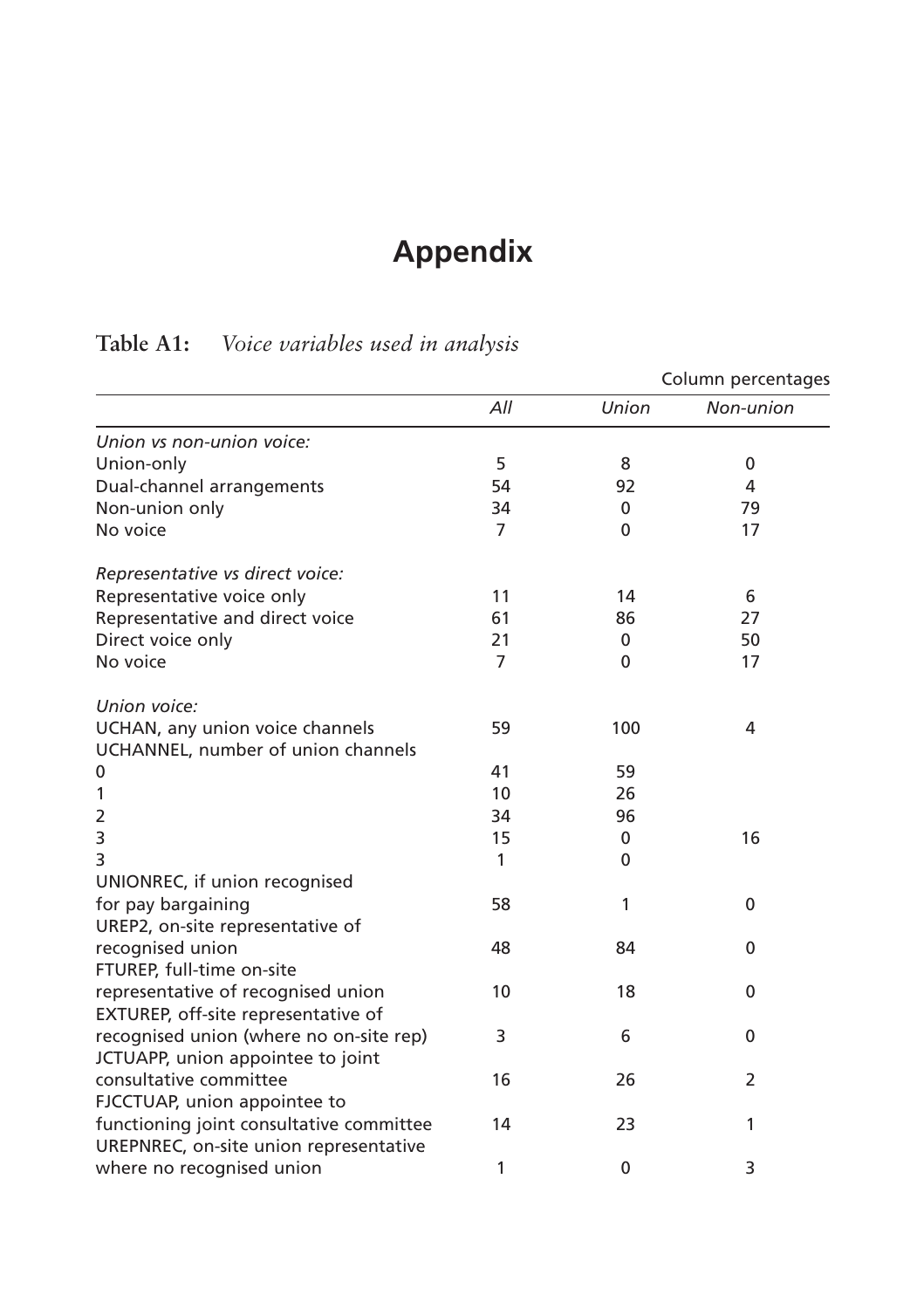| Non-union voice:                                                 |    |    |    |
|------------------------------------------------------------------|----|----|----|
| NONUCHAN, number of direct non-union voice channels<br>0         | 18 | 14 | 23 |
| 1                                                                | 35 | 32 | 38 |
| $\overline{2}$                                                   | 36 | 42 | 28 |
| 3                                                                | 11 | 12 | 11 |
| NONUCHA2, number of direct and indirect non-union voice channels |    |    |    |
| 0                                                                | 12 | 8  | 17 |
| 1                                                                | 26 | 22 | 31 |
| 2                                                                | 29 | 31 | 27 |
| 3                                                                | 23 | 29 | 15 |
| 4                                                                | 9  | 9  | 9  |
| 5                                                                | 1  | 1  | 1  |
| NONUCHA3, if any direct or indirect                              |    |    |    |
| non-union voice channels                                         | 88 | 92 | 83 |
| DIRVOI, if any direct voice channels                             | 82 | 86 | 77 |
| REGMEET, if regular meetings between                             |    |    |    |
| senior management and workforce                                  | 35 | 32 | 39 |
| QCIRCLES, if any problem-solving groups                          | 51 | 59 | 39 |
| TBRIEF1, team briefings, broad definition                        | 88 | 92 | 82 |
| TBRIEF3, team briefings, 2-way                                   |    |    |    |
| communication, work-group defined,                               |    |    |    |
| monthly                                                          | 54 | 58 | 48 |
| NONURVOI, if any non-union                                       |    |    |    |
| representative voice                                             | 46 | 55 | 33 |
| NONUELEC, if any non-union elected                               | 7  | 5  | 10 |
| employee representative on-site                                  |    |    |    |
| Other representative voice variables:                            |    |    |    |
| REPVOI, any representative voice                                 | 72 | 1  | 33 |
| JCC, if joint consultative committee                             | 45 | 56 | 30 |
| FUNCJCC, if joint consultative                                   |    |    |    |
| committee that meets at least once                               |    |    |    |
| per month                                                        | 38 | 49 | 24 |
| JCCELEC, if employee representative                              |    |    |    |
| to JCC elected by employees                                      | 21 | 25 | 14 |
| FJCCELEC, if employee representative                             |    |    |    |
| to FUNCJCC elected by employees                                  | 18 | 23 | 12 |
| <b>EUROWCUK, if European Works</b>                               |    |    |    |
| Council which operates in UK                                     | 9  | 10 | 7  |
| Other communication variables:                                   |    |    |    |
| MANCHAIN, if systematic use of                                   |    |    |    |
| management chain                                                 | 70 | 79 | 57 |
| NEWSLET, if regular newsletters                                  | 64 | 78 | 46 |
| SUGGEST2, if suggestion schemes                                  | 41 | 48 | 32 |
| OTHCONS, other consultation methods                              | 20 | 24 | 15 |

*Base:* all employees with non-missing data in workplaces with 10 or more employees. Column 2 confined to employees in workplaces with unions recognised for pay bargaining. Column 3 confined to employees in workplaces with no unions recognised for pay bargaining.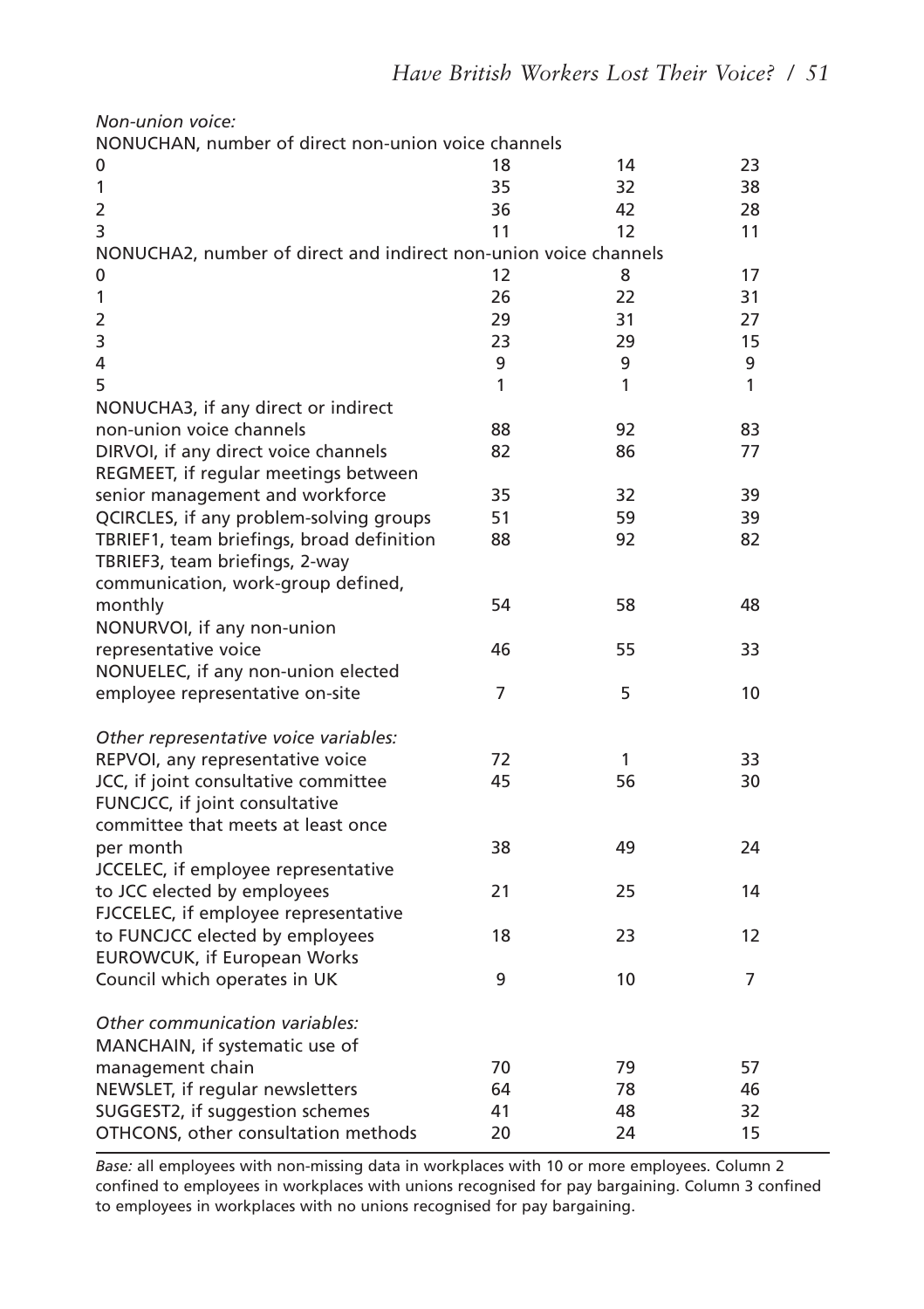|                                              |     |       | Column percentages |
|----------------------------------------------|-----|-------|--------------------|
|                                              | All | Union | Non-union          |
| Individual-level data:                       |     |       |                    |
| Demographic:                                 |     |       |                    |
| FEM, if female                               | 49  | 48    | 52                 |
| ETHNIC, if non-white ethnic minority         | 4   | 4     | 4                  |
| AGE, in years:                               |     |       |                    |
| Under 20                                     | 5   | 3     | 8                  |
| $20 - 24$                                    | 8   | 5     | 11                 |
| $25 - 29$                                    | 12  | 11    | 14                 |
| $30 - 39$                                    | 27  | 29    | 25                 |
| $40 - 49$                                    | 25  | 27    | 21                 |
| $50 - 59$                                    | 19  | 20    | 17                 |
| 60+                                          | 4   | 4     | 5                  |
| HEDQUAL, Highest educational qualification:  |     |       |                    |
| No qualifications                            | 26  | 27    | 25                 |
| CSE or equivalent                            | 12  | 12    | 13                 |
| <b>GCSE</b> or equivalent                    | 26  | 26    | 27                 |
| A level or equivalent                        | 15  | 14    | 15                 |
| Degree or equivalent                         | 16  | 15    | 16                 |
| Post-graduate                                | 5   | 6     | 5                  |
| VOCQUAL, if any vocational qualifications    | 37  | 38    | 36                 |
| MEMBTU, union membership status:             |     |       |                    |
| <b>Current member</b>                        | 39  | 61    | 9                  |
| Ex-member                                    | 18  | 15    | 23                 |
| Never member                                 | 43  | 24    | 68                 |
| MEMREC, membership by workplace recognition: |     |       |                    |
| Recognition, union member                    | 35  | 61    | 0                  |
| Recognition, non-member                      | 23  | 39    | 0                  |
| No recognition, member                       | 4   | 0     | 9                  |
| No recognition, non-member                   | 38  | 0     | 91                 |
| Job-related characteristics:                 |     |       |                    |
| OCCGRP2, occupation:                         |     |       |                    |
| Managers and senior administrators           | 9   | 8     | 10                 |
| Professional                                 | 11  | 12    | 10                 |
| Associate professional and technical         | 8   | 9     | 7                  |
| Clerical and secretarial                     | 18  | 18    | 17                 |
| Craft and skilled service                    | 10  | 11    | 9                  |
| Personal and protective service              | 12  | 12    | 12                 |
| Sales                                        | 9   | 6     | 14                 |
| Operative and assembly                       | 13  | 15    | 11                 |
| Other occupations                            | 10  | 10    | 11                 |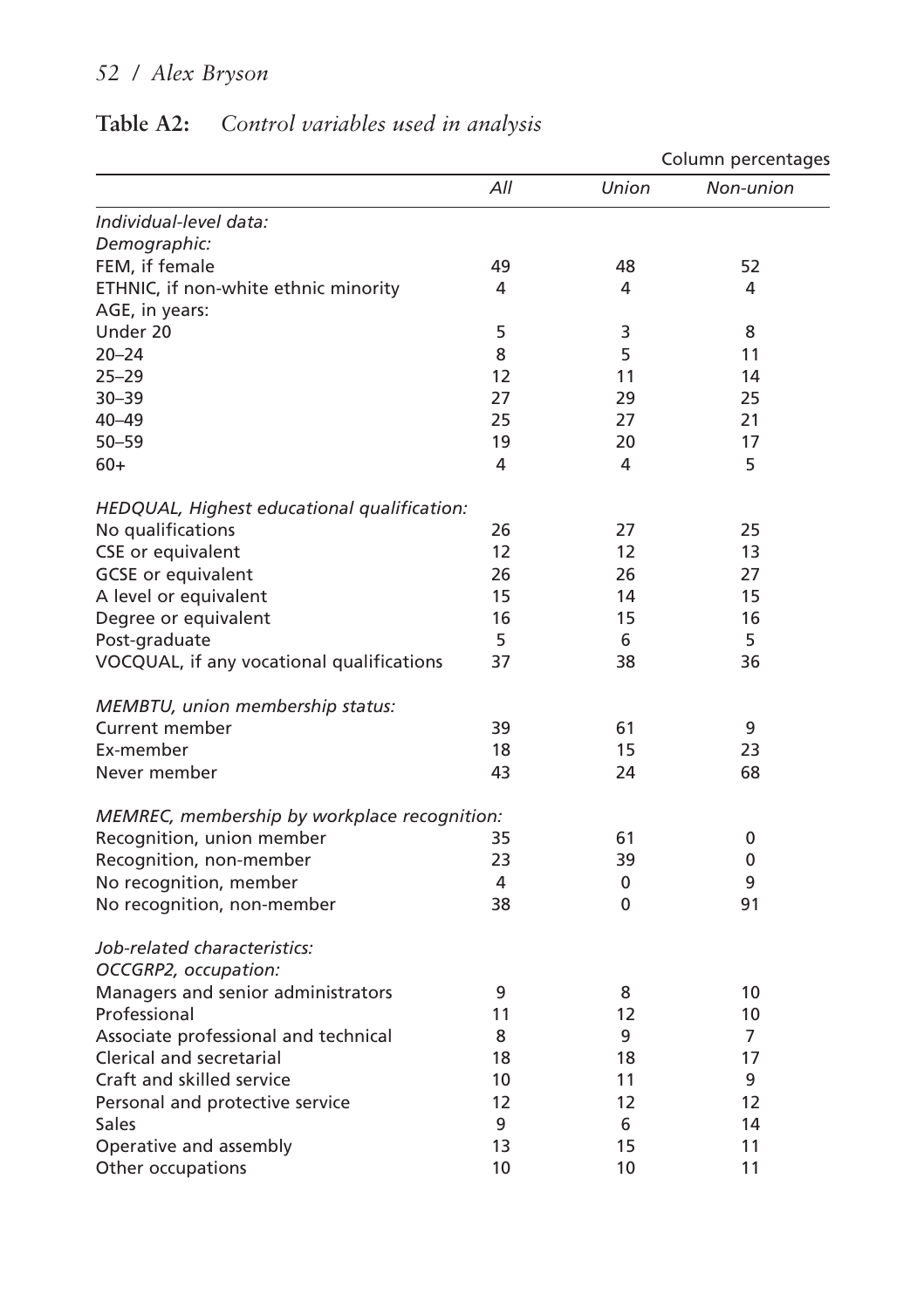| TENURE, workplace tenure, in years:         |    |    |    |
|---------------------------------------------|----|----|----|
| Less than one                               | 17 | 13 | 23 |
| One, less than two                          | 13 | 10 | 16 |
| Two, less than five                         | 23 | 22 | 24 |
| Five, less than ten                         | 22 | 23 | 20 |
| Ten or more                                 | 26 | 32 | 17 |
| HOURS, usual weekly hours:                  |    |    |    |
| Less than ten                               | 5  | 4  | 6  |
| Ten, less than twenty-nine                  | 22 | 20 | 24 |
| Thirty, less than thirty-nine               | 31 | 37 | 24 |
| Forty, less than forty-eight                | 27 | 26 | 29 |
| Forty-eight or more                         | 15 | 14 | 18 |
| PERM, if permanent contract                 | 92 | 92 | 92 |
| GROSSWAGE, gross weekly wage:               |    |    |    |
| Less than £50                               | 8  | 5  | 11 |
| £51-80                                      | 7  | 5  | 10 |
| £81-140                                     | 13 | 11 | 15 |
| £141-180                                    | 9  | 8  | 11 |
| £181-220                                    | 11 | 12 | 11 |
| £221-260                                    | 10 | 11 | 10 |
| £261-310                                    | 10 | 11 | 8  |
| £311-360                                    | 8  | 9  | 6  |
| £361-430                                    | 10 | 12 | 6  |
| £431-540                                    | 7  | 8  | 6  |
| £541-680                                    | 4  | 3  | 4  |
| £681 or more                                | 3  | 3  | 4  |
| Workplace-level data:                       |    |    |    |
| Workforce composition:                      |    |    |    |
| PCMANFEM, percentage of workplace           |    |    |    |
| managers who are women                      | 31 | 29 | 34 |
| PCFEM, percentage of workforce              |    |    |    |
| who are women                               | 49 | 48 | 51 |
| PCMAN, percentage of workforce              |    |    |    |
| who are managers                            | 8  | 7  | 10 |
| PCPT, percentage of workforce who           |    |    |    |
| are part-timers                             | 26 | 24 | 29 |
| PCETHNIC, percentage of worforce            |    |    |    |
| from non-white ethnic minorities            | 4  | 4  | 4  |
| NEMPSIZE, number of employees at workplace: |    |    |    |
| $10 - 24$                                   | 13 | 7  | 21 |
| 25–49                                       | 14 | 9  | 21 |
| $50 - 99$                                   | 15 | 11 | 20 |
| 100-199                                     | 15 | 15 | 13 |
| 200-499                                     | 20 | 24 | 15 |
| 500 or more                                 | 24 | 34 | 9  |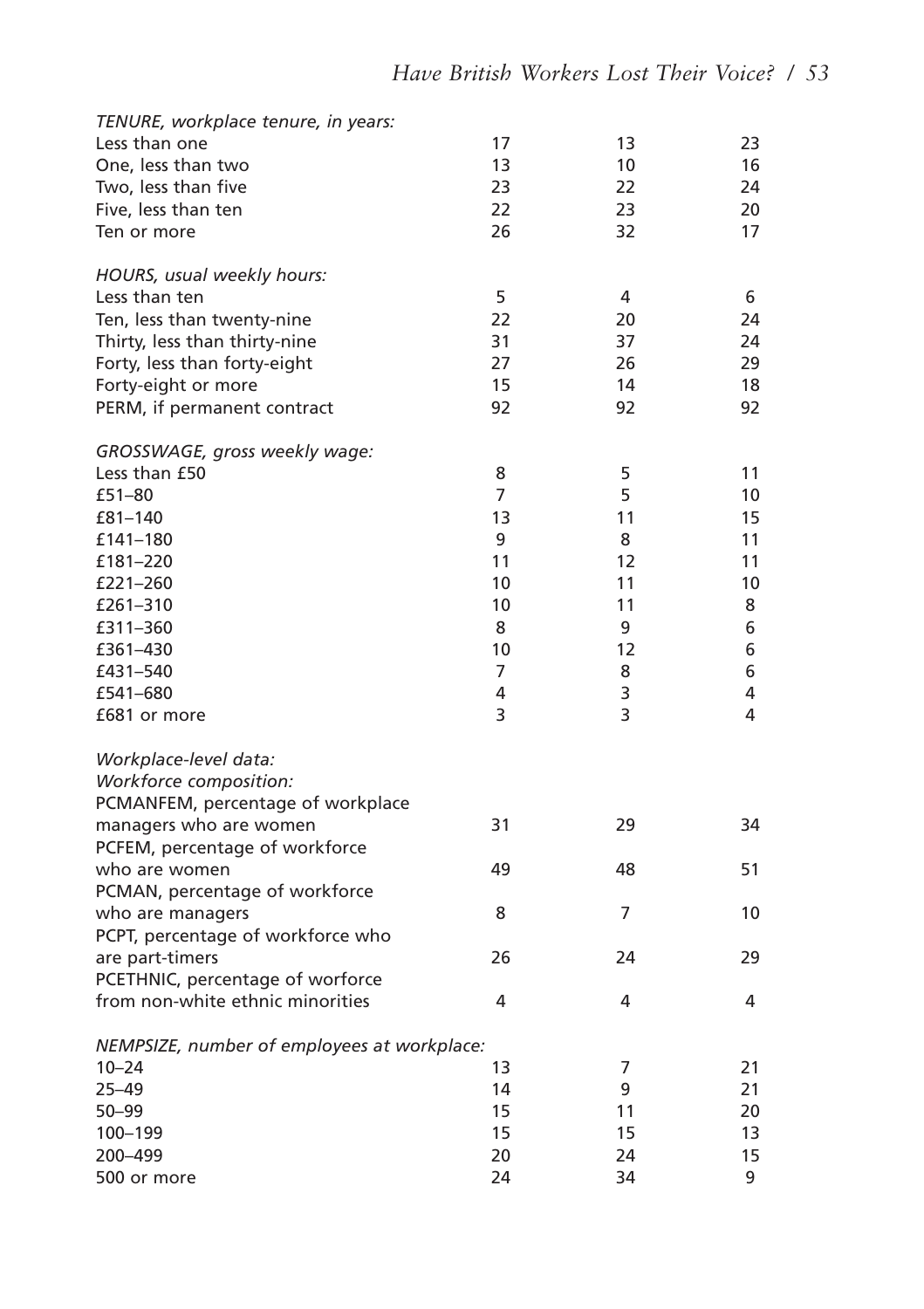| NDENSITY, percentage of workforce<br>who are members of union | 35             | 57 | 5  |
|---------------------------------------------------------------|----------------|----|----|
| Sector, ownership and location:                               |                |    |    |
| PUBLIC, if public sector                                      | 31             | 48 | 8  |
| ASINGLE, if multi-site organisation:                          |                |    |    |
| One of a number of UK sites                                   | 76             | 86 | 62 |
| Single independent workplace                                  | 22             | 13 | 35 |
| Sole UK site for foreign-based                                |                |    |    |
| organisation                                                  | $\overline{2}$ | 1  | 3  |
| ASIC, standard industrial classification (single digit):      |                |    |    |
| Manufacturing                                                 | 23             | 26 | 20 |
| Electricity, gas and water                                    | 1              | 1  | 0  |
| Construction                                                  | 3              | 3  | 4  |
| Wholesale and retail distribution                             | 15             | 9  | 22 |
| Hotels and restaurants                                        | 4              | 1  | 9  |
| Transport and communication                                   | 6              | 8  | 4  |
| <b>Financial services</b>                                     | 4              | 5  | 3  |
| Other business services                                       | 8              | 3  | 16 |
| <b>Public administration</b>                                  | 9              | 15 | 1  |
| Education                                                     | 10             | 12 | 8  |
| Health                                                        | 13             | 16 | 10 |
| Other community services                                      | 3              | 3  | 4  |
| SSR, Standard statistical region:                             |                |    |    |
| East Anglia                                                   | 5              | 5  | 6  |
| East Midlands                                                 | 9              | 9  | 8  |
| London                                                        | 10             | 9  | 11 |
| North                                                         | 7              | 9  | 4  |
| North West                                                    | 10             | 11 | 9  |
| Scotland                                                      | 10             | 13 | 7  |
| Rest of South East                                            | 18             | 13 | 26 |
| South West                                                    | 8              | 9  | 8  |
| Wales                                                         | 4              | 5  | 3  |
| <b>West Midlands</b>                                          | 10             | 11 | 9  |
| Yorkshire and Humberside                                      | 8              | 7  | 9  |
| Workplace activity:                                           |                |    |    |
| KACTIVI, activity at the workplace:                           |                |    |    |
| Produce goods or services for customers                       | 53             | 55 | 50 |
| Supplier of goods or services to other                        |                |    |    |
| companies                                                     | 22             | 15 | 33 |
| Supplier of goods or services to other                        |                |    |    |
| parts of organisation to which we belong                      | 7              | 11 | 3  |
| Do not produce goods or services for                          |                |    |    |
| sale in open market                                           | 14             | 17 | 10 |
| Administrative office only                                    | 4              | 3  | 5  |
|                                                               |                |    |    |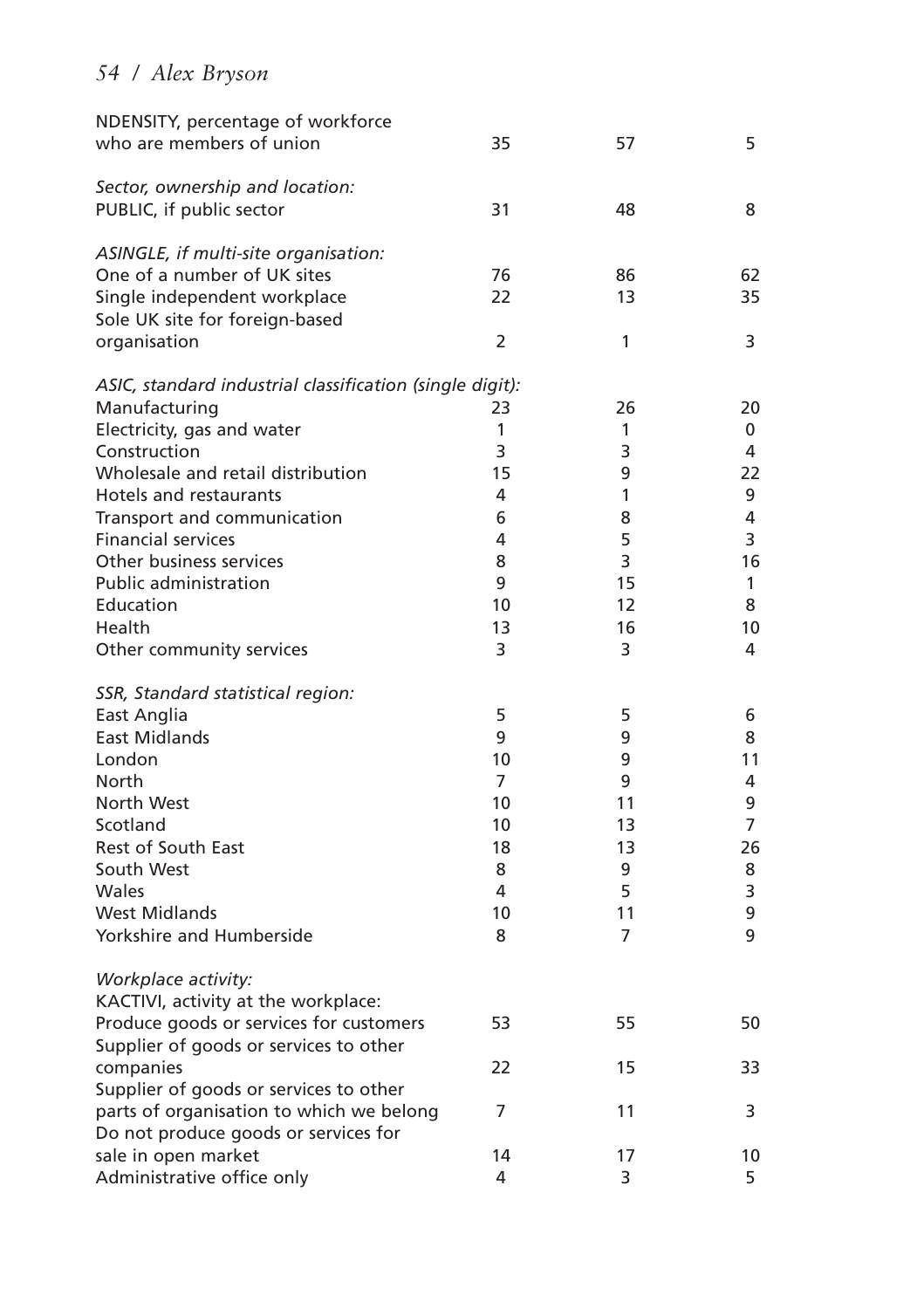| Management practices:<br>BSTRATEG, if workplace is covered |    |    |    |  |
|------------------------------------------------------------|----|----|----|--|
| by a formal strategic plan                                 | 85 | 92 | 75 |  |
| BAWARD, if workplace or organisation                       |    |    |    |  |
| to which it belongs has been                               |    |    |    |  |
| accredited as an Investor in People                        | 35 | 39 | 29 |  |
| WRITPOL, if workplace has a                                |    |    |    |  |
| formal written policy on equal                             |    |    |    |  |
| opportunities or managing diversity                        | 81 | 91 | 66 |  |

*Base:* all employees with non-missing data in workplaces with 10 or more employees. Column 2 confined to employees in workplaces with unions recognised for pay bargaining. Column 3 confined to employees in workplaces with no unions recognised for pay bargaining.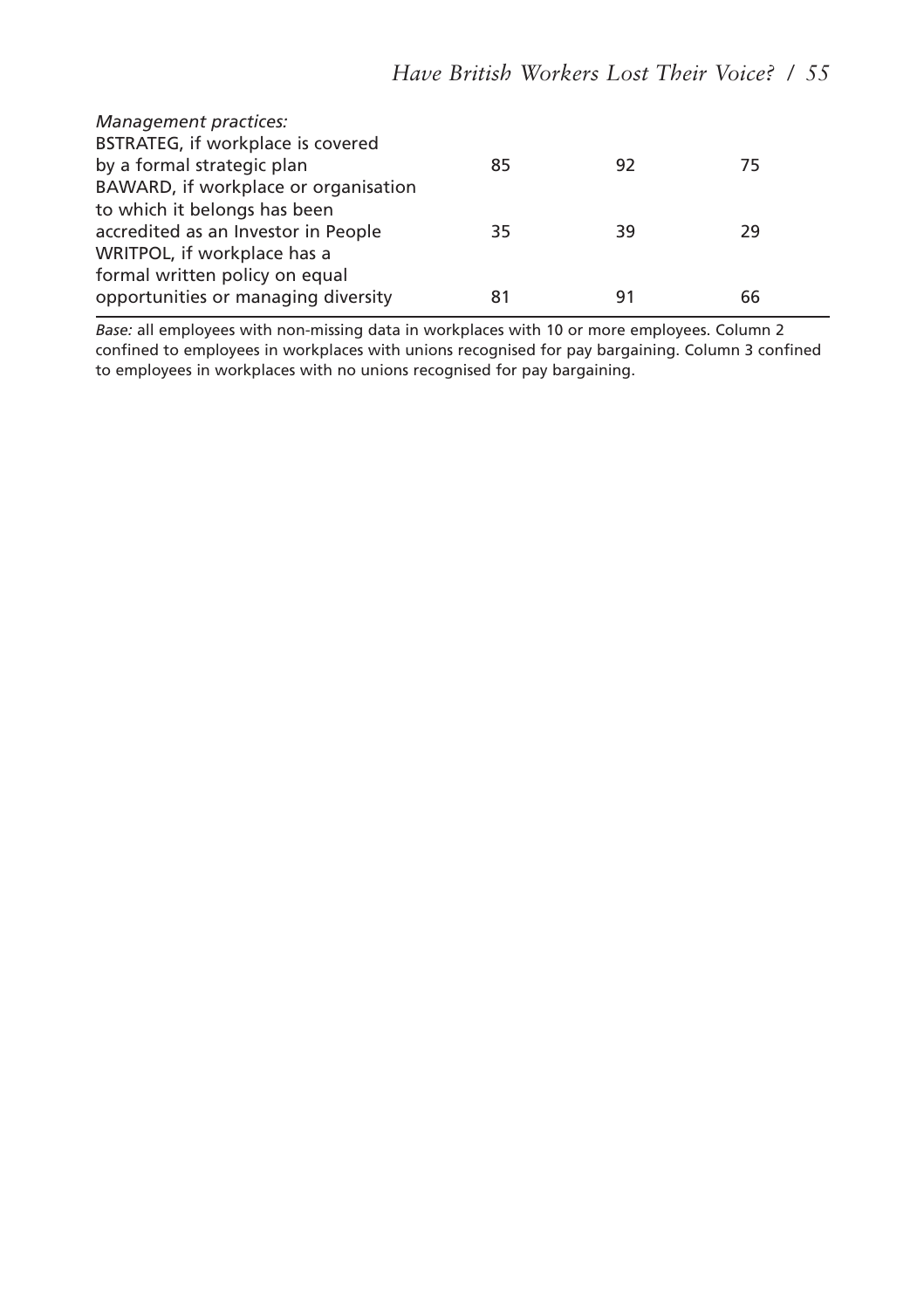|                                                              | Up to date  | Chance       | Respond     | Dealing      | Fairly       |
|--------------------------------------------------------------|-------------|--------------|-------------|--------------|--------------|
| Voice: (ref = representative voice only)                     |             |              |             |              |              |
| Representative and direct                                    | 0.160       | 0.221        | 0.140       | 0.115        | 0.097        |
|                                                              | $(3.48)$ ** | $(4.82)$ **  | $(3.18)$ ** | $(2.67)$ **  | $(2.22)*$    |
| Direct only                                                  | 0.132       | 0.161        | 0.121       | 0.111        | 0.079        |
|                                                              | $(2.26)^*$  | $(2.85)$ **  | $(2.09)^*$  | $(1.96)^{*}$ | (1.41)       |
| No voice                                                     | 0.062       | 0.103        | 0.042       | 0.022        | 0.028        |
|                                                              | (0.80)      | (1.32)       | (0.54)      | (0.32)       | (0.39)       |
| Female                                                       | 0.043       | 0.065        | 0.113       | 0.021        | $-0.014$     |
|                                                              | (1.61)      | $(2.27)^*$   | $(4.11)$ ** | (0.78)       | (0.56)       |
| Age: (ref = $30-39$ years)                                   |             |              |             |              |              |
| Under 20                                                     | 0.133       | 0.097        | 0.031       | 0.093        | 0.005        |
|                                                              | $(2.36)^*$  | (1.84)       | (0.52)      | (1.52)       | (0.08)       |
| 20-24 years                                                  | 0.148       | 0.140        | 0.132       | 0.176        | 0.101        |
|                                                              | $(3.37)$ ** | $(3.17)$ **  | $(2.86)$ ** | $(3.70)$ **  | $(2.20)^{*}$ |
| $25-29$ years                                                | 0.016       | $-0.005$     | 0.046       | 0.065        | 0.027        |
|                                                              | (0.44)      | (0.14)       | (1.16)      | (1.67)       | (0.80)       |
| 40-49 years                                                  | 0.035       | $-0.010$     | 0.006       | $-0.015$     | 0.000        |
|                                                              | (1.39)      | (0.37)       | (0.23)      | (0.56)       | (0.02)       |
| 50-59 years                                                  | 0.119       | 0.057        | 0.054       | 0.070        | 0.122        |
|                                                              | $(3.28)$ ** | (1.45)       | (1.42)      | (1.72)       | $(3.05)$ **  |
| $60 +$ years                                                 | 0.329       | 0.296        | 0.240       | 0.271        | 0.387        |
|                                                              | $(5.68)$ ** | $(5.57)$ **  | $(4.25)$ ** | $(4.81)$ **  | $(6.53)$ **  |
| Highest educational qualification (ref = GCSE or equivalent) |             |              |             |              |              |
| No educational qualifications                                | 0.107       | 0.111        | 0.104       | 0.153        | 0.145        |
|                                                              | $(3.57)$ ** | $(3.42)$ **  | $(2.91)$ ** | $(4.44)$ **  | $(4.58)$ **  |
| CSE or equivalent                                            | 0.133       | 0.144        | 0.133       | 0.125        | 0.108        |
|                                                              | $(3.83)$ ** | $(4.21)$ **  | $(3.49)$ ** | $(3.46)$ **  | $(3.17)$ **  |
| A level or equivalent                                        | $-0.050$    | $-0.057$     | $-0.054$    | $-0.042$     | $-0.043$     |
|                                                              | (1.73)      | (1.76)       | (1.61)      | (1.30)       | (1.42)       |
| Degree of equivalent                                         | $-0.058$    | $-0.018$     | $-0.061$    | $-0.076$     | $-0.049$     |
|                                                              | (1.65)      | (0.47)       | (1.60)      | $(1.98)^{*}$ | (1.22)       |
| Post-graduate                                                | $-0.094$    | $-0.053$     | $-0.118$    | $-0.123$     | $-0.140$     |
|                                                              | (1.91)      | (1.05)       | $(2.26)^*$  | $(2.41)^*$   | $(2.75)$ **  |
| If possesses vocational                                      | $-0.037$    | $-0.070$     | $-0.020$    | $-0.030$     | $-0.062$     |
| qualification                                                | (1.73)      | $(3.24)$ **  | (0.95)      | (1.40)       | $(2.89)$ **  |
| Member of non-white                                          | 0.108       | 0.057        | 0.040       | $-0.007$     | $-0.059$     |
| ethnic minority                                              | (1.69)      | (0.97)       | (0.70)      | (0.11)       | (0.94)       |
| Union membership (ref = current member)                      |             |              |             |              |              |
| Ex-member                                                    | 0.019       | 0.026        | 0.047       | 0.045        | 0.072        |
|                                                              | (0.58)      | (0.77)       | (1.30)      | (1.42)       | $(2.33)^*$   |
| Never member                                                 | 0.088       | 0.088        | 0.126       | 0.154        | 0.183        |
|                                                              | $(2.84)$ ** | $(2.53)^{*}$ | $(3.23)$ ** | $(5.11)$ **  | $(6.06)$ **  |

**Table A3(a):** *Representative and direct voice arrangements and employee perceptions of management*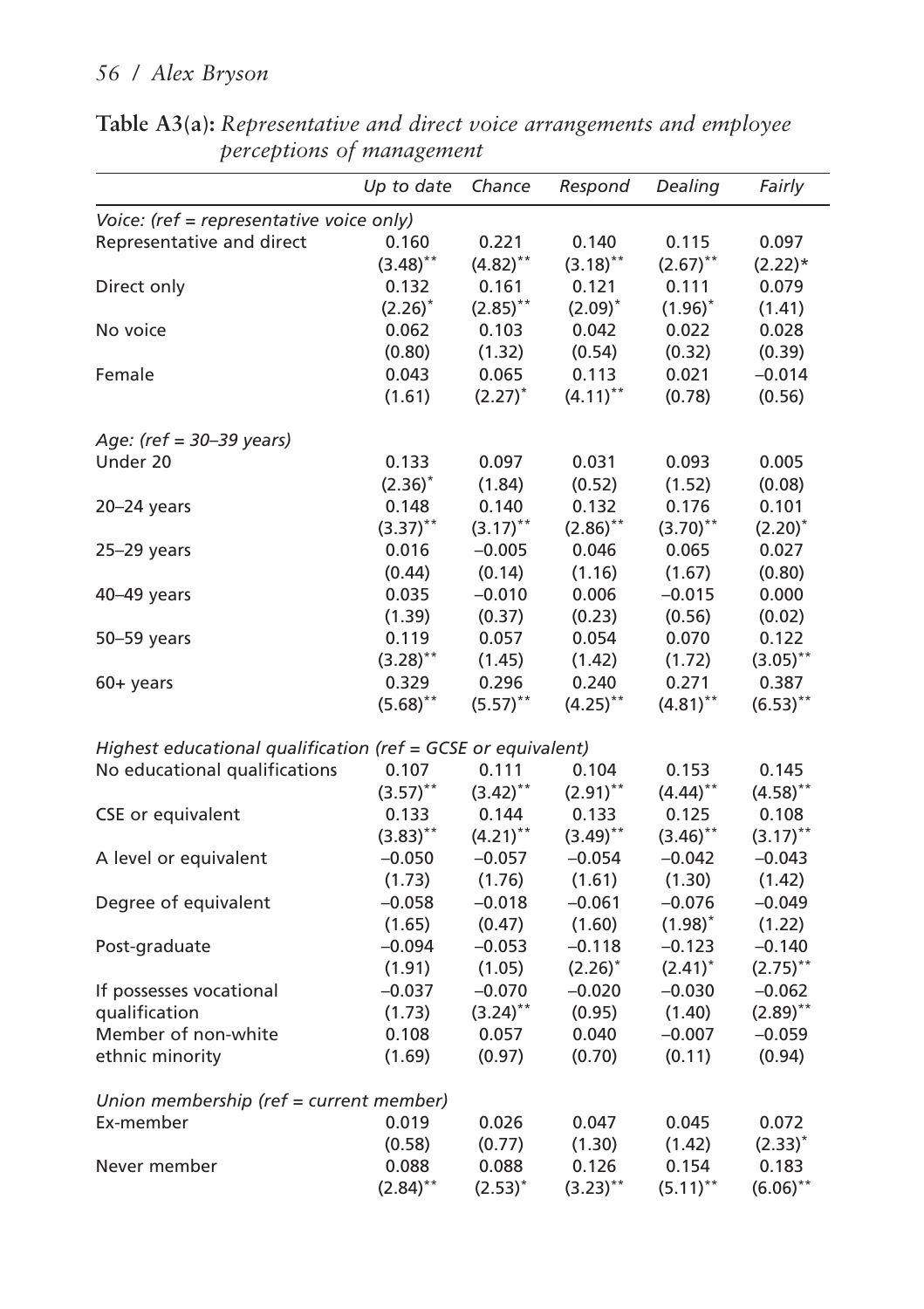| Occupational classification (ref = clerical and secretarial) |                         |              |                        |              |                        |
|--------------------------------------------------------------|-------------------------|--------------|------------------------|--------------|------------------------|
| Managers and senior                                          | 0.300                   | 0.324        | 0.296                  | 0.294        | 0.311                  |
| administrators                                               | $(5.72)$ **             | $(6.73)$ **  | $(6.41)$ **            | $(6.15)$ **  | $(5.51)$ **            |
| Professional                                                 | 0.036                   | 0.074        | 0.068                  | 0.036        | $-0.018$               |
|                                                              | (0.69)                  | (1.52)       | (1.34)                 | (0.76)       | (0.38)                 |
| Associate professional and                                   | 0.047                   | 0.070        | 0.104                  | 0.022        | $-0.018$               |
| technical                                                    | (1.02)                  | (1.50)       | $(2.03)^{*}$           | (0.43)       | (0.35)                 |
| Craft and skilled service                                    | $-0.102$                | $-0.070$     | $-0.176$               | $-0.165$     | $-0.233$               |
|                                                              | $(2.14)^*$              | (1.39)       | $(3.45)$ <sup>**</sup> | $(3.23)$ **  | $(4.70)$ <sup>**</sup> |
| Personal and protective                                      | 0.049                   | 0.038        | 0.057                  | 0.081        | $-0.004$               |
| service                                                      | (0.98)                  | (0.78)       | (1.05)                 | (1.69)       | (0.09)                 |
| Sales                                                        | 0.096                   | 0.056        | 0.077                  | 0.054        | $-0.052$               |
|                                                              | (1.61)                  | (0.96)       | (1.32)                 | (0.94)       | (0.97)                 |
| Operative and assembly                                       | $-0.083$                | $-0.089$     | $-0.165$               | $-0.145$     | $-0.206$               |
|                                                              | (1.60)                  | (1.68)       | $(3.02)$ **            | $(3.06)$ **  | $(4.47)$ **            |
| Other occupation                                             | $-0.018$                | $-0.043$     | $-0.089$               | $-0.085$     | $-0.167$               |
|                                                              | (0.34)                  | (0.78)       | (1.35)                 | (1.58)       | $(3.04)$ **            |
| Workplace tenure (ref = $10 + years$ )                       |                         |              |                        |              |                        |
| Less than 1 year                                             | 0.406                   | 0.437        | 0.440                  | 0.427        | 0.479                  |
|                                                              | $(11.02)$ <sup>**</sup> | $(11.48)$ ** | $(10.78)$ **           | $(11.12)$ ** | $(12.40)$ **           |
| $1, < 2$ years                                               | 0.194                   | 0.223        | 0.220                  | 0.224        | 0.244                  |
|                                                              | $(4.91)$ **             | $(5.71)$ **  | $(5.83)$ **            | $(5.72)$ **  | $(6.34)$ **            |
| $2, < 5$ years                                               | 0.044                   | 0.065        | 0.074                  | 0.082        | 0.131                  |
|                                                              | (1.36)                  | $(1.98)^{*}$ | $(2.32)^{*}$           | $(2.40)^*$   | $(4.20)$ **            |
| $5, < 10$ years                                              | 0.000                   | 0.021        | 0.017                  | 0.011        | 0.043                  |
|                                                              | (0.02)                  | (0.68)       | (0.55)                 | (0.36)       | (1.41)                 |
| If permanent employment                                      | $-0.030$                | 0.003        | $-0.042$               | $-0.012$     | $-0.007$               |
| contract                                                     | (0.77)                  | (0.08)       | (1.01)                 | (0.27)       | (0.18)                 |
|                                                              |                         |              |                        |              |                        |
| Usual weekly hours (ref = less than 10)                      |                         |              |                        |              |                        |
| $10, < 29$ hours                                             | $-0.056$                | $-0.017$     | 0.020                  | 0.060        | $-0.035$               |
|                                                              | (0.77)                  | (0.24)       | (0.21)                 | (0.80)       | (0.46)                 |
| $30$ , $<$ 39 hours                                          | $-0.074$                | $-0.011$     | 0.002                  | 0.044        | $-0.142$               |
|                                                              | (0.91)                  | (0.13)       | (0.02)                 | (0.54)       | (1.72)                 |
| $40, < 48$ hours                                             | $-0.048$                | $-0.002$     | 0.066                  | 0.066        | $-0.124$               |
|                                                              | (0.60)                  | (0.03)       | (0.60)                 | (0.78)       | (1.47)                 |
| 48 hours or more                                             | $-0.077$                | $-0.016$     | 0.007                  | $-0.003$     | $-0.188$               |
|                                                              | (0.91)                  | (0.18)       | (0.06)                 | (0.04)       | $(2.08)^*$             |
| Gross weekly wage (ref = £141-180)                           |                         |              |                        |              |                        |
| £50 or less                                                  | 0.157                   | 0.126        | 0.198                  | 0.207        | 0.199                  |
|                                                              | (1.87)                  | 0.284        | 0.299                  | $(2.31)^*$   | $(2.63)$ **            |
| £51-80                                                       | 0.118                   | 0.114        | 0.112                  | 0.079        | $-0.001$               |
|                                                              | (1.88)                  | (1.94)       | (1.74)                 | (1.25)       | (0.02)                 |
| £81-140                                                      | 0.069                   | 0.054        | 0.065                  | 0.063        | 0.044                  |
|                                                              | (1.59)                  | (1.30)       | (1.44)                 | (1.24)       | (0.92)                 |
| £181-220                                                     | 0.050                   | 0.061        | 0.059                  | 0.041        | 0.020                  |
|                                                              | (1.14)                  | (1.42)       | (1.39)                 | (0.95)       | (0.47)                 |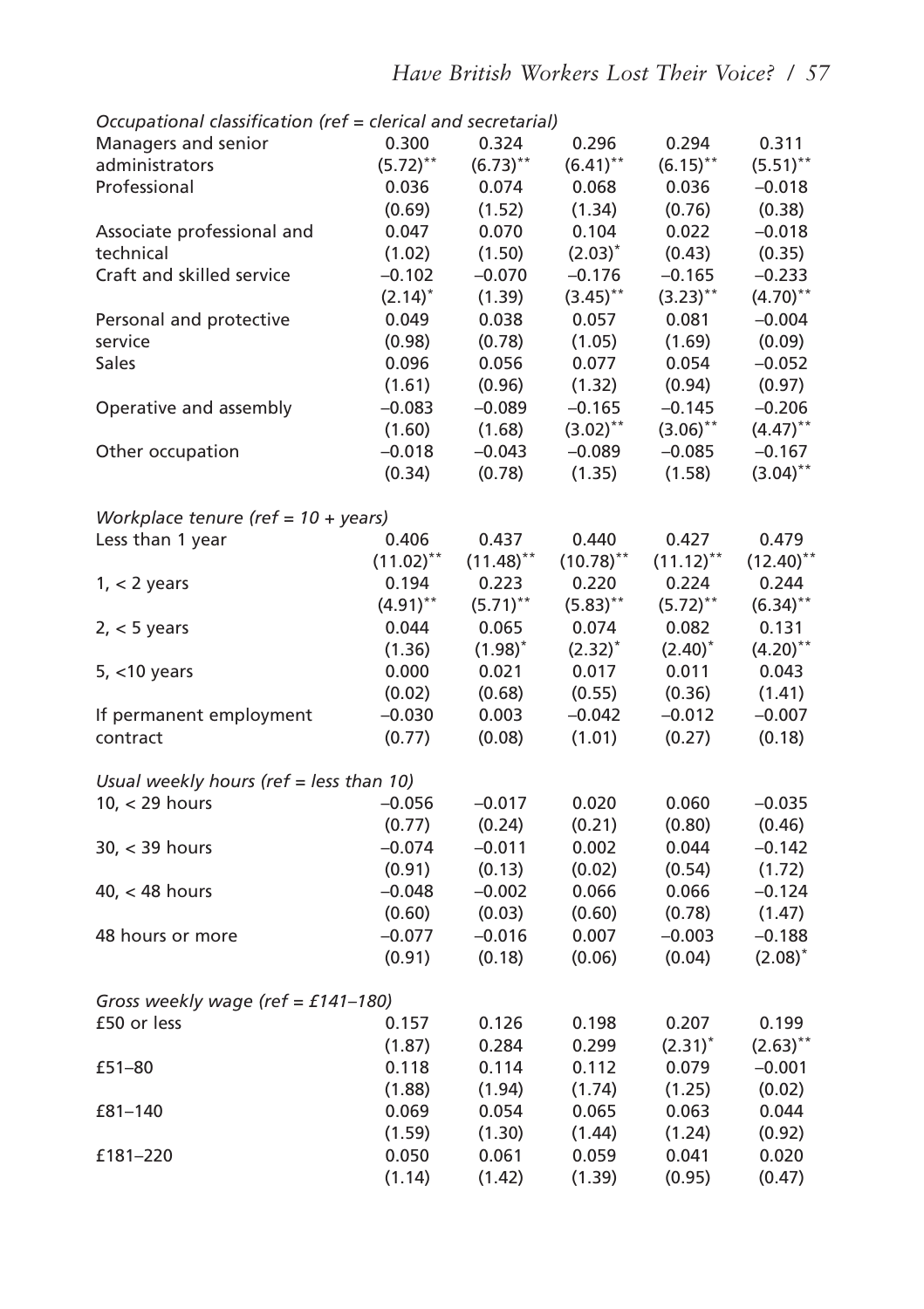| £221-260                                                              | 0.030                  | 0.049        | 0.007        | $-0.016$               | $-0.011$               |
|-----------------------------------------------------------------------|------------------------|--------------|--------------|------------------------|------------------------|
|                                                                       | (0.63)                 | (0.96)       | (0.15)       | (0.34)                 | (0.24)                 |
| £261-310                                                              | 0.095                  | 0.107        | 0.063        | 0.050                  | 0.085                  |
|                                                                       | $(2.03)^{*}$           | $(2.29)^*$   | (1.31)       | (1.06)                 | (1.84)                 |
| £311-360                                                              | 0.078                  | 0.084        | 0.057        | 0.106                  | 0.146                  |
|                                                                       | (1.32)                 | (1.49)       | (1.00)       | $(2.02)^*$             | $2.79$ <sup>**</sup>   |
| £361-430                                                              | 0.109                  | 0.083        | 0.112        | 0.089                  | 0.161                  |
|                                                                       | (1.93)                 | (1.50)       | (1.89)       | (1.48)                 | $(3.34)$ **            |
| £431-540                                                              | 0.166                  | 0.126        | 0.147        | 0.130                  | 0.209                  |
|                                                                       | $(2.85)$ <sup>**</sup> | $(2.11)^*$   | $(2.23)^*$   | $(1.99)^*$             | $(3.68)$ **            |
| £541-680                                                              | 0.207                  | (1.55)       | $(2.09)*$    | 0.194                  | 0.298                  |
|                                                                       | $(2.68)$ **            | $(3.82)$ **  | $(3.91)$ **  | $(2.65)$ **            | $(4.51)$ **            |
| £681 or more                                                          | 0.371                  | 0.329        | 0.319        | 0.268                  | 0.509                  |
|                                                                       | $(4.81)$ **            | $(4.12)$ **  | $(3.85)$ **  | $(3.07)$ **            | $(6.53)$ **            |
| Number of employees at workplace (ref = 100-199)                      |                        |              |              |                        |                        |
| $10 - 24$                                                             | 0.156                  | 0.301        | 0.250        | 0.227                  | 0.217                  |
|                                                                       | $(2.60)$ **            | $(5.01)$ **  | $(4.32)$ **  | $(3.93)$ **            | $(4.06)$ **            |
| $25 - 49$                                                             | 0.050                  | 0.085        | 0.091        | 0.078                  | 0.087                  |
|                                                                       | (0.99)                 | (1.66)       | (1.81)       | (1.73)                 | $(1.97)^*$             |
| $50 - 99$                                                             | 0.089                  | 0.092        | 0.093        | 0.115                  | 0.085                  |
|                                                                       | (1.94)                 | $(2.02)^*$   | $(2.07)^*$   | $(2.77)$ <sup>**</sup> | $(2.09)^*$             |
| 200-499                                                               | $-0.015$               | 0.000        | 0.006        | 0.030                  | 0.016                  |
|                                                                       | (0.36)                 | (0.00)       | (0.15)       | (0.82)                 | (0.44)                 |
| 500 or more                                                           | 0.015                  | 0.017        | 0.024        | 0.019                  | 0.017                  |
|                                                                       | (0.39)                 | (0.40)       | (0.56)       | (0.48)                 | (0.49)                 |
| Percentage of managers                                                | 0.002                  | 0.002        | 0.001        | 0.001                  | 0.001                  |
| who are female                                                        | $(2.60)$ **            | $(2.88)$ **  | $(2.32)^{*}$ | (1.23)                 | (1.96)                 |
| Percentage of employees                                               | 0.001                  | 0.000        | 0.001        | 0.001                  | 0.000                  |
| who are female                                                        | (0.93)                 | (0.55)       | (0.89)       | (1.39)                 | (0.16)                 |
| Percentage of employees                                               | 0.002                  | 0.002        | 0.002        | 0.002                  | 0.002                  |
| who are part-time                                                     | $(2.40)^*$             | (1.81)       | $(2.25)^*$   | (1.74)                 | $(2.73)$ <sup>**</sup> |
| Percentage of employees                                               | 0.000                  | 0.000        | 0.000        | 0.000                  | 0.000                  |
| who are non-white                                                     | (1.39)                 | $(2.07)^{*}$ | (1.38)       | (1.00)                 | (0.18)                 |
| Percentage of employees                                               | 0.001                  | 0.002        | 0.001        | $-0.001$               | $-0.001$               |
| who are managers                                                      | (0.42)                 | (1.06)       | (0.61)       | (0.74)                 | (0.60)                 |
| If public sector                                                      | $-0.066$               | $-0.006$     | $-0.041$     | $-0.008$               | $-0.018$               |
|                                                                       | (1.35)                 | (0.13)       | (0.82)       | (0.17)                 | (0.39)                 |
| Single or multi-site organisation (ref = one of a number of UK sites) |                        |              |              |                        |                        |
| Single independent                                                    | $-0.060$               | $-0.064$     | 0.015        | 0.005                  | 0.030                  |
| workplace                                                             | (1.47)                 | (1.52)       | (0.35)       | (0.15)                 | (0.80)                 |
| Sole UK site for foreign                                              | 0.115                  | 0.219        | 0.271        | 0.143                  | 0.196                  |
| organisation                                                          | (1.33)                 | $(2.53)^*$   | $(2.94)$ **  | (1.71)                 | $(2.35)^*$             |
| Industry (ref = manufacturing)                                        |                        |              |              |                        |                        |
| Electricity, gas and water                                            | 0.051                  | 0.017        | 0.062        | 0.114                  | 0.071                  |
|                                                                       | (0.82)                 | (0.24)       | (0.84)       | $(2.02)^{*}$           | (1.13)                 |
| Construction                                                          | 0.012                  | $-0.002$     | 0.068        | 0.130                  | 0.123                  |
|                                                                       | (0.18)                 | (0.03)       | (0.99)       | $(1.98)^{*}$           | (1.85)                 |
|                                                                       |                        |              |              |                        |                        |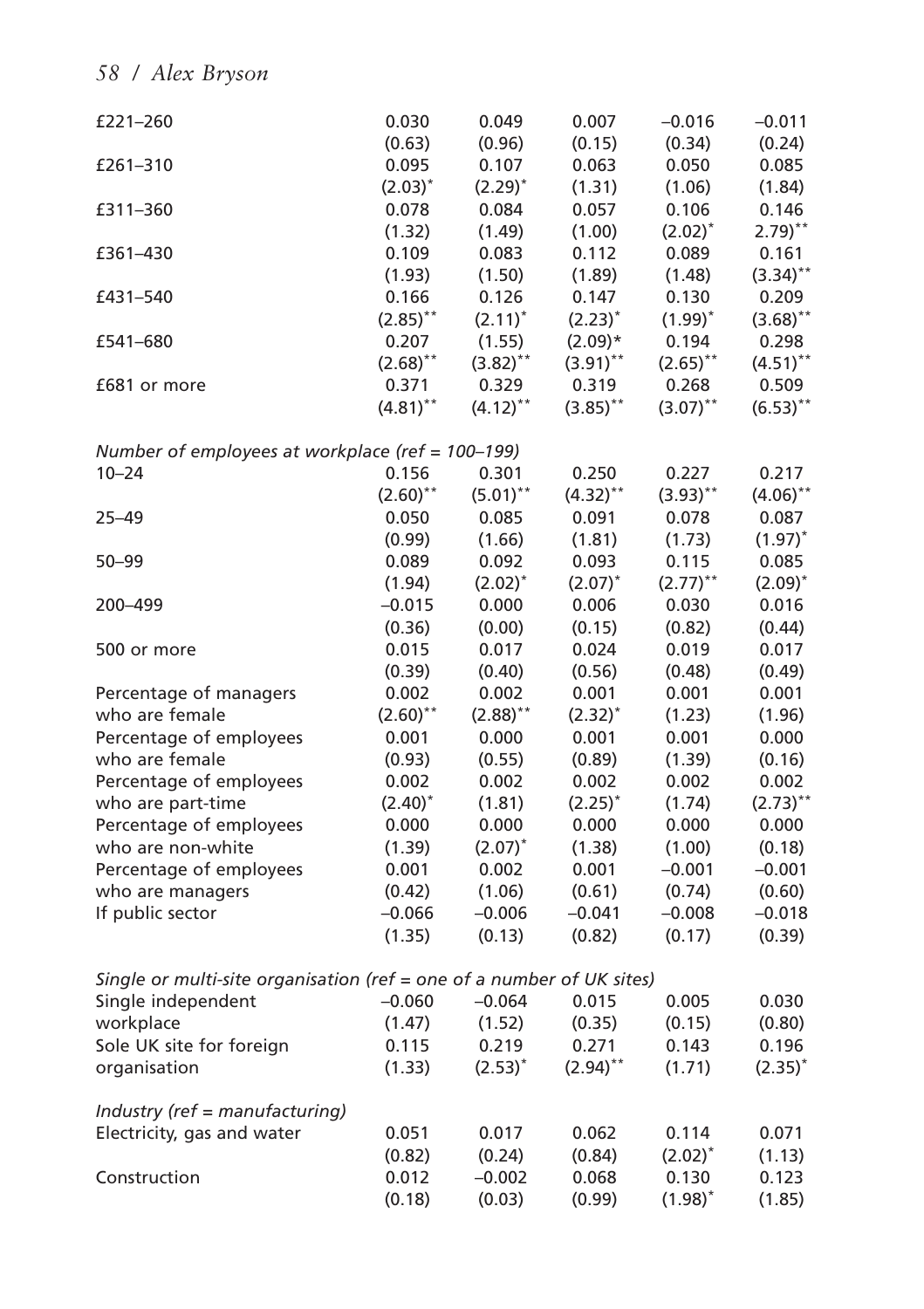| Wholesale and retail                                                       | $-0.155$     | $-0.159$     | $-0.182$               | $-0.090$    | $-0.077$             |
|----------------------------------------------------------------------------|--------------|--------------|------------------------|-------------|----------------------|
| distribution                                                               | $(2.30)^{*}$ | $(2.36)^{*}$ | $(2.48)^*$             | (1.39)      | (1.24)               |
| Hotels and restaurants                                                     | 0.043        | $-0.019$     | 0.003                  | 0.067       | 0.067                |
|                                                                            | (0.49)       | (0.24)       | (0.04)                 | (0.77)      | (0.91)               |
| Transport and 0.006                                                        | $-0.051$     | $-0.155$     | $-0.038$               | $-0.051$    |                      |
| communication                                                              | (0.11)       | (0.94)       | $(2.61)$ **            | (0.72)      | (0.97)               |
| <b>Financial services</b>                                                  | 0.176        | 0.159        | 0.122                  | 0.084       | 0.048                |
|                                                                            | $(2.92)$ **  | $(2.43)^{*}$ | (1.84)                 | (1.45)      | (0.80)               |
| Other business services                                                    | $-0.011$     | 0.007        | $-0.046$               | 0.032       | 0.030                |
|                                                                            | (0.19)       | (0.11)       | (0.74)                 | (0.59)      | (0.58)               |
| Public administration                                                      | 0.113        | 0.116        | $-0.022$               | 0.074       | 0.077                |
|                                                                            | (1.43)       | (1.56)       | (0.29)                 | (1.10)      | (1.21)               |
| Education                                                                  | 0.189        | 0.232        | 0.097                  | 0.156       | 0.160                |
|                                                                            | $(2.39)^*$   | $(3.02)$ **  | (1.20)                 | $(2.13)^*$  | $(2.30)^*$           |
| Health                                                                     | 0.026        | 0.073        | $-0.084$               | $-0.026$    | $-0.022$             |
|                                                                            | (0.33)       | (0.91)       | (1.04)                 | (0.35)      | (0.32)               |
| Other community services                                                   | $-0.009$     | $-0.054$     | $-0.099$               | $-0.008$    | 0.024                |
|                                                                            | (0.10)       | (0.60)       | (1.14)                 | (0.10)      | (0.32)               |
|                                                                            |              |              |                        |             |                      |
| Activity at the workplace (ref = produces goods or services for customers) |              |              |                        |             |                      |
| Supplier to other companies                                                | $-0.073$     | $-0.046$     | 0.019                  | $-0.036$    | $-0.056$             |
|                                                                            | (1.74)       | (1.05)       | (0.43)                 | (0.93)      | (1.54)               |
| Supplier to other parts of                                                 | $-0.025$     | $-0.062$     | $-0.009$               | $-0.033$    | $-0.036$             |
| organisation                                                               | (0.44)       | (1.21)       | (0.13)                 | (0.68)      | (0.74)               |
| Does not produce for                                                       | 0.066        | 0.041        | 0.088                  | 0.029       | 0.064                |
| open market                                                                | (1.58)       | (0.94)       | (1.89)                 | (0.68)      | (1.68)               |
| Administrative office only                                                 | $-0.022$     | $-0.021$     | 0.042                  | 0.036       | 0.022                |
|                                                                            | (0.37)       | (0.30)       | (0.71)                 | (0.66)      | (0.40)               |
| If workplace has formal                                                    | 0.073        | 0.049        | 0.064                  | 0.038       | 0.065                |
| strategic plan                                                             | (1.70)       | (1.13)       | (1.55)                 | (1.03)      | (1.67)               |
| If Investor in People                                                      | 0.099        | 0.090        | 0.086                  | 0.062       | 0.082                |
| accredited                                                                 | $(3.37)$ **  | $(2.87)$ **  | $(2.66)$ <sup>**</sup> | $(2.20)^*$  | $(3.15)^*$           |
| If written policy on                                                       | 0.124        | 0.091        | 0.040                  | 0.038       | 0.015                |
| equal opportunities                                                        | $(2.72)$ **  | (1.94)       | (0.86)                 | (0.97)      | (0.35)               |
|                                                                            |              |              |                        |             |                      |
| Region (ref = rest of South East)                                          |              |              |                        |             |                      |
| East Anglia                                                                | 0.014        | 0.009        | 0.002                  | 0.023       | 0.015                |
|                                                                            | (0.24)       | 0.052        | (0.03)                 | 0.030       | (0.25)               |
| <b>East Midlands</b>                                                       | 0.117        | 0.074        | 0.140                  | 0.150       | 0.149                |
|                                                                            | $(2.31)^*$   | (1.49)       | $(2.47)^*$             | $(3.09)$ ** | $(3.30)$ **          |
| London                                                                     | 0.091        | 0.051        | 0.014                  | 0.038       | 0.050                |
|                                                                            | (1.67)       | (0.88)       | (0.24)                 | (0.64)      | (1.01)               |
| North                                                                      | 0.112        | 0.118        | 0.104                  | 0.108       | 0.128                |
|                                                                            | $(2.03)^{*}$ | $(2.09)^*$   | (1.73)                 | $(2.15)^*$  | $(2.29)^{*}$         |
| North West                                                                 | 0.085        | 0.085        | 0.075                  | 0.066       | 0.091                |
|                                                                            | (1.53)       | (1.46)       | (1.53)                 | (1.40)      | (1.90)               |
| Scotland                                                                   | 0.058        | 0.036        | $-0.009$               | 0.000       | 0.069                |
|                                                                            | (1.09)       | (0.72)       | (0.17)                 | (0.01)      | (1.51)               |
| South West                                                                 | 0.153        | 0.113        | 0.102                  | 0.163       | 0.205                |
|                                                                            | $(2.52)^{*}$ | $(2.13)^*$   | (1.88)                 | $(3.34)$ ** | $3.84$ <sup>**</sup> |
|                                                                            |              |              |                        |             |                      |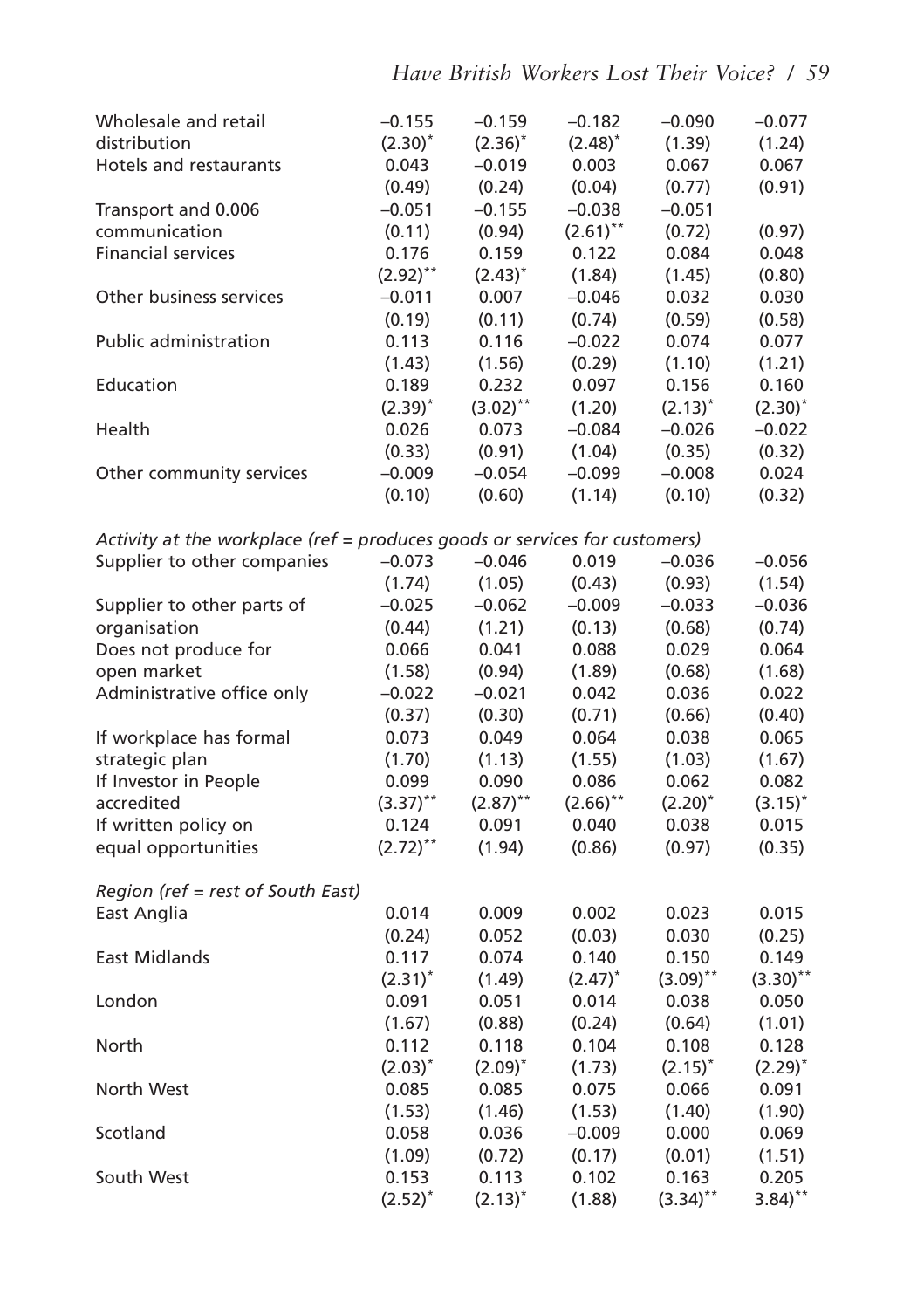| Wales                    | 0.058<br>(0.73) | 0.026<br>(0.34) | 0.019<br>(0.26) | 0.125<br>(1.67) | 0.097<br>(1.4) |
|--------------------------|-----------------|-----------------|-----------------|-----------------|----------------|
| West Midlands            | 0.023           | $-0.006$        | $-0.046$        | 0.003           | 0.054          |
|                          | (0.40)          | (0.10)          | (0.64)          | (0.06)          | (1.07)         |
| Yorkshire and Humberside | 0.096           | (0.13)          | $-0.011$        | (0.33)          | 0.000          |
|                          | (1.65)          | (0.97)          | (0.20)          | (0.60)          | (0.00)         |
| <b>Observations</b>      | 21281           | 20989           | 20615           | 21021           | 21139          |

*Notes:*

Absolute value of t-statistics in parentheses

\* significant at 5per cent; \*\* significant at 1per cent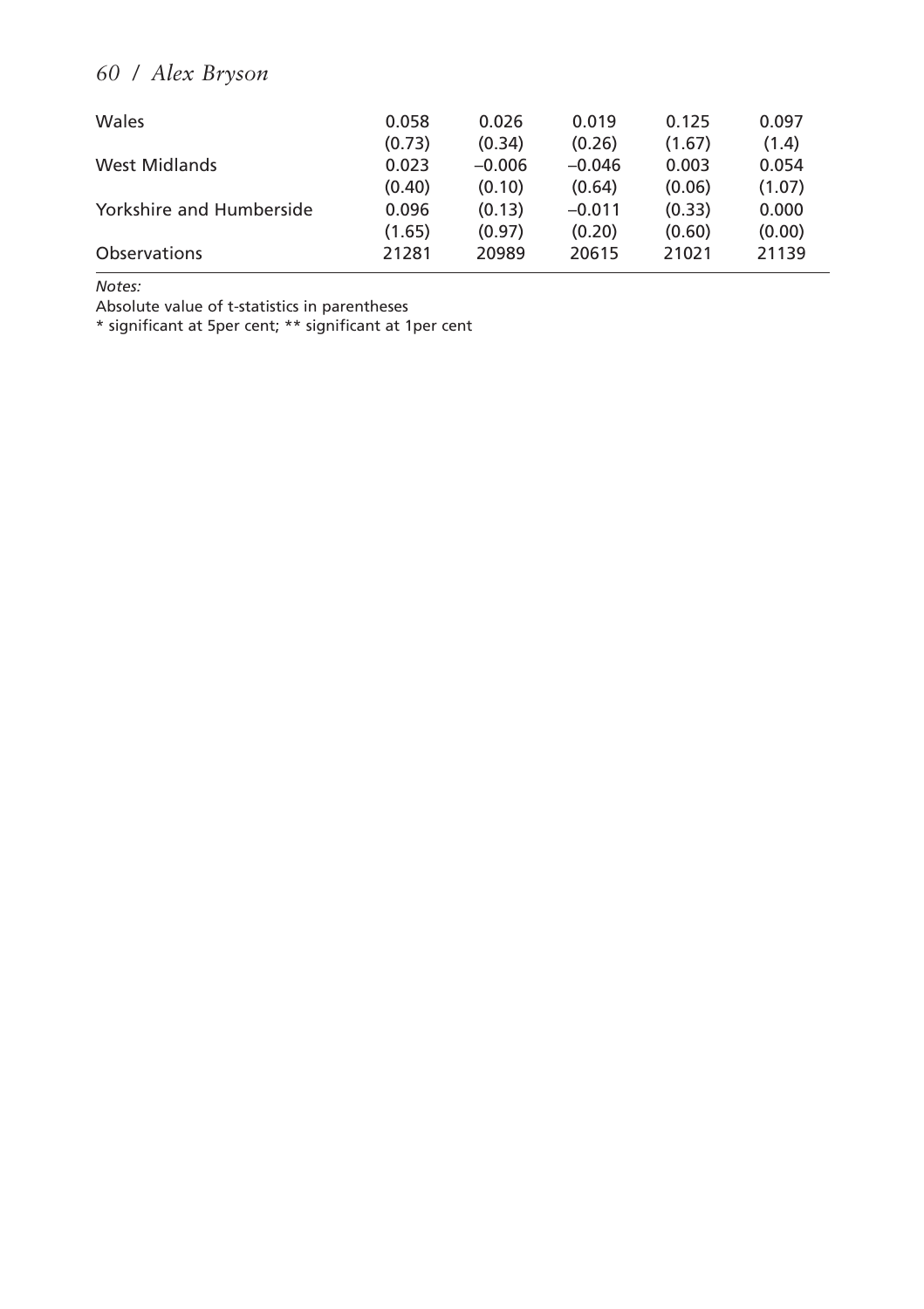|                                                              | Up to date   | Chance      | Respond     | Dealing     | Fairly       |
|--------------------------------------------------------------|--------------|-------------|-------------|-------------|--------------|
| Voice: (ref = union voice only)                              |              |             |             |             |              |
| Union and non-union                                          | 0.082        | 0.139       | 0.069       | 0.060       | 0.051        |
|                                                              | (1.48)       | $(2.40)^*$  | (1.20)      | (1.12)      | (0.93)       |
| Non-union only                                               | 0.145        | 0.189       | 0.114       | 0.117       | 0.096        |
|                                                              | $(2.38)^*$   | $(2.99)$ ** | (1.75)      | (1.92)      | (1.57)       |
| No voice                                                     | 0.057        | 0.104       | 0.025       | 0.020       | 0.032        |
|                                                              | (0.71)       | (1.24)      | (0.29)      | (0.27)      | (0.42)       |
| Female                                                       | 0.042        | 0.064       | 0.112       | 0.021       | $-0.015$     |
|                                                              | (1.57)       | $(2.24)^*$  | $(4.06)$ ** | (0.75)      | (0.58)       |
| Age: (ref = 30-39 years)                                     |              |             |             |             |              |
| Under 20                                                     | 0.135        | 0.100       | 0.033       | 0.095       | 0.007        |
|                                                              | $(2.40)^*$   | (1.89)      | (0.56)      | (1.56)      | (0.11)       |
| $20 - 24$ years                                              | 0.150        | 0.142       | 0.134       | 0.178       | 0.102        |
|                                                              | $(3.42)$ **  | $(3.20)$ ** | $(2.89)$ ** | $(3.73)$ ** | $(2.23)^{*}$ |
| $25 - 29$ years                                              | 0.019        | $-0.002$    | 0.048       | 0.067       | 0.029        |
|                                                              | (0.51)       | (0.05)      | (1.20)      | (1.72)      | (0.85)       |
| 40-49 years                                                  | 0.034        | $-0.011$    | 0.005       | $-0.015$    | $-0.002$     |
|                                                              | (1.34)       | (0.41)      | (0.19)      | (0.57)      | (0.06)       |
| 50-59 years                                                  | 0.117        | 0.056       | 0.054       | 0.070       | 0.120        |
|                                                              | $(3.25)$ **  | (1.41)      | (1.40)      | (1.71)      | $(3.02)$ **  |
| 60+ years                                                    | 0.330        | 0.298       | 0.243       | 0.273       | 0.389        |
|                                                              | $(5.71)$ **  | $(5.63)$ ** | $(4.30)$ ** | $(4.86)$ ** | $(6.59)$ **  |
| Highest educational qualification (ref = GCSE or equivalent) |              |             |             |             |              |
| No educational qualifications                                | 0.110        | 0.114       | 0.106       | 0.155       | 0.147        |
|                                                              | $(3.67)$ **  | $(3.50)$ ** | $(2.97)$ ** | $(4.53)$ ** | $(4.65)$ **  |
| CSE or equivalent                                            | 0.135        | 0.147       | 0.135       | 0.128       | 0.110        |
|                                                              | $(3.90)$ **  | $(4.30)$ ** | $(3.54)$ ** | $(3.52)$ ** | $(3.21)$ **  |
| A level or equivalent                                        | $-0.050$     | $-0.058$    | $-0.055$    | $-0.043$    | $-0.044$     |
|                                                              | (1.75)       | (1.79)      | (1.63)      | (1.30)      | (1.45)       |
| Degree or equivalent                                         | $-0.060$     | $-0.020$    | $-0.063$    | $-0.078$    | $-0.051$     |
|                                                              | (1.71)       | (0.53)      | (1.66)      | $(2.02)^*$  | (1.27)       |
| Post-graduate                                                | $-0.099$     | $-0.057$    | $-0.124$    | $-0.128$    | $-0.142$     |
|                                                              | $(2.02)^{*}$ | (1.13)      | $(2.36)^*$  | $(2.49)^*$  | $(2.80)$ **  |
| If possesses vocational -0.037                               | $-0.070$     | $-0.020$    | $-0.030$    | $-0.062$    |              |
| qualification                                                | (1.77)       | $(3.23)$ ** | (0.95)      | (1.41)      | $(2.91)$ **  |
| Member of non-white                                          | 0.110        | 0.059       | 0.041       | $-0.006$    | $-0.058$     |
| ethnic minority                                              | (1.69)       | (0.99)      | (0.70)      | (0.09)      | (0.93)       |
| Union membership (ref = current member)                      |              |             |             |             |              |
| Ex-member                                                    | $-0.001$     | 0.003       | 0.033       | 0.030       | 0.059        |
|                                                              | (0.04)       | (0.09)      | (0.89)      | (0.93)      | (1.88)       |
| Never member                                                 | 0.064        | 0.062       | 0.109       | 0.136       | 0.165        |
|                                                              | $(2.06)^*$   | (1.74)      | $(2.82)$ ** | $(4.52)$ ** | $(5.42)$ **  |

**Table A3(b):** *Union and non-union voice arrangements and employee perceptions of management*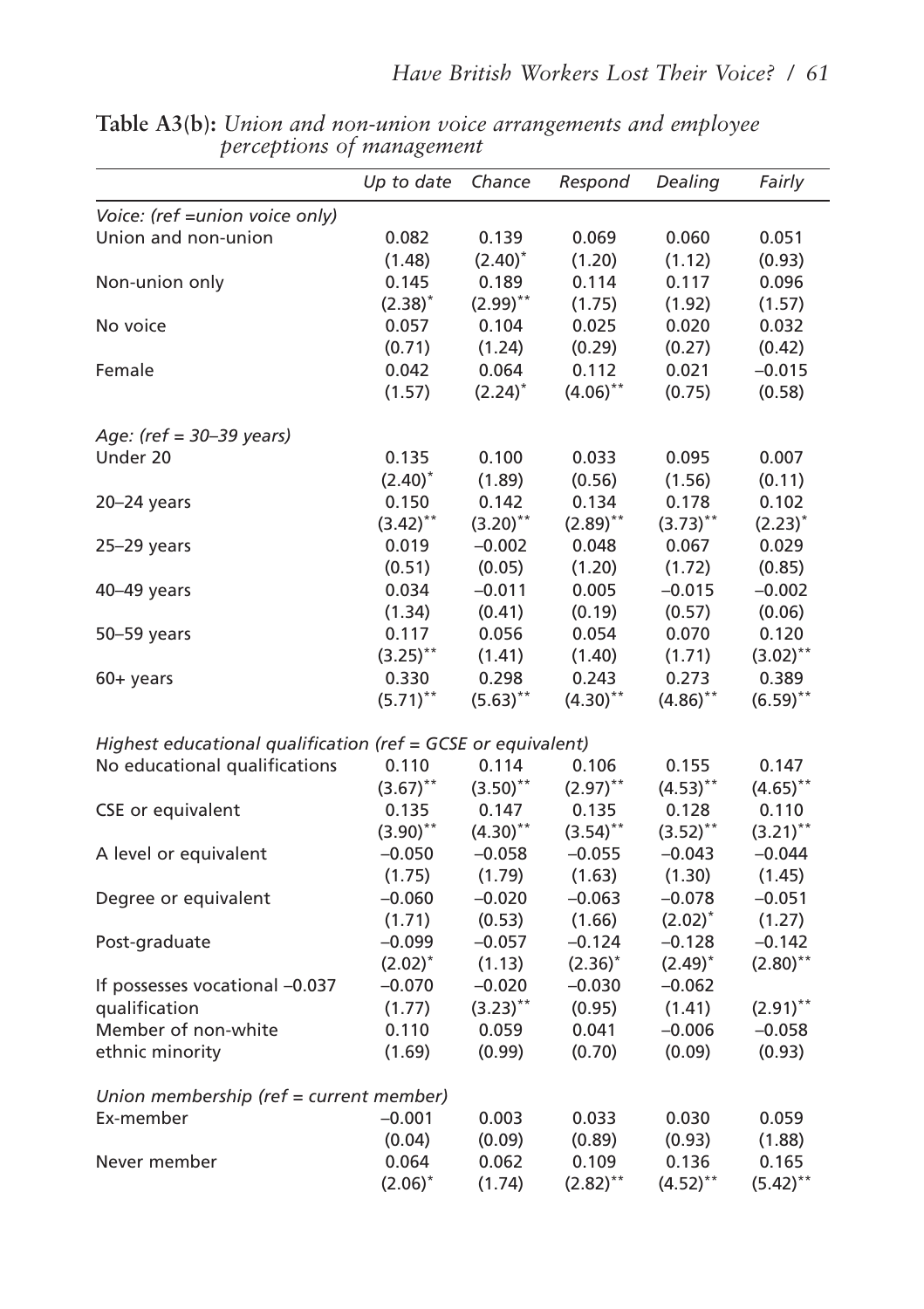| Managers and senior                           | 0.300        | 0.325        | 0.297                  | 0.294                  | 0.311                  |
|-----------------------------------------------|--------------|--------------|------------------------|------------------------|------------------------|
| administrators                                | $(5.75)$ **  | $(6.75)$ **  | $(6.44)$ **            | $(6.15)$ **            | $(5.50)$ **            |
| Professional                                  | 0.035        | 0.071        | 0.068                  | 0.035                  | $-0.021$               |
|                                               | (0.66)       | (1.46)       | (1.35)                 | (0.73)                 | (0.46)                 |
| Associate professional                        | 0.041        | 0.062        | 0.100                  | 0.019                  | $-0.022$               |
| and technical                                 | (0.87)       | (1.33)       | $(1.96)^{*}$           | (0.36)                 | (0.42)                 |
| Craft and skilled service                     | $-0.106$     | $-0.074$     | $-0.179$               | $-0.167$               | $-0.234$               |
|                                               | $(2.21)^*$   | (1.46)       | $(3.51)$ <sup>**</sup> | $(3.28)$ <sup>**</sup> | $(4.71)$ <sup>**</sup> |
|                                               | 0.047        | 0.035        | 0.055                  | 0.079                  | $-0.006$               |
| Personal and protective<br>service            |              | (0.73)       |                        |                        | (0.12)                 |
|                                               | (0.94)       |              | (1.01)                 | (1.66)                 |                        |
| <b>Sales</b>                                  | 0.090        | 0.049        | 0.074                  | 0.050                  | $-0.056$               |
|                                               | (1.51)       | (0.84)       | (1.25)                 | (0.88)                 | (1.05)                 |
| Operative and assembly                        | $-0.089$     | $-0.095$     | $-0.170$               | $-0.151$               | $-0.210$               |
|                                               | (1.73)       | (1.81)       | $(3.12)$ **            | $(3.19)$ **            | $(4.57)$ **            |
| Other occupation                              | $-0.020$     | $-0.047$     | $-0.090$               | $-0.087$               | $-0.168$               |
|                                               | (0.39)       | (0.87)       | (1.37)                 | (1.63)                 | $(3.05)$ **            |
| Workplace tenure (ref = $10 + \text{years}$ ) |              |              |                        |                        |                        |
| Less than 1 year                              | 0.405        | 0.436        | 0.440                  | 0.428                  | 0.478                  |
|                                               | $(10.99)$ ** | $(11.44)$ ** | $(10.78)$ **           | $(11.12)$ **           | $(12.37)$ **           |
| $1, < 2$ years                                | 0.196        | 0.225        | 0.222                  | 0.226                  | 0.244                  |
|                                               | $(4.95)$ **  | $(5.76)$ **  | $(5.88)$ **            | $(5.77)$ **            | $(6.35)$ **            |
| $2, < 5$ years                                | 0.046        | 0.069        | 0.076                  | 0.085                  | 0.133                  |
|                                               | (1.44)       | $(2.10)^{*}$ | $(2.38)^*$             | $(2.46)^*$             | $(4.23)$ **            |
| $5, < 10$ years                               | $-0.001$     | 0.021        | 0.017                  | 0.011                  | 0.042                  |
|                                               |              |              |                        |                        |                        |
|                                               | (0.05)       | (0.66)       | (0.55)                 | (0.36)                 | (1.40)                 |
| If permanent employment                       | $-0.035$     | $-0.003$     | $-0.045$               | $-0.016$               | $-0.009$               |
| contract                                      | (0.88)       | (0.07)       | (1.08)                 | (0.37)                 | (0.23)                 |
| Usual weekly hours (ref = less than 10)       |              |              |                        |                        |                        |
| $10, < 29$ hours                              | $-0.058$     | $-0.019$     | 0.019                  | 0.059                  | $-0.036$               |
|                                               | (0.79)       | (0.26)       | (0.20)                 | (0.79)                 | (0.48)                 |
| $30, < 39$ hours                              | $-0.077$     | $-0.014$     | 0.000                  | 0.041                  | $-0.145$               |
|                                               | (0.95)       | (0.17)       | (0.00)                 | (0.51)                 | (1.76)                 |
| $40$ , < 48 hours                             | $-0.056$     | $-0.010$     | 0.060                  | 0.059                  | $-0.130$               |
|                                               | (0.69)       | (0.12)       | (0.55)                 | (0.70)                 | (1.54)                 |
| 48 hours or more                              | $-0.088$     | $-0.026$     | $-0.002$               | $-0.012$               | $-0.196$               |
|                                               | (1.03)       | (0.29)       | (0.01)                 | (0.13)                 | $(2.17)^*$             |
|                                               |              |              |                        |                        |                        |
| Gross weekly wage (ref = £141-180)            |              |              |                        |                        |                        |
| £50 or less                                   | 0.160        | 0.131        | 0.201                  | 0.209                  | 0.201                  |
|                                               | (1.90)       | 0.293        | 0.307                  | 0.200                  | $(2.64)$ **            |
| £51-80                                        | 0.121        | 0.119        | 0.116                  | 0.081                  | 0.000                  |
|                                               | (1.92)       | $(2.01)^*$   | (1.80)                 | (1.27)                 | (0.01)                 |
| £81-140                                       | 0.073        | 0.060        | 0.069                  | 0.066                  | 0.047                  |
|                                               | (1.69)       | (1.43)       | (1.55)                 | (1.30)                 | (0.99)                 |
| £181-220                                      | 0.052        | 0.063        | 0.062                  | 0.043                  | 0.021                  |
|                                               | (1.20)       | (1.47)       | (1.44)                 | (0.98)                 | (0.50)                 |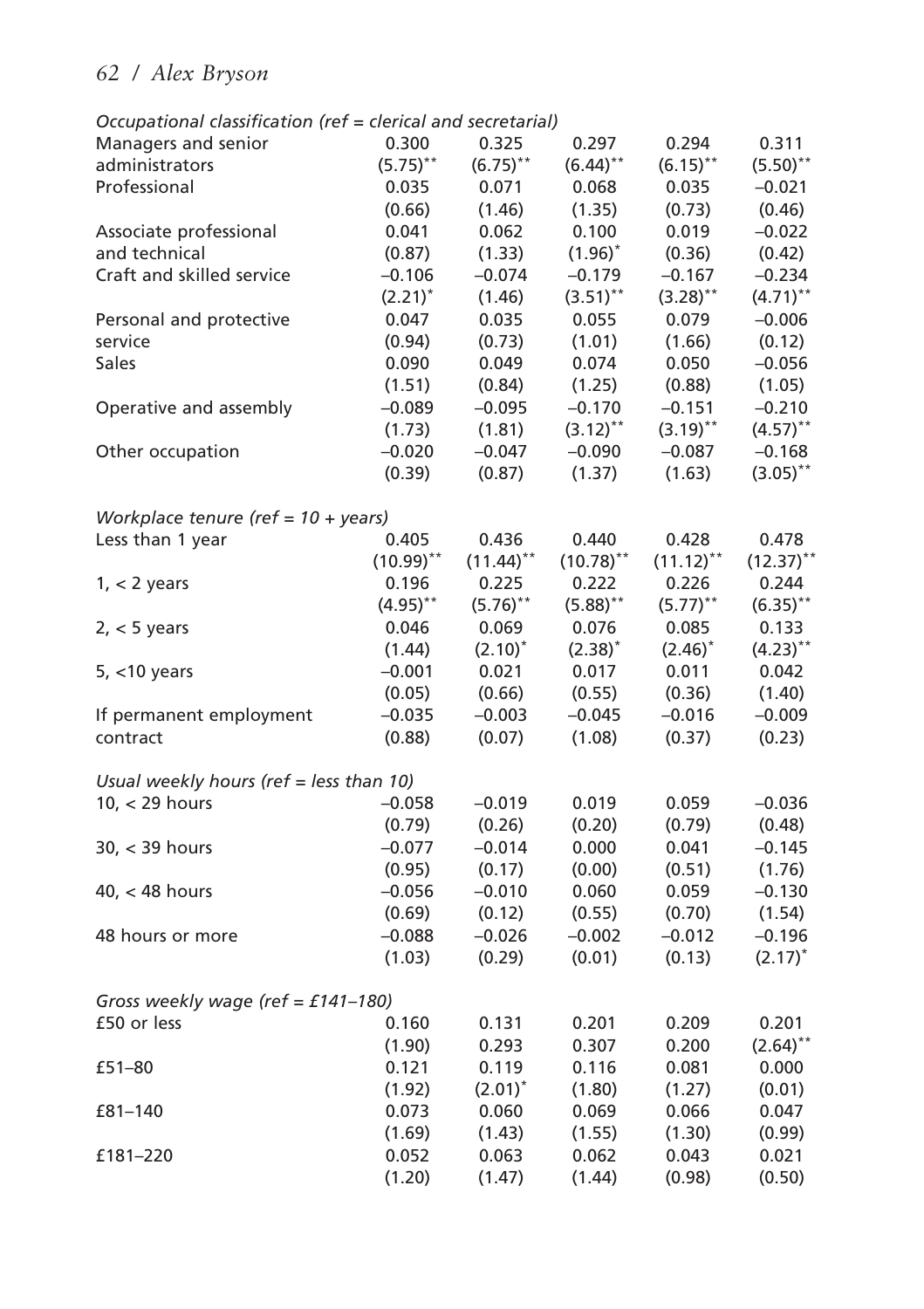| £221-260                                                              |                        | 0.057                  |                        |                        |                        |
|-----------------------------------------------------------------------|------------------------|------------------------|------------------------|------------------------|------------------------|
|                                                                       | 0.037<br>(0.77)        | (1.11)                 | 0.013<br>(0.27)        | $-0.011$<br>(0.23)     | $-0.007$<br>(0.15)     |
| £261-310                                                              | 0.101                  | 0.112                  | 0.068                  |                        |                        |
|                                                                       |                        |                        |                        | 0.054                  | 0.087                  |
|                                                                       | $(2.15)^*$<br>0.084    | $(2.41)^*$<br>0.090    | (1.41)<br>0.062        | (1.13)<br>0.110        | (1.89)                 |
| £311–360                                                              |                        |                        |                        |                        | 0.149                  |
|                                                                       | (1.43)                 | (1.61)                 | (1.10)                 | $(2.11)^*$             | $(2.86)$ <sup>**</sup> |
| £361-430                                                              | 0.119                  | 0.093                  | 0.120                  | 0.096                  | 0.166                  |
|                                                                       | $(2.10)^{*}$           | (1.68)                 | $(2.01)^*$             | (1.58)                 | $(3.45)$ **            |
| £431-540                                                              | 0.173                  | 0.133                  | 0.152                  | 0.136                  | 0.214                  |
|                                                                       | $(2.98)$ <sup>**</sup> | $(2.24)^*$             | $(2.31)^*$             | $(2.08)^*$             | $(3.77)^{**}$          |
| £541-680                                                              | 0.215                  | (1.60)                 | $(2.11)^*$             | $(2.32)^*$             | 0.303                  |
|                                                                       | $(2.80)$ <sup>**</sup> | $(3.96)$ **            | $(4.05)$ **            | $(2.73)$ <sup>**</sup> | $(4.57)$ **            |
| £681 or more                                                          | 0.381<br>$(4.97)$ **   | 0.337<br>$(4.24)$ **   | 0.328<br>$(3.99)$ **   | 0.276<br>$(3.17)$ **   | 0.516                  |
|                                                                       |                        |                        |                        |                        | $(6.65)$ **            |
| Number of employees at workplace (ref = 100-199)                      |                        |                        |                        |                        |                        |
| $10 - 24$                                                             | 0.139                  | 0.279                  | 0.238                  | 0.218                  | 0.206                  |
|                                                                       | $(2.35)^*$             | $(4.79)$ <sup>**</sup> | $(4.14)$ <sup>**</sup> | $(3.84)$ **            | $(3.87)$ **            |
| 25-49                                                                 | 0.032                  | 0.062                  | 0.078                  | 0.068                  | 0.076                  |
|                                                                       | (0.63)                 | (1.19)                 | (1.55)                 | (1.48)                 | (1.70)                 |
| $50 - 99$                                                             | 0.079                  | 0.078                  | 0.086                  | 0.109                  | 0.079                  |
|                                                                       | (1.71)                 | (1.70)                 | (1.89)                 | $(2.60)$ **            | (1.95)                 |
| 200-499                                                               | $-0.027$               | $-0.016$               | $-0.004$               | 0.023                  | 0.008                  |
|                                                                       | (0.64)                 | (0.39)                 | (0.09)                 | (0.61)                 | (0.22)                 |
| 500 or more                                                           | 0.021                  | 0.023                  | 0.029                  | 0.023                  | 0.022                  |
|                                                                       | (0.54)                 | (0.51)                 | (0.66)                 | (0.60)                 | (0.64)                 |
| Percentage of managers                                                | 0.002                  | 0.002                  | 0.001                  | 0.001                  | 0.001                  |
| who are female                                                        | $(2.46)^*$             | $(2.74)$ <sup>**</sup> | $(2.27)^*$             | (1.17)                 | (1.86)                 |
| Percentage of employees                                               | 0.001                  | 0.001                  | 0.001                  | 0.001                  | 0.000                  |
| who are female                                                        | (1.00)                 | (0.69)                 | (0.93)                 | (1.44)                 | (0.24)                 |
| Percentage of employees                                               | 0.002                  | 0.002                  | 0.002                  | 0.002                  | 0.002                  |
| who are part-time                                                     | $(2.40)^*$             | (1.82)                 | $(2.26)^*$             | (1.76)                 | $(2.73)$ **            |
| Percentage of employees                                               | 0.000                  | 0.000                  | 0.000                  | 0.000                  | 0.000                  |
| who are non-white                                                     | (1.37)                 | (1.95)                 | (1.39)                 | (1.08)                 | (0.36)                 |
| Percentage of employees                                               | 0.000                  | 0.001                  | 0.001                  | $-0.001$               | $-0.001$               |
| who are managers                                                      | (0.26)                 | (0.95)                 | (0.49)                 | (0.91)                 | (0.73)                 |
| If public sector                                                      | $-0.053$               | 0.006                  | $-0.034$               | 0.001                  | $-0.010$               |
|                                                                       | (1.06)                 | (0.12)                 | (0.66)                 | (0.02)                 | (0.21)                 |
|                                                                       |                        |                        |                        |                        |                        |
| Single or multi-site organisation (ref = one of a number of UK sites) | $-0.066$               | $-0.072$               | 0.010                  | 0.000                  | 0.026                  |
| Single independent<br>workplace                                       |                        |                        | (0.24)                 |                        |                        |
| Sole UK site for                                                      | (1.62)                 | (1.70)                 | 0.263                  | (0.01)                 | (0.69)                 |
|                                                                       | 0.102                  | 0.200                  |                        | 0.134                  | 0.187                  |
| foreign organisation                                                  | (1.16)                 | $(2.30)^*$             | $(2.79)$ <sup>**</sup> | (1.55)                 | $(2.21)^*$             |
| Industry (ref = manufacturing)                                        |                        |                        |                        |                        |                        |
| Electricity, gas and water                                            | 0.064                  | 0.030                  | 0.072                  | 0.124                  | 0.083                  |
|                                                                       | (1.04)                 | (0.43)                 | (0.99)                 | $(2.21)^*$             | (1.33)                 |
| Construction                                                          | 0.005                  | $-0.010$               | 0.064                  | 0.126                  | 0.119                  |
|                                                                       | (0.08)                 | (0.15)                 | (0.92)                 | (1.91)                 | (1.79)                 |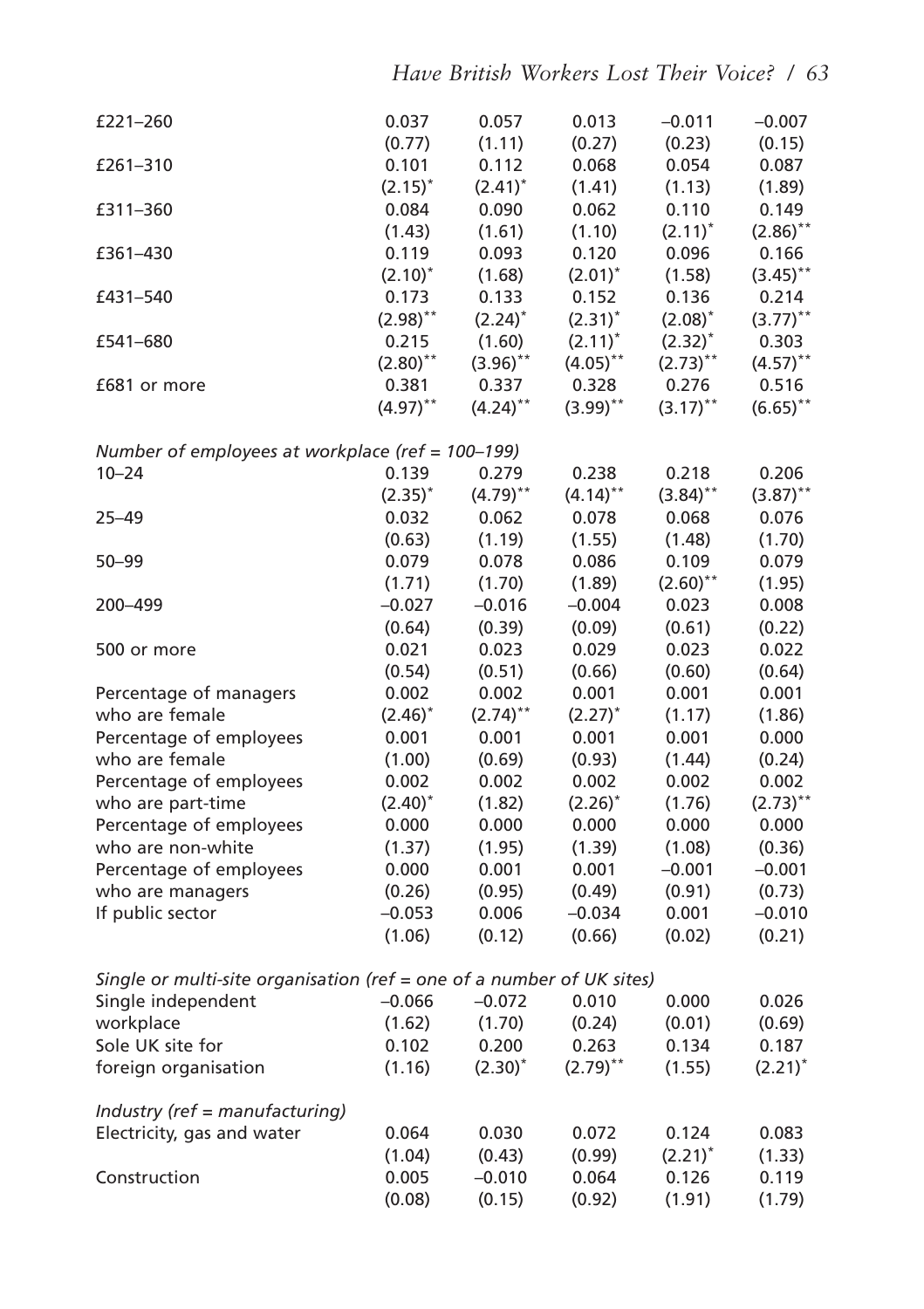| Wholesale and retail                                                       | $-0.176$    | $-0.183$     | $-0.197$               | $-0.106$        | $-0.090$               |
|----------------------------------------------------------------------------|-------------|--------------|------------------------|-----------------|------------------------|
| distribution                                                               | $(2.55)^*$  | $(2.61)$ **  | $(2.63)$ **            | (1.59)          | (1.43)                 |
| Hotels and restaurants                                                     | 0.016       | $-0.049$     | $-0.015$               | 0.047           | 0.049                  |
|                                                                            | (0.18)      | (0.61)       | (0.17)                 | (0.54)          | (0.64)                 |
| Transport and                                                              | $-0.008$    | $-0.068$     | $-0.167$               | $-0.048$        | $-0.058$               |
| communication                                                              | (0.14)      | (1.25)       | $(2.77)$ <sup>**</sup> | (0.91)          | (1.10)                 |
| <b>Financial services</b>                                                  | 0.181       | 0.164        | 0.127                  | 0.088           | 0.051                  |
|                                                                            | $(3.01)$ ** | $(2.50)^{*}$ | (1.92)                 | (1.54)          | (0.88)                 |
| Other business services                                                    | $-0.041$    | $-0.027$     | $-0.066$               | 0.011           | 0.009                  |
|                                                                            | (0.65)      | (0.41)       | (1.02)                 | (0.20)          | (0.17)                 |
| <b>Public administration</b>                                               | 0.110       | 0.109        | $-0.023$               | 0.072           | 0.079                  |
|                                                                            | (1.40)      | (1.46)       | (0.31)                 | (1.06)          | (1.23)                 |
| Education                                                                  | 0.193       | 0.239        | 0.103                  | 0.158           | 0.165                  |
|                                                                            | $(2.45)^*$  | $(3.05)$ **  | (1.25)                 | $(2.16)^*$      | $(2.36)^{*}$           |
| Health                                                                     | 0.013       | 0.054        | $-0.093$               | $-0.035$        | $-0.029$               |
|                                                                            | (0.16)      | (0.65)       | (1.13)                 | (0.47)          | (0.40)                 |
| Other community services                                                   | $-0.012$    | $-0.064$     | $-0.098$               | $-0.012$        | 0.025                  |
|                                                                            | (0.14)      | (0.69)       | (1.12)                 | (0.15)          | (0.33)                 |
| Activity at the workplace (ref = produces goods or services for customers) |             |              |                        |                 |                        |
| Supplier to other companies                                                | $-0.075$    | $-0.048$     | 0.018                  | $-0.037$        | $-0.057$               |
|                                                                            | (1.79)      | (1.10)       | (0.40)                 | (0.96)          | (1.57)                 |
| Supplier to other parts of                                                 | $-0.022$    | $-0.059$     | $-0.007$               | $-0.031$        | $-0.036$               |
| organisation                                                               | (0.39)      | (1.14)       | (0.10)                 | (0.63)          | (0.74)                 |
| Does not produce for                                                       | 0.062       | 0.038        | 0.085                  | 0.026           | 0.059                  |
| open market                                                                | (1.48)      | (0.87)       | (1.84)                 | (0.61)          | (1.55)                 |
| Administrative office only                                                 | $-0.023$    | $-0.020$     | 0.043                  | 0.036           | 0.021                  |
|                                                                            | (0.38)      | (0.29)       | (0.72)                 | (0.67)          | (0.39)                 |
| If workplace has formal                                                    | 0.082       | 0.062        | 0.072                  |                 | 0.072                  |
| strategic plan                                                             | (1.86)      | (1.37)       | (1.70)                 | 0.044<br>(1.14) |                        |
|                                                                            |             |              |                        |                 | (1.83)                 |
| If Investor in People                                                      | 0.106       | 0.099        | 0.092                  | 0.068           | 0.088                  |
| accredited                                                                 | $(3.56)$ ** | $(3.05)$ **  | $(2.80)^{*}$           | $(2.35)^{*}$    | $(3.32)$ <sup>**</sup> |
| If written policy on equal                                                 | 0.125       | 0.091        | 0.040                  | 0.039           | 0.015                  |
| opportunities                                                              | $(2.72)$ ** | (1.92)       | (0.86)                 | (0.98)          | (0.35)                 |
| Region (ref = rest of South East)                                          |             |              |                        |                 |                        |
| East Anglia                                                                | 0.027       | 0.022        | 0.013                  | 0.032           | 0.023                  |
|                                                                            | (0.46)      | (0.32)       | (0.19)                 | (0.46)          | 0.002                  |
| <b>East Midlands</b>                                                       | 0.130       | 0.088        | 0.150                  | 0.160           | 0.159                  |
|                                                                            | $(2.55)^*$  | (1.75)       | $(2.65)$ **            | $(3.28)$ **     | $(3.50)$ **            |
| London                                                                     | 0.088       | 0.046        | 0.011                  | 0.036           | 0.049                  |
|                                                                            | (1.62)      | (0.79)       | (0.19)                 | (0.61)          | (0.99)                 |
| North                                                                      | 0.120       | 0.127        | 0.109                  | 0.114           | 0.134                  |
|                                                                            | $(2.12)^*$  | $(2.16)^*$   | (1.81)                 | $(2.26)^*$      | $(2.41)^*$             |
| North West                                                                 | 0.091       | 0.088        | 0.078                  | 0.071           | 0.096                  |
|                                                                            | (1.62)      | (1.49)       | (1.60)                 | (1.49)          | $(1.98)*$              |
| Scotland                                                                   | 0.063       | 0.040        | $-0.005$               | 0.005           | 0.074                  |
|                                                                            | (1.18)      | (0.78)       | (0.10)                 | (0.11)          | (1.62)                 |
| South West                                                                 | 0.162       | 0.120        | 0.108                  | 0.170           | 0.211                  |
|                                                                            | $(2.69)$ ** | $(2.30)^*$   | $(2.02)^{*}$           | $(3.51)$ **     | $(3.98)$ **            |